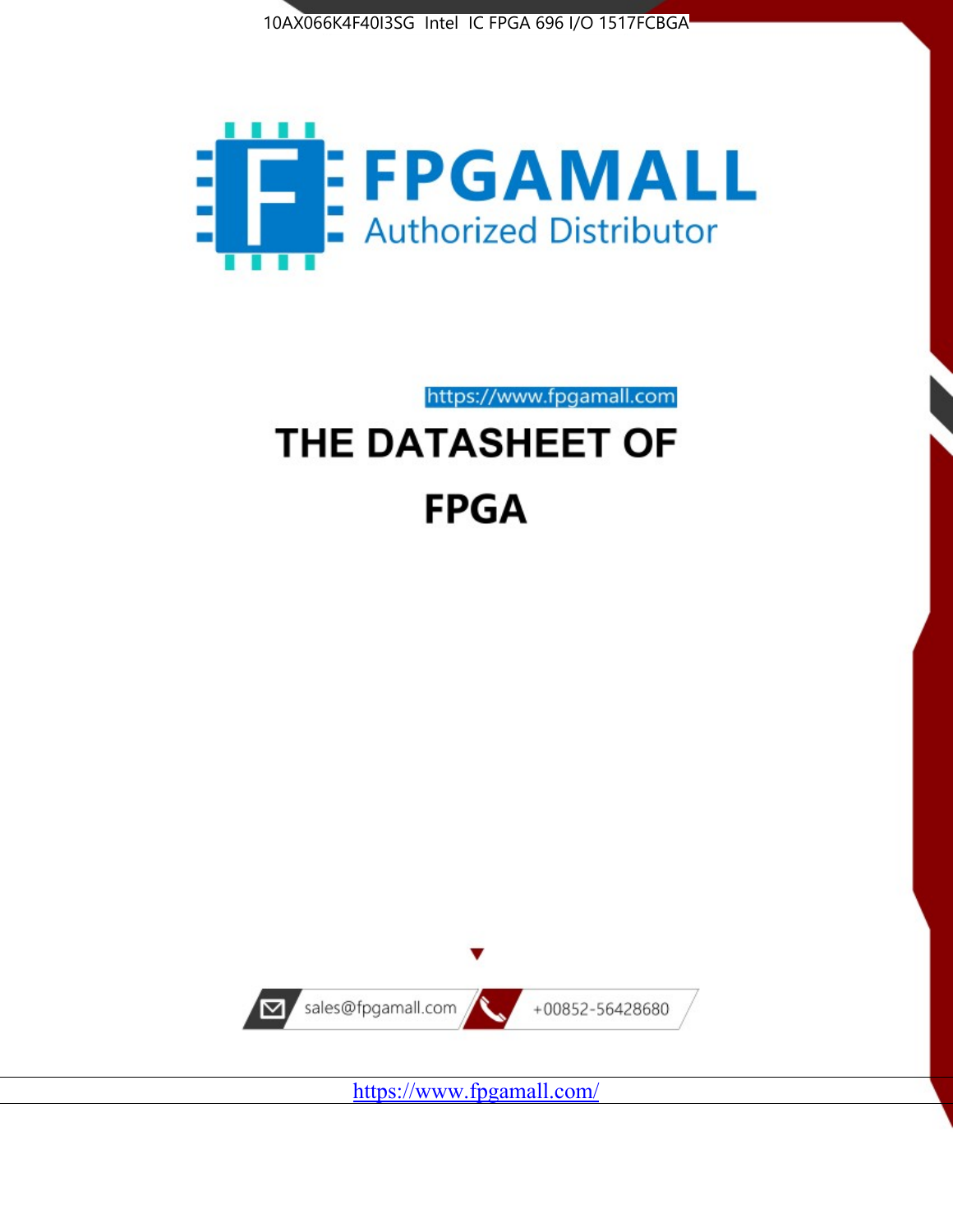10AX066K4F40I3SG Intel IC FPGA 696 I/O 1517FCBGA



# **Intel® Arria® 10 Device Overview**



**A10-OVERVIEW | 2018.12.06** Latest document on the web: **[PDF](https://www.intel.com/content/dam/www/programmable/us/en/pdfs/literature/hb/arria-10/a10_overview.pdf)** | **[HTML](https://www.intel.com/content/www/us/en/programmable/documentation/sam1403480274650.html)**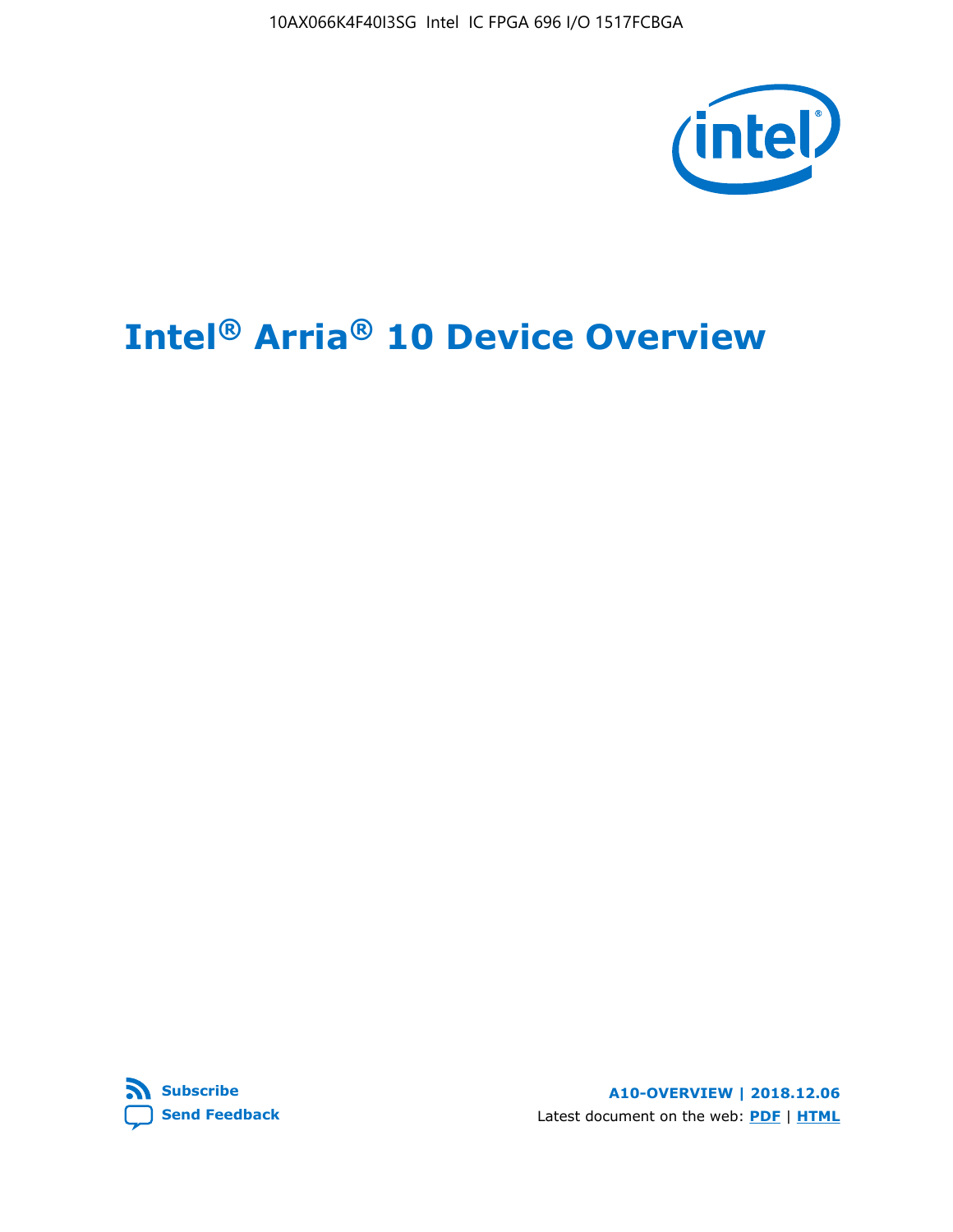

**Contents** 

# **Contents**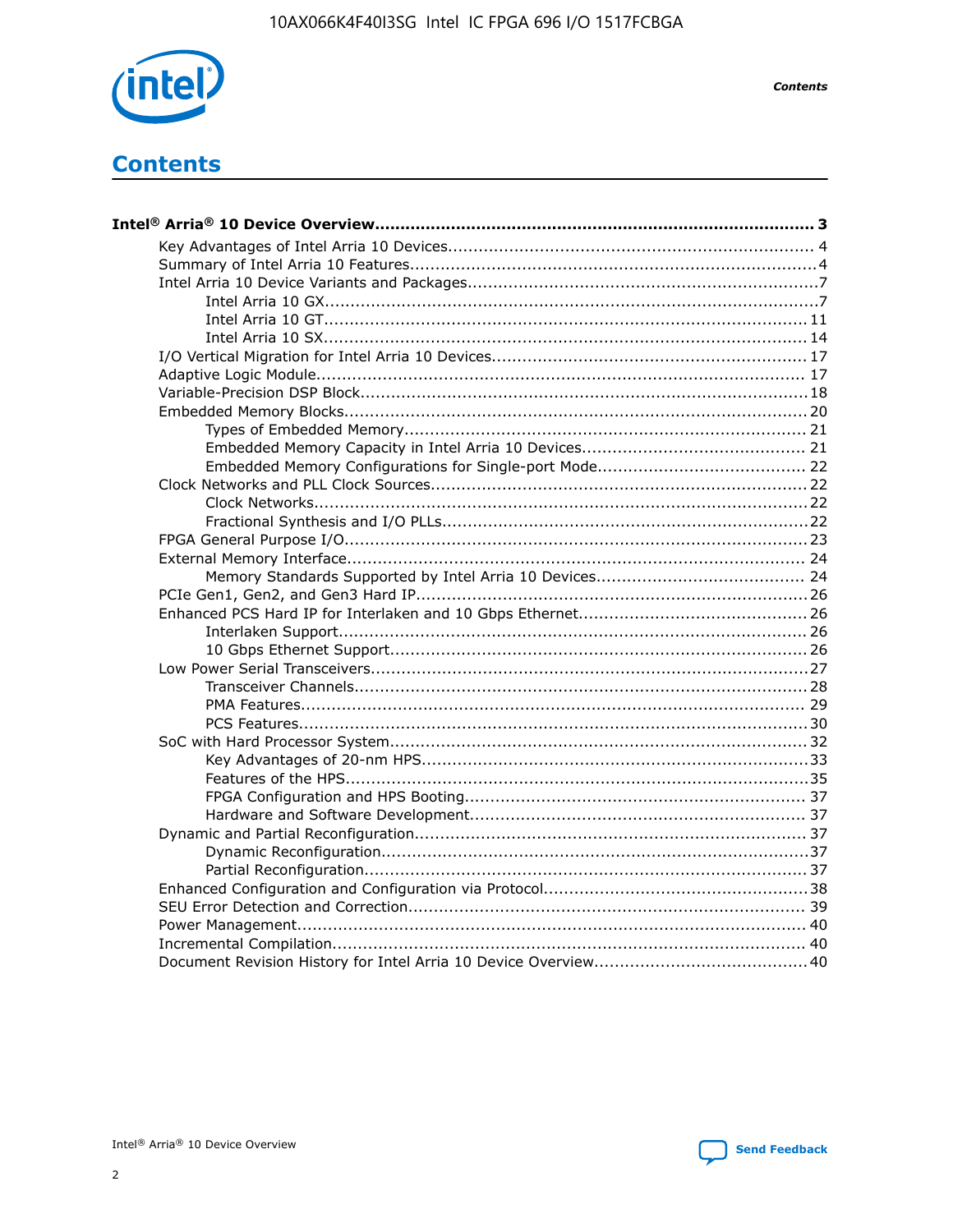**A10-OVERVIEW | 2018.12.06**

**[Send Feedback](mailto:FPGAtechdocfeedback@intel.com?subject=Feedback%20on%20Intel%20Arria%2010%20Device%20Overview%20(A10-OVERVIEW%202018.12.06)&body=We%20appreciate%20your%20feedback.%20In%20your%20comments,%20also%20specify%20the%20page%20number%20or%20paragraph.%20Thank%20you.)**



# **Intel® Arria® 10 Device Overview**

The Intel<sup>®</sup> Arria<sup>®</sup> 10 device family consists of high-performance and power-efficient 20 nm mid-range FPGAs and SoCs.

Intel Arria 10 device family delivers:

- Higher performance than the previous generation of mid-range and high-end FPGAs.
- Power efficiency attained through a comprehensive set of power-saving technologies.

The Intel Arria 10 devices are ideal for high performance, power-sensitive, midrange applications in diverse markets.

| <b>Market</b>         | <b>Applications</b>                                                                                               |
|-----------------------|-------------------------------------------------------------------------------------------------------------------|
| Wireless              | Channel and switch cards in remote radio heads<br>٠<br>Mobile backhaul<br>٠                                       |
| Wireline              | 40G/100G muxponders and transponders<br>٠<br>100G line cards<br>٠<br><b>Bridging</b><br>٠<br>Aggregation<br>٠     |
| <b>Broadcast</b>      | Studio switches<br>٠<br>Servers and transport<br>٠<br>Videoconferencing<br>٠<br>Professional audio and video<br>٠ |
| Computing and Storage | Flash cache<br>٠<br>Cloud computing servers<br>٠<br>Server acceleration<br>٠                                      |
| Medical               | Diagnostic scanners<br>٠<br>Diagnostic imaging<br>٠                                                               |
| Military              | Missile guidance and control<br>٠<br>Radar<br>٠<br>Electronic warfare<br>٠<br>Secure communications<br>٠          |

#### **Table 1. Sample Markets and Ideal Applications for Intel Arria 10 Devices**

#### **Related Information**

- [Intel Arria 10 Device Handbook: Known Issues](http://www.altera.com/support/kdb/solutions/rd07302013_646.html) Lists the planned updates to the *Intel Arria 10 Device Handbook* chapters.
- [Intel Arria 10 GX/GT Device Errata and Design Recommendations](https://www.intel.com/content/www/us/en/programmable/documentation/agz1493851706374.html#yqz1494433888646)
- [Intel Arria 10 SX Device Errata and Design Recommendations](https://www.intel.com/content/www/us/en/programmable/documentation/cru1462832385668.html#cru1462832558642)

Intel Corporation. All rights reserved. Intel, the Intel logo, Altera, Arria, Cyclone, Enpirion, MAX, Nios, Quartus and Stratix words and logos are trademarks of Intel Corporation or its subsidiaries in the U.S. and/or other countries. Intel warrants performance of its FPGA and semiconductor products to current specifications in accordance with Intel's standard warranty, but reserves the right to make changes to any products and services at any time without notice. Intel assumes no responsibility or liability arising out of the application or use of any information, product, or service described herein except as expressly agreed to in writing by Intel. Intel customers are advised to obtain the latest version of device specifications before relying on any published information and before placing orders for products or services. \*Other names and brands may be claimed as the property of others.

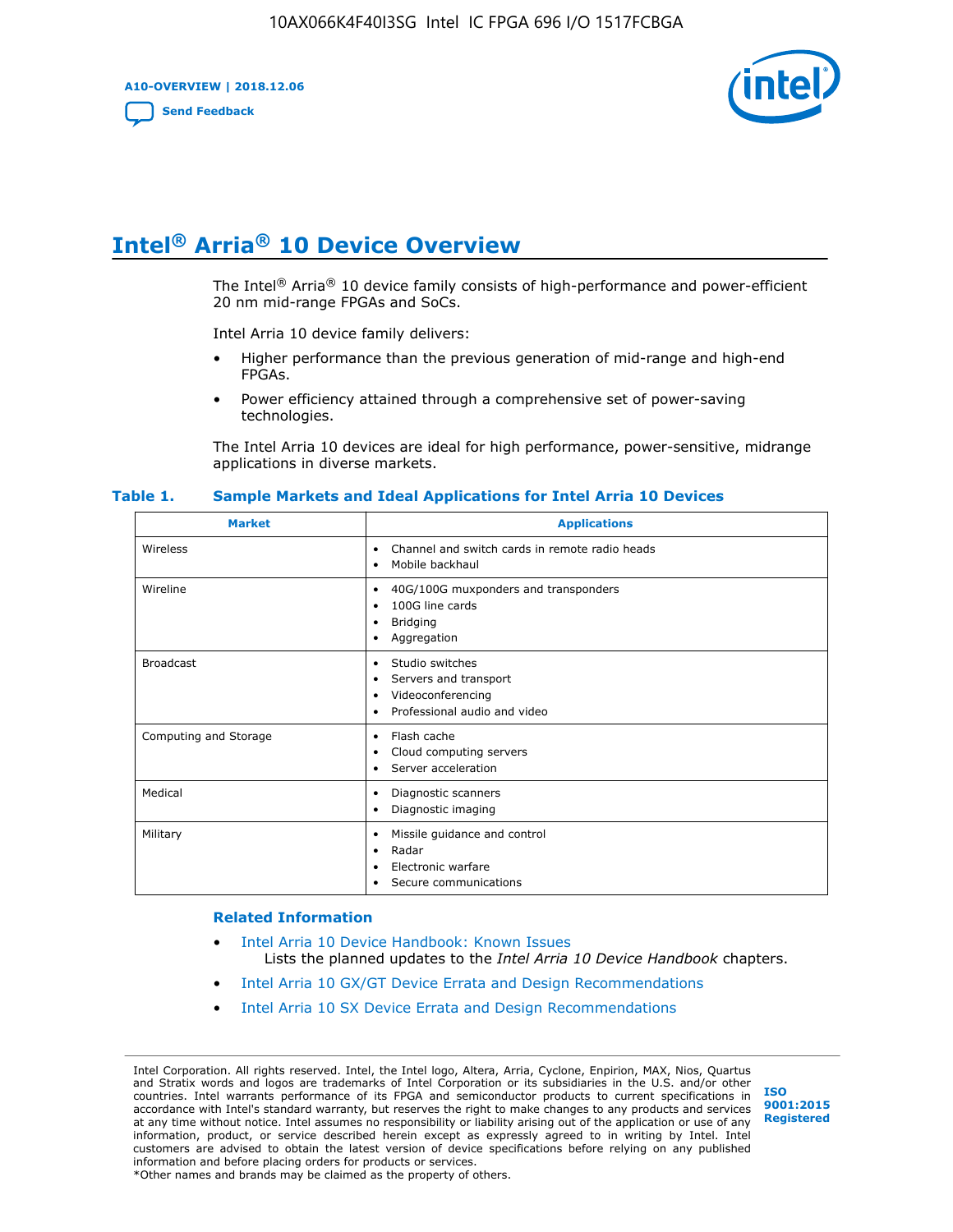

# **Key Advantages of Intel Arria 10 Devices**

## **Table 2. Key Advantages of the Intel Arria 10 Device Family**

| <b>Advantage</b>                                                                                          | <b>Supporting Feature</b>                                                                                                                                                                                                                                                                                                |
|-----------------------------------------------------------------------------------------------------------|--------------------------------------------------------------------------------------------------------------------------------------------------------------------------------------------------------------------------------------------------------------------------------------------------------------------------|
| Enhanced core architecture                                                                                | Built on TSMC's 20 nm process technology<br>٠<br>60% higher performance than the previous generation of mid-range FPGAs<br>٠<br>15% higher performance than the fastest previous-generation FPGA<br>٠                                                                                                                    |
| High-bandwidth integrated<br>transceivers                                                                 | Short-reach rates up to 25.8 Gigabits per second (Gbps)<br>٠<br>Backplane capability up to 12.5 Gbps<br>٠<br>Integrated 10GBASE-KR and 40GBASE-KR4 Forward Error Correction (FEC)<br>٠                                                                                                                                   |
| Improved logic integration and<br>hard IP blocks                                                          | 8-input adaptive logic module (ALM)<br>٠<br>Up to 65.6 megabits (Mb) of embedded memory<br>٠<br>Variable-precision digital signal processing (DSP) blocks<br>Fractional synthesis phase-locked loops (PLLs)<br>Hard PCI Express Gen3 IP blocks<br>Hard memory controllers and PHY up to 2,400 Megabits per second (Mbps) |
| Second generation hard<br>processor system (HPS) with<br>integrated ARM* Cortex*-A9*<br>MPCore* processor | Tight integration of a dual-core ARM Cortex-A9 MPCore processor, hard IP, and an<br>٠<br>FPGA in a single Intel Arria 10 system-on-a-chip (SoC)<br>Supports over 128 Gbps peak bandwidth with integrated data coherency between<br>$\bullet$<br>the processor and the FPGA fabric                                        |
| Advanced power savings                                                                                    | Comprehensive set of advanced power saving features<br>٠<br>Power-optimized MultiTrack routing and core architecture<br>٠<br>Up to 40% lower power compared to previous generation of mid-range FPGAs<br>Up to 60% lower power compared to previous generation of high-end FPGAs                                         |

# **Summary of Intel Arria 10 Features**

## **Table 3. Summary of Features for Intel Arria 10 Devices**

| <b>Feature</b>                  | <b>Description</b>                                                                                                                                                                                                                                                                                                                                                                                 |
|---------------------------------|----------------------------------------------------------------------------------------------------------------------------------------------------------------------------------------------------------------------------------------------------------------------------------------------------------------------------------------------------------------------------------------------------|
| Technology                      | TSMC's 20-nm SoC process technology<br>Allows operation at a lower $V_{\text{CC}}$ level of 0.82 V instead of the 0.9 V standard $V_{\text{CC}}$ core voltage                                                                                                                                                                                                                                      |
| Packaging                       | 1.0 mm ball-pitch Fineline BGA packaging<br>٠<br>0.8 mm ball-pitch Ultra Fineline BGA packaging<br>Multiple devices with identical package footprints for seamless migration between different<br><b>FPGA</b> densities<br>Devices with compatible package footprints allow migration to next generation high-end<br>Stratix $@10$ devices<br>RoHS, leaded $(1)$ , and lead-free (Pb-free) options |
| High-performance<br>FPGA fabric | Enhanced 8-input ALM with four registers<br>Improved multi-track routing architecture to reduce congestion and improve compilation time<br>Hierarchical core clocking architecture<br>Fine-grained partial reconfiguration                                                                                                                                                                         |
| Internal memory<br>blocks       | M20K-20-Kb memory blocks with hard error correction code (ECC)<br>Memory logic array block (MLAB)-640-bit memory                                                                                                                                                                                                                                                                                   |
|                                 | continued                                                                                                                                                                                                                                                                                                                                                                                          |



<sup>(1)</sup> Contact Intel for availability.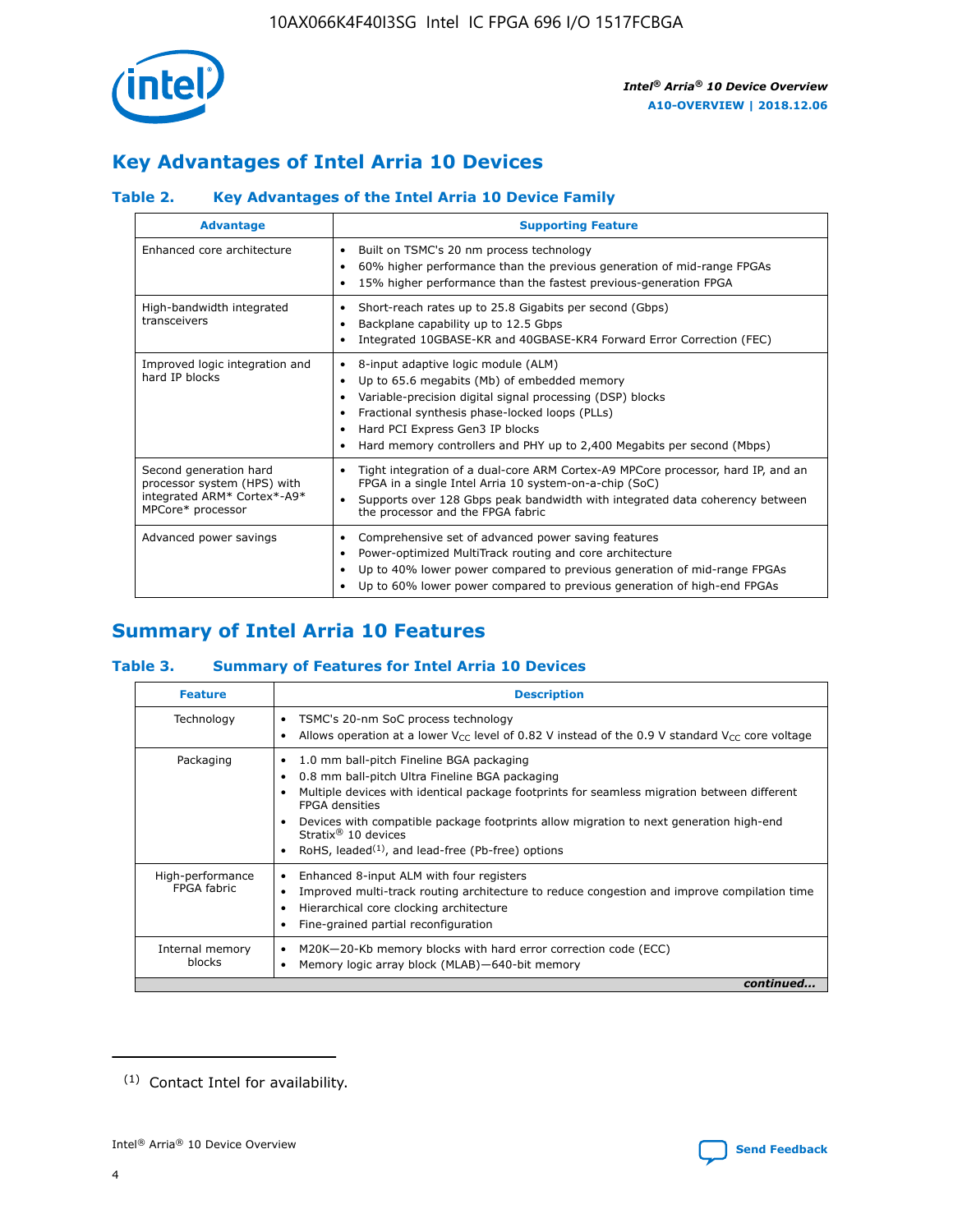$\mathsf{r}$ 



| <b>Feature</b>                         |                                                                                                                | <b>Description</b>                                                                                                                                                                                                                                                                                                                                                                                                                                                                                                                                                                                                                                                                                                                                                                                                                          |
|----------------------------------------|----------------------------------------------------------------------------------------------------------------|---------------------------------------------------------------------------------------------------------------------------------------------------------------------------------------------------------------------------------------------------------------------------------------------------------------------------------------------------------------------------------------------------------------------------------------------------------------------------------------------------------------------------------------------------------------------------------------------------------------------------------------------------------------------------------------------------------------------------------------------------------------------------------------------------------------------------------------------|
| Embedded Hard IP<br>blocks             | Variable-precision DSP                                                                                         | Native support for signal processing precision levels from $18 \times 19$ to<br>$\bullet$<br>54 x 54<br>Native support for 27 x 27 multiplier mode<br>64-bit accumulator and cascade for systolic finite impulse responses<br>(FIRs)<br>Internal coefficient memory banks<br>٠<br>Preadder/subtractor for improved efficiency<br>Additional pipeline register to increase performance and reduce<br>power<br>Supports floating point arithmetic:<br>- Perform multiplication, addition, subtraction, multiply-add,<br>multiply-subtract, and complex multiplication.<br>- Supports multiplication with accumulation capability, cascade<br>summation, and cascade subtraction capability.<br>- Dynamic accumulator reset control.<br>- Support direct vector dot and complex multiplication chaining<br>multiply floating point DSP blocks. |
|                                        | Memory controller                                                                                              | DDR4, DDR3, and DDR3L                                                                                                                                                                                                                                                                                                                                                                                                                                                                                                                                                                                                                                                                                                                                                                                                                       |
|                                        | PCI Express*                                                                                                   | PCI Express (PCIe*) Gen3 (x1, x2, x4, or x8), Gen2 (x1, x2, x4, or x8)<br>and Gen1 (x1, x2, x4, or x8) hard IP with complete protocol stack,<br>endpoint, and root port                                                                                                                                                                                                                                                                                                                                                                                                                                                                                                                                                                                                                                                                     |
|                                        | Transceiver I/O                                                                                                | 10GBASE-KR/40GBASE-KR4 Forward Error Correction (FEC)<br>PCS hard IPs that support:<br>- 10-Gbps Ethernet (10GbE)<br>- PCIe PIPE interface<br>- Interlaken<br>- Gbps Ethernet (GbE)<br>- Common Public Radio Interface (CPRI) with deterministic latency<br>support<br>- Gigabit-capable passive optical network (GPON) with fast lock-<br>time support<br>13.5G JESD204b<br>$\bullet$<br>8B/10B, 64B/66B, 64B/67B encoders and decoders<br>Custom mode support for proprietary protocols                                                                                                                                                                                                                                                                                                                                                   |
| Core clock networks                    | $\bullet$<br>$\bullet$                                                                                         | Up to 800 MHz fabric clocking, depending on the application:<br>- 667 MHz external memory interface clocking with 2,400 Mbps DDR4 interface<br>- 800 MHz LVDS interface clocking with 1,600 Mbps LVDS interface<br>Global, regional, and peripheral clock networks<br>Clock networks that are not used can be gated to reduce dynamic power                                                                                                                                                                                                                                                                                                                                                                                                                                                                                                 |
| Phase-locked loops<br>(PLLs)           | High-resolution fractional synthesis PLLs:<br>$\bullet$<br>Integer PLLs:<br>- Adjacent to general purpose I/Os | - Precision clock synthesis, clock delay compensation, and zero delay buffering (ZDB)<br>- Support integer mode and fractional mode<br>- Fractional mode support with third-order delta-sigma modulation<br>- Support external memory and LVDS interfaces                                                                                                                                                                                                                                                                                                                                                                                                                                                                                                                                                                                   |
| FPGA General-purpose<br>$I/Os$ (GPIOs) | On-chip termination (OCT)<br>$\bullet$                                                                         | 1.6 Gbps LVDS-every pair can be configured as receiver or transmitter<br>1.2 V to 3.0 V single-ended LVTTL/LVCMOS interfacing                                                                                                                                                                                                                                                                                                                                                                                                                                                                                                                                                                                                                                                                                                               |
| <b>External Memory</b><br>Interface    |                                                                                                                | Hard memory controller- DDR4, DDR3, and DDR3L support<br>$-$ DDR4 $-$ speeds up to 1,200 MHz/2,400 Mbps<br>- DDR3-speeds up to 1,067 MHz/2,133 Mbps<br>Soft memory controller—provides support for RLDRAM $3^{(2)}$ , QDR IV $(2^2)$ , and QDR II+<br>continued                                                                                                                                                                                                                                                                                                                                                                                                                                                                                                                                                                             |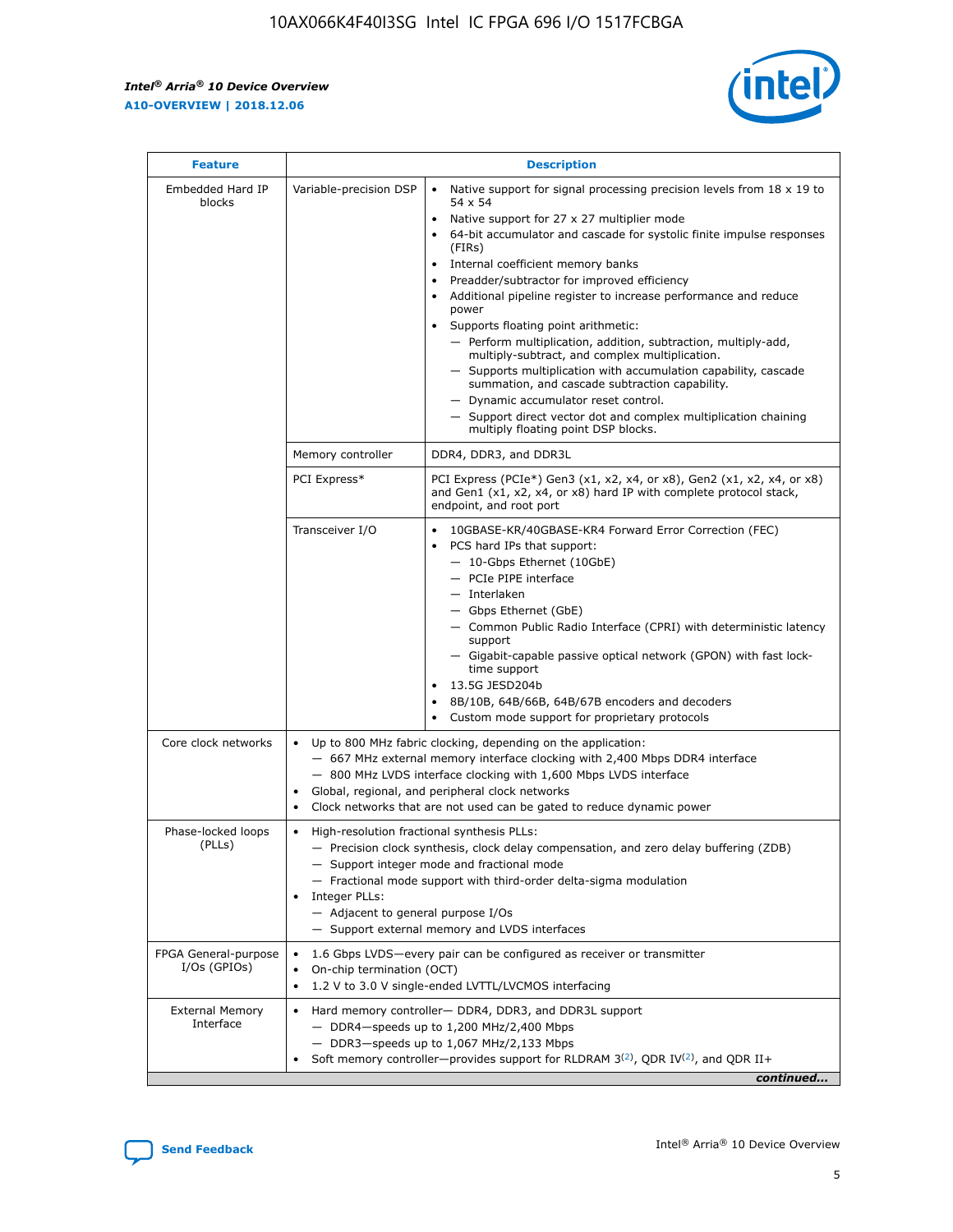

| <b>Feature</b>                                    | <b>Description</b>                                                                                                                                                                                                                                                                                                                                                                                                                                                                                                                                                                                                                                      |
|---------------------------------------------------|---------------------------------------------------------------------------------------------------------------------------------------------------------------------------------------------------------------------------------------------------------------------------------------------------------------------------------------------------------------------------------------------------------------------------------------------------------------------------------------------------------------------------------------------------------------------------------------------------------------------------------------------------------|
| Low-power serial<br>transceivers                  | • Continuous operating range:<br>- Intel Arria 10 GX-1 Gbps to 17.4 Gbps<br>- Intel Arria 10 GT-1 Gbps to 25.8 Gbps<br>Backplane support:<br>$-$ Intel Arria 10 GX-up to 12.5<br>- Intel Arria 10 GT-up to 12.5<br>Extended range down to 125 Mbps with oversampling<br>ATX transmit PLLs with user-configurable fractional synthesis capability<br>• Electronic Dispersion Compensation (EDC) support for XFP, SFP+, QSFP, and CFP optical<br>module<br>Adaptive linear and decision feedback equalization<br>$\bullet$<br>Transmitter pre-emphasis and de-emphasis<br>$\bullet$<br>Dynamic partial reconfiguration of individual transceiver channels |
| <b>HPS</b><br>(Intel Arria 10 SX<br>devices only) | Processor and system<br>Dual-core ARM Cortex-A9 MPCore processor-1.2 GHz CPU with<br>$\bullet$<br>1.5 GHz overdrive capability<br>• 256 KB on-chip RAM and 64 KB on-chip ROM<br>System peripherals-general-purpose timers, watchdog timers, direct<br>memory access (DMA) controller, FPGA configuration manager, and<br>clock and reset managers<br>• Security features—anti-tamper, secure boot, Advanced Encryption<br>Standard (AES) and authentication (SHA)<br>ARM CoreSight* JTAG debug access port, trace port, and on-chip<br>trace storage                                                                                                    |
|                                                   | <b>External interfaces</b><br>Hard memory interface—Hard memory controller (2,400 Mbps DDR4,<br>$\bullet$<br>and 2,133 Mbps DDR3), Quad serial peripheral interface (QSPI) flash<br>controller, NAND flash controller, direct memory access (DMA)<br>controller, Secure Digital/MultiMediaCard (SD/MMC) controller<br>Communication interface-10/100/1000 Ethernet media access<br>control (MAC), USB On-The-GO (OTG) controllers, I <sup>2</sup> C controllers,<br>UART 16550, serial peripheral interface (SPI), and up to 62<br>HPS GPIO interfaces (48 direct-share I/Os)                                                                           |
|                                                   | High-performance ARM AMBA* AXI bus bridges that support<br>Interconnects to core<br>$\bullet$<br>simultaneous read and write<br>HPS-FPGA bridges—include the FPGA-to-HPS, HPS-to-FPGA, and<br>lightweight HPS-to-FPGA bridges that allow the FPGA fabric to issue<br>transactions to slaves in the HPS, and vice versa<br>Configuration bridge that allows HPS configuration manager to<br>configure the core logic via dedicated 32-bit configuration port<br>FPGA-to-HPS SDRAM controller bridge-provides configuration<br>interfaces for the multiport front end (MPFE) of the HPS SDRAM<br>controller                                               |
| Configuration                                     | Tamper protection—comprehensive design protection to protect your valuable IP investments<br>Enhanced 256-bit advanced encryption standard (AES) design security with authentication<br>٠<br>Configuration via protocol (CvP) using PCIe Gen1, Gen2, or Gen3<br>continued                                                                                                                                                                                                                                                                                                                                                                               |

<sup>(2)</sup> Intel Arria 10 devices support this external memory interface using hard PHY with soft memory controller.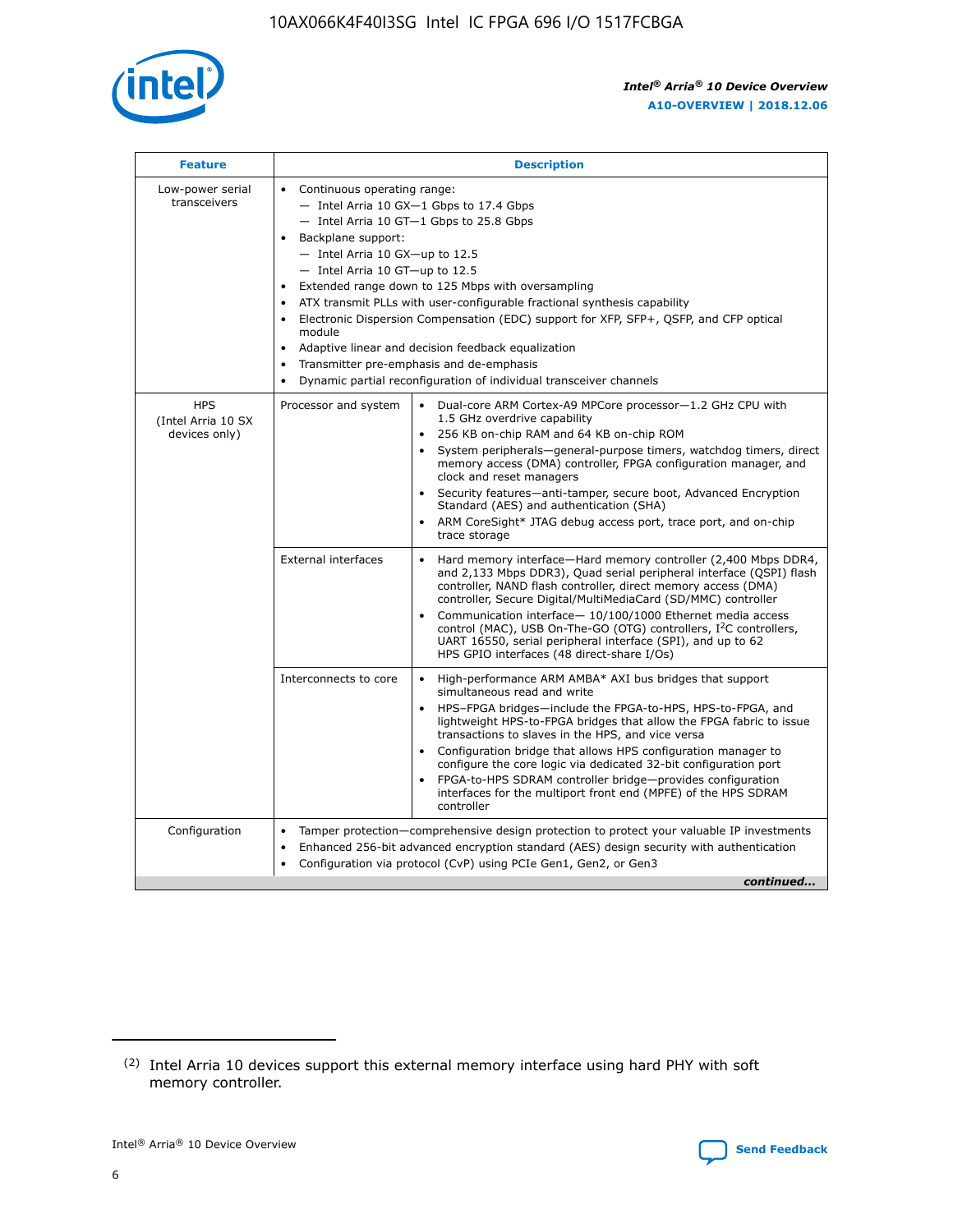

| <b>Feature</b>     | <b>Description</b>                                                                                                                                                                                               |
|--------------------|------------------------------------------------------------------------------------------------------------------------------------------------------------------------------------------------------------------|
|                    | Dynamic reconfiguration of the transceivers and PLLs<br>Fine-grained partial reconfiguration of the core fabric<br>Active Serial x4 Interface<br>$\bullet$                                                       |
| Power management   | SmartVID<br>Low static power device options<br>Programmable Power Technology<br>Intel Quartus <sup>®</sup> Prime integrated power analysis                                                                       |
| Software and tools | Intel Quartus Prime design suite<br>Transceiver toolkit<br>Platform Designer system integration tool<br>DSP Builder for Intel FPGAs<br>OpenCL <sup>™</sup> support<br>Intel SoC FPGA Embedded Design Suite (EDS) |

## **Related Information**

[Intel Arria 10 Transceiver PHY Overview](https://www.intel.com/content/www/us/en/programmable/documentation/nik1398707230472.html#nik1398706768037) Provides details on Intel Arria 10 transceivers.

## **Intel Arria 10 Device Variants and Packages**

#### **Table 4. Device Variants for the Intel Arria 10 Device Family**

| <b>Variant</b>    | <b>Description</b>                                                                                                                                                                                                     |
|-------------------|------------------------------------------------------------------------------------------------------------------------------------------------------------------------------------------------------------------------|
| Intel Arria 10 GX | FPGA featuring 17.4 Gbps transceivers for short reach applications with 12.5 backplane driving<br>capability.                                                                                                          |
| Intel Arria 10 GT | FPGA featuring:<br>17.4 Gbps transceivers for short reach applications with 12.5 backplane driving capability.<br>25.8 Gbps transceivers for supporting CAUI-4 and CEI-25G applications with CFP2 and CFP4<br>modules. |
| Intel Arria 10 SX | SoC integrating ARM-based HPS and FPGA featuring 17.4 Gbps transceivers for short reach<br>applications with 12.5 backplane driving capability.                                                                        |

## **Intel Arria 10 GX**

This section provides the available options, maximum resource counts, and package plan for the Intel Arria 10 GX devices.

The information in this section is correct at the time of publication. For the latest information and to get more details, refer to the Intel FPGA Product Selector.

#### **Related Information**

#### [Intel FPGA Product Selector](http://www.altera.com/products/selector/psg-selector.html) Provides the latest information on Intel products.

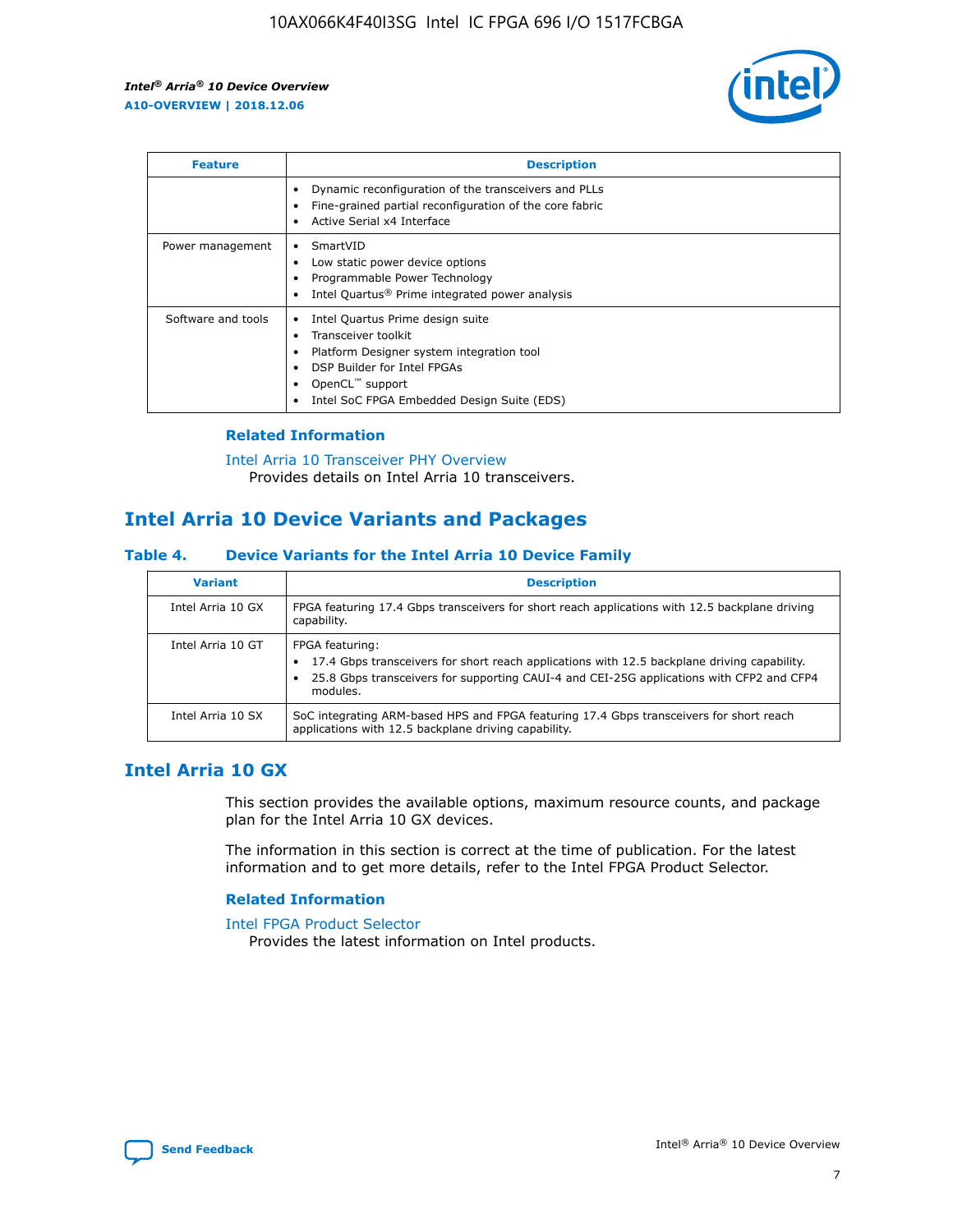

## **Available Options**





#### **Related Information**

[Transceiver Performance for Intel Arria 10 GX/SX Devices](https://www.intel.com/content/www/us/en/programmable/documentation/mcn1413182292568.html#mcn1413213965502) Provides more information about the transceiver speed grade.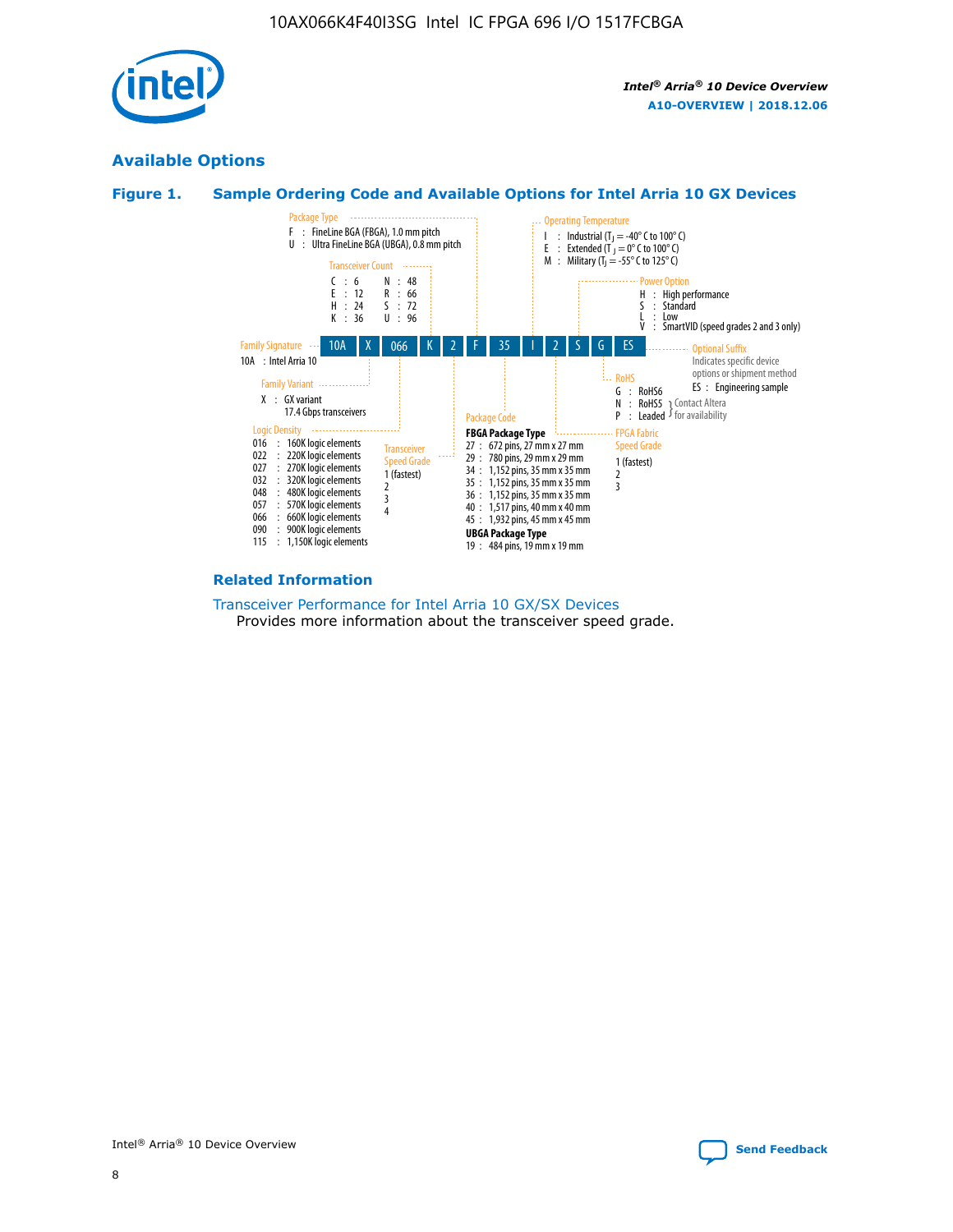

## **Maximum Resources**

#### **Table 5. Maximum Resource Counts for Intel Arria 10 GX Devices (GX 160, GX 220, GX 270, GX 320, and GX 480)**

| <b>Resource</b>              |                         | <b>Product Line</b> |                                                 |                    |                |                |  |  |  |
|------------------------------|-------------------------|---------------------|-------------------------------------------------|--------------------|----------------|----------------|--|--|--|
|                              |                         | <b>GX 160</b>       | <b>GX 220</b><br><b>GX 270</b><br><b>GX 320</b> |                    |                | <b>GX 480</b>  |  |  |  |
| Logic Elements (LE) (K)      |                         | 160                 | 220                                             | 270                | 320            | 480            |  |  |  |
| <b>ALM</b>                   |                         | 61,510              | 80,330                                          | 101,620            | 119,900        | 183,590        |  |  |  |
| Register                     |                         | 246,040             | 321,320                                         | 479,600<br>406,480 |                | 734,360        |  |  |  |
| Memory (Kb)                  | M <sub>20</sub> K       | 8,800               | 11,740                                          | 15,000             | 17,820         | 28,620         |  |  |  |
|                              | <b>MLAB</b>             | 1,050               | 1,690                                           | 2,452              | 2,727          | 4,164          |  |  |  |
| Variable-precision DSP Block |                         | 156                 | 830<br>985<br>192                               |                    | 1,368          |                |  |  |  |
| 18 x 19 Multiplier           |                         | 312                 | 384                                             | 1,660<br>1,970     |                | 2,736          |  |  |  |
| PLL                          | Fractional<br>Synthesis | 6                   | 6                                               | 8                  | 8              | 12             |  |  |  |
|                              | I/O                     | 6                   | 6                                               | 8                  | 8              | 12             |  |  |  |
| 17.4 Gbps Transceiver        |                         | 12                  | 12                                              | 24                 | 24             | 36             |  |  |  |
| GPIO <sup>(3)</sup>          |                         | 288                 | 288                                             | 384<br>384         |                | 492            |  |  |  |
| LVDS Pair $(4)$              |                         | 120                 | 120                                             | 168                | 168            | 222            |  |  |  |
| PCIe Hard IP Block           |                         | 1                   | 1                                               | 2                  | $\overline{2}$ | $\overline{2}$ |  |  |  |
| Hard Memory Controller       |                         | 6                   | 6                                               | 8                  | 8              | 12             |  |  |  |

<sup>(4)</sup> Each LVDS I/O pair can be used as differential input or output.



<sup>(3)</sup> The number of GPIOs does not include transceiver I/Os. In the Intel Quartus Prime software, the number of user I/Os includes transceiver I/Os.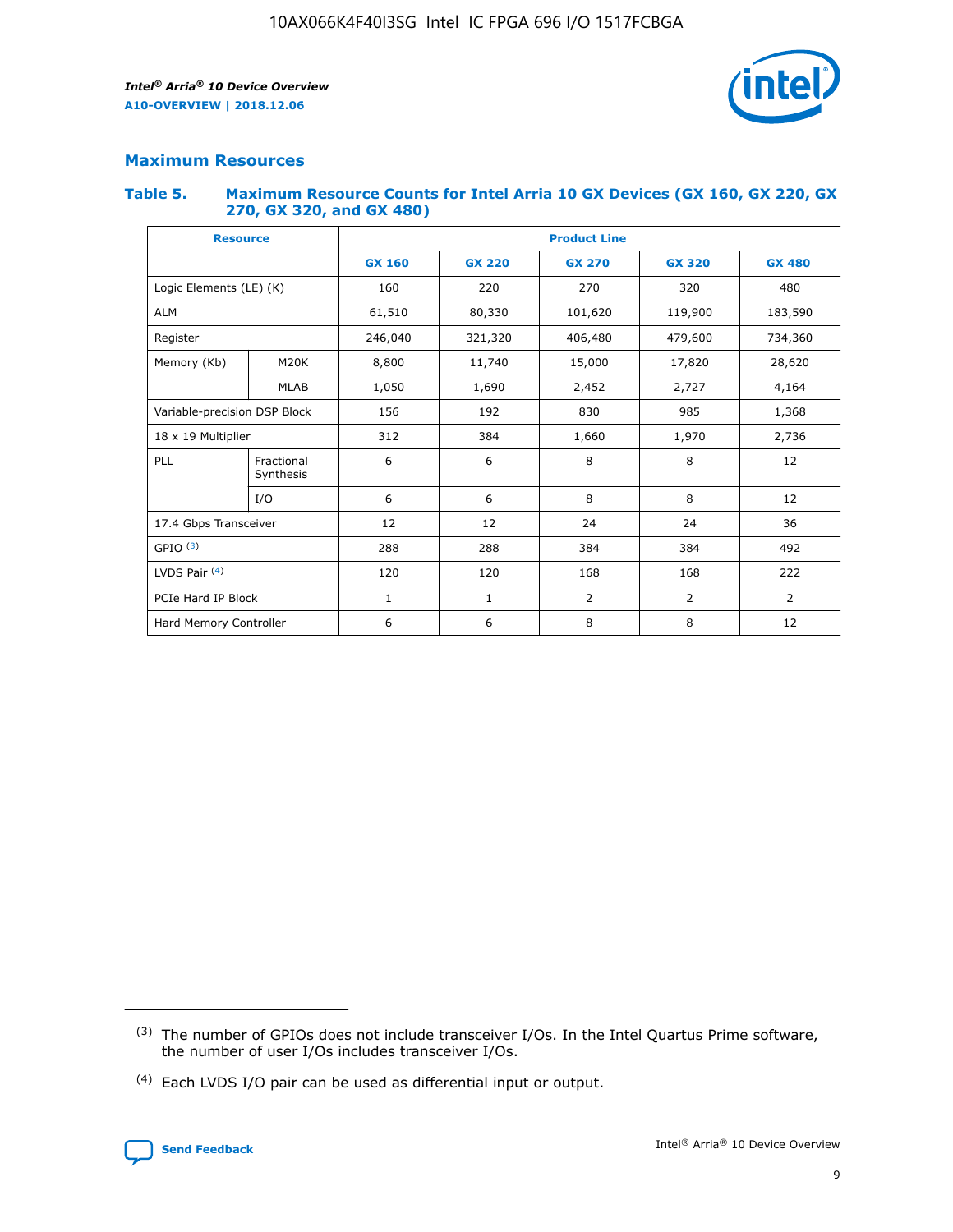

## **Table 6. Maximum Resource Counts for Intel Arria 10 GX Devices (GX 570, GX 660, GX 900, and GX 1150)**

|                              | <b>Resource</b>         | <b>Product Line</b> |                |                |                |  |  |  |
|------------------------------|-------------------------|---------------------|----------------|----------------|----------------|--|--|--|
|                              |                         | <b>GX 570</b>       | <b>GX 660</b>  | <b>GX 900</b>  | <b>GX 1150</b> |  |  |  |
| Logic Elements (LE) (K)      |                         | 570                 | 660            | 900            | 1,150          |  |  |  |
| <b>ALM</b>                   |                         | 217,080             | 251,680        | 339,620        | 427,200        |  |  |  |
| Register                     |                         | 868,320             | 1,006,720      | 1,358,480      | 1,708,800      |  |  |  |
| Memory (Kb)                  | <b>M20K</b>             | 36,000              | 42,620         | 48,460         | 54,260         |  |  |  |
|                              | <b>MLAB</b>             | 5,096               | 5,788          | 9,386          | 12,984         |  |  |  |
| Variable-precision DSP Block |                         | 1,523               | 1,687          | 1,518          | 1,518          |  |  |  |
| $18 \times 19$ Multiplier    |                         | 3,046               | 3,374          | 3,036          | 3,036          |  |  |  |
| PLL                          | Fractional<br>Synthesis | 16                  | 16             | 32             | 32             |  |  |  |
|                              | I/O                     | 16                  | 16             | 16             | 16             |  |  |  |
| 17.4 Gbps Transceiver        |                         | 48                  | 48             | 96             | 96             |  |  |  |
| GPIO <sup>(3)</sup>          |                         | 696                 | 696            | 768            | 768            |  |  |  |
| LVDS Pair $(4)$              |                         | 324                 | 324<br>384     |                | 384            |  |  |  |
| PCIe Hard IP Block           |                         | 2                   | $\overline{2}$ | $\overline{4}$ | 4              |  |  |  |
| Hard Memory Controller       |                         | 16                  | 16             | 16             | 16             |  |  |  |

## **Package Plan**

## **Table 7. Package Plan for Intel Arria 10 GX Devices (U19, F27, and F29)**

Refer to I/O and High Speed I/O in Intel Arria 10 Devices chapter for the number of 3 V I/O, LVDS I/O, and LVDS channels in each device package.

| <b>Product Line</b> | U <sub>19</sub><br>$(19 \text{ mm} \times 19 \text{ mm})$<br>484-pin UBGA) |          |             |         | <b>F27</b><br>(27 mm × 27 mm,<br>672-pin FBGA) |             | <b>F29</b><br>(29 mm × 29 mm,<br>780-pin FBGA) |          |             |  |
|---------------------|----------------------------------------------------------------------------|----------|-------------|---------|------------------------------------------------|-------------|------------------------------------------------|----------|-------------|--|
|                     | 3 V I/O                                                                    | LVDS I/O | <b>XCVR</b> | 3 V I/O | LVDS I/O                                       | <b>XCVR</b> | 3 V I/O                                        | LVDS I/O | <b>XCVR</b> |  |
| GX 160              | 48                                                                         | 192      | 6           | 48      | 192                                            | 12          | 48                                             | 240      | 12          |  |
| GX 220              | 48                                                                         | 192      | 6           | 48      | 192                                            | 12          | 48                                             | 240      | 12          |  |
| GX 270              |                                                                            |          |             | 48      | 192                                            | 12          | 48                                             | 312      | 12          |  |
| GX 320              |                                                                            |          |             | 48      | 192                                            | 12          | 48                                             | 312      | 12          |  |
| GX 480              |                                                                            |          |             |         |                                                |             | 48                                             | 312      | 12          |  |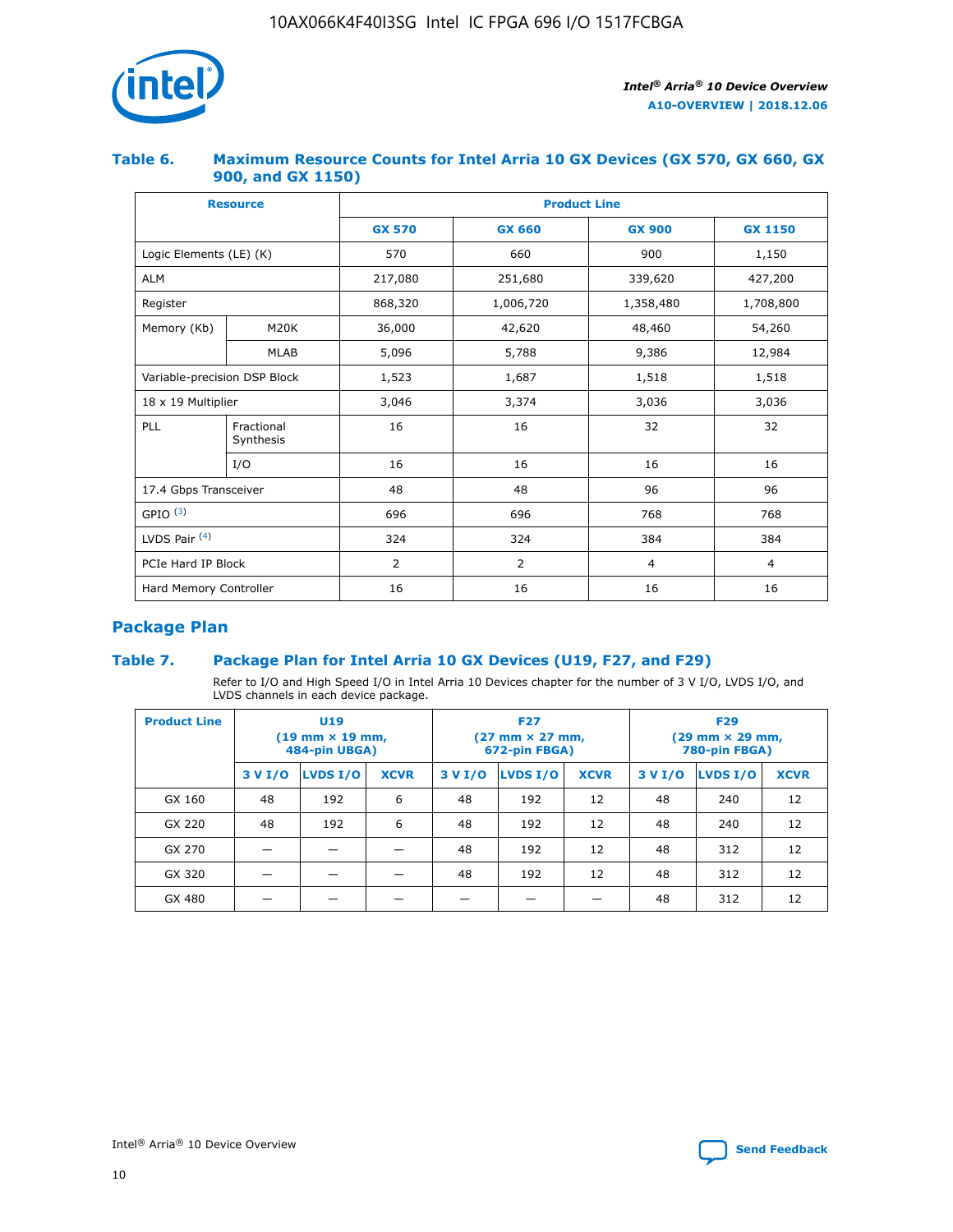



#### **Table 8. Package Plan for Intel Arria 10 GX Devices (F34, F35, NF40, and KF40)**

Refer to I/O and High Speed I/O in Intel Arria 10 Devices chapter for the number of 3 V I/O, LVDS I/O, and LVDS channels in each device package.

| <b>Product Line</b> | <b>F34</b><br>$(35 \text{ mm} \times 35 \text{ mm})$<br><b>1152-pin FBGA)</b> |                    | <b>F35</b><br>$(35 \text{ mm} \times 35 \text{ mm})$<br><b>1152-pin FBGA)</b> |           | <b>KF40</b><br>$(40$ mm $\times$ 40 mm,<br><b>1517-pin FBGA)</b> |             |           | <b>NF40</b><br>$(40 \text{ mm} \times 40 \text{ mm})$<br>1517-pin FBGA) |             |           |                    |             |
|---------------------|-------------------------------------------------------------------------------|--------------------|-------------------------------------------------------------------------------|-----------|------------------------------------------------------------------|-------------|-----------|-------------------------------------------------------------------------|-------------|-----------|--------------------|-------------|
|                     | 3V<br>I/O                                                                     | <b>LVDS</b><br>I/O | <b>XCVR</b>                                                                   | 3V<br>I/O | <b>LVDS</b><br>I/O                                               | <b>XCVR</b> | 3V<br>I/O | <b>LVDS</b><br>I/O                                                      | <b>XCVR</b> | 3V<br>I/O | <b>LVDS</b><br>I/O | <b>XCVR</b> |
| GX 270              | 48                                                                            | 336                | 24                                                                            | 48        | 336                                                              | 24          |           |                                                                         |             |           |                    |             |
| GX 320              | 48                                                                            | 336                | 24                                                                            | 48        | 336                                                              | 24          |           |                                                                         |             |           |                    |             |
| GX 480              | 48                                                                            | 444                | 24                                                                            | 48        | 348                                                              | 36          |           |                                                                         |             |           |                    |             |
| GX 570              | 48                                                                            | 444                | 24                                                                            | 48        | 348                                                              | 36          | 96        | 600                                                                     | 36          | 48        | 540                | 48          |
| GX 660              | 48                                                                            | 444                | 24                                                                            | 48        | 348                                                              | 36          | 96        | 600                                                                     | 36          | 48        | 540                | 48          |
| GX 900              |                                                                               | 504                | 24                                                                            | –         |                                                                  | -           |           |                                                                         |             |           | 600                | 48          |
| GX 1150             |                                                                               | 504                | 24                                                                            |           |                                                                  |             |           |                                                                         |             |           | 600                | 48          |

#### **Table 9. Package Plan for Intel Arria 10 GX Devices (RF40, NF45, SF45, and UF45)**

Refer to I/O and High Speed I/O in Intel Arria 10 Devices chapter for the number of 3 V I/O, LVDS I/O, and LVDS channels in each device package.

| <b>Product Line</b> | <b>RF40</b><br>$(40$ mm $\times$ 40 mm,<br>1517-pin FBGA) |                    |             | <b>NF45</b><br>$(45 \text{ mm} \times 45 \text{ mm})$<br><b>1932-pin FBGA)</b> |                    |             | <b>SF45</b><br>$(45 \text{ mm} \times 45 \text{ mm})$<br><b>1932-pin FBGA)</b> |                    |             | <b>UF45</b><br>$(45 \text{ mm} \times 45 \text{ mm})$<br><b>1932-pin FBGA)</b> |                    |             |
|---------------------|-----------------------------------------------------------|--------------------|-------------|--------------------------------------------------------------------------------|--------------------|-------------|--------------------------------------------------------------------------------|--------------------|-------------|--------------------------------------------------------------------------------|--------------------|-------------|
|                     | 3V<br>I/O                                                 | <b>LVDS</b><br>I/O | <b>XCVR</b> | 3 V<br>I/O                                                                     | <b>LVDS</b><br>I/O | <b>XCVR</b> | 3 V<br>I/O                                                                     | <b>LVDS</b><br>I/O | <b>XCVR</b> | 3V<br>I/O                                                                      | <b>LVDS</b><br>I/O | <b>XCVR</b> |
| GX 900              |                                                           | 342                | 66          | _                                                                              | 768                | 48          |                                                                                | 624                | 72          |                                                                                | 480                | 96          |
| GX 1150             |                                                           | 342                | 66          | _                                                                              | 768                | 48          |                                                                                | 624                | 72          |                                                                                | 480                | 96          |

#### **Related Information**

[I/O and High-Speed Differential I/O Interfaces in Intel Arria 10 Devices chapter, Intel](https://www.intel.com/content/www/us/en/programmable/documentation/sam1403482614086.html#sam1403482030321) [Arria 10 Device Handbook](https://www.intel.com/content/www/us/en/programmable/documentation/sam1403482614086.html#sam1403482030321)

Provides the number of 3 V and LVDS I/Os, and LVDS channels for each Intel Arria 10 device package.

## **Intel Arria 10 GT**

This section provides the available options, maximum resource counts, and package plan for the Intel Arria 10 GT devices.

The information in this section is correct at the time of publication. For the latest information and to get more details, refer to the Intel FPGA Product Selector.

#### **Related Information**

#### [Intel FPGA Product Selector](http://www.altera.com/products/selector/psg-selector.html)

Provides the latest information on Intel products.

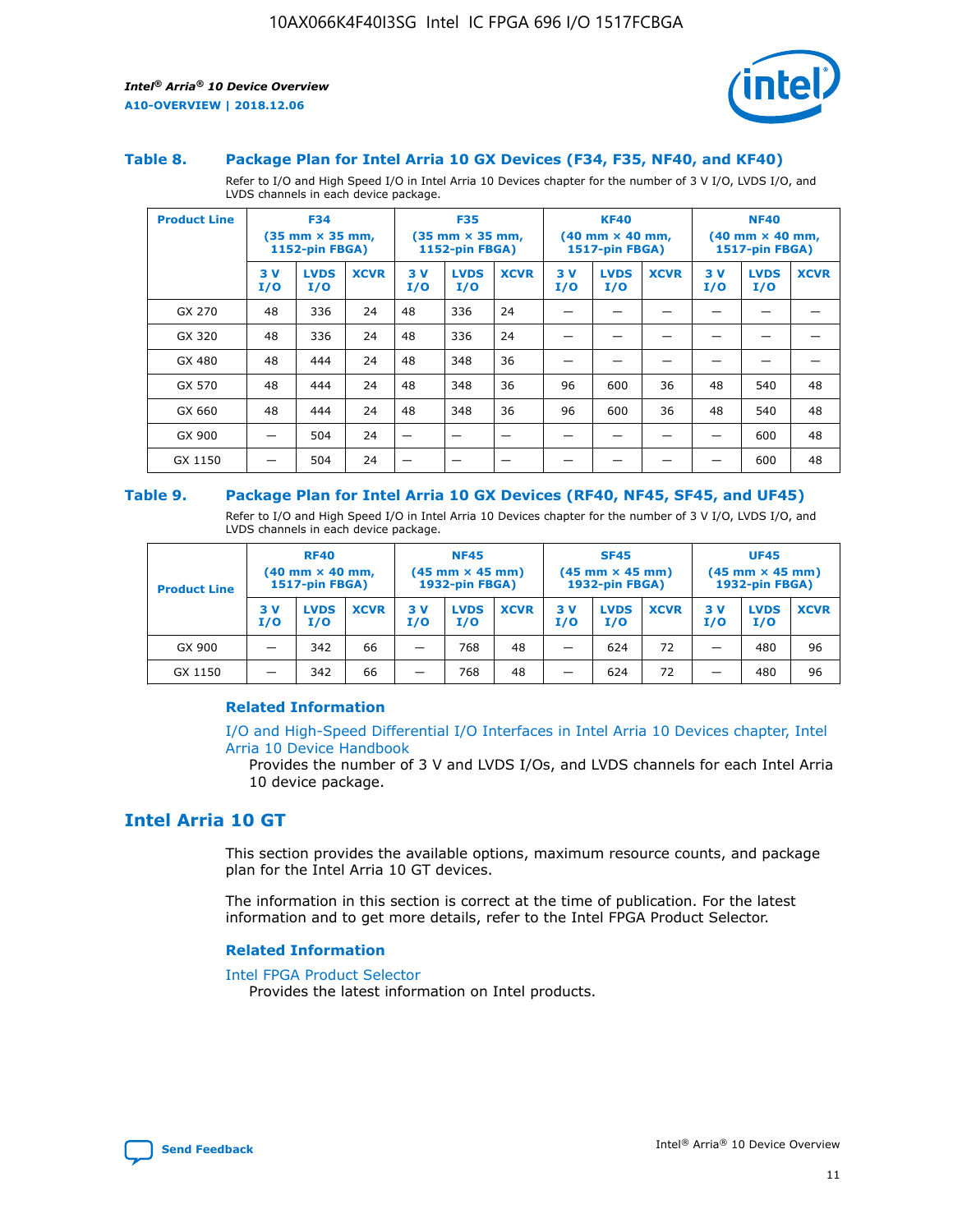

## **Available Options**

## **Figure 2. Sample Ordering Code and Available Options for Intel Arria 10 GT Devices**

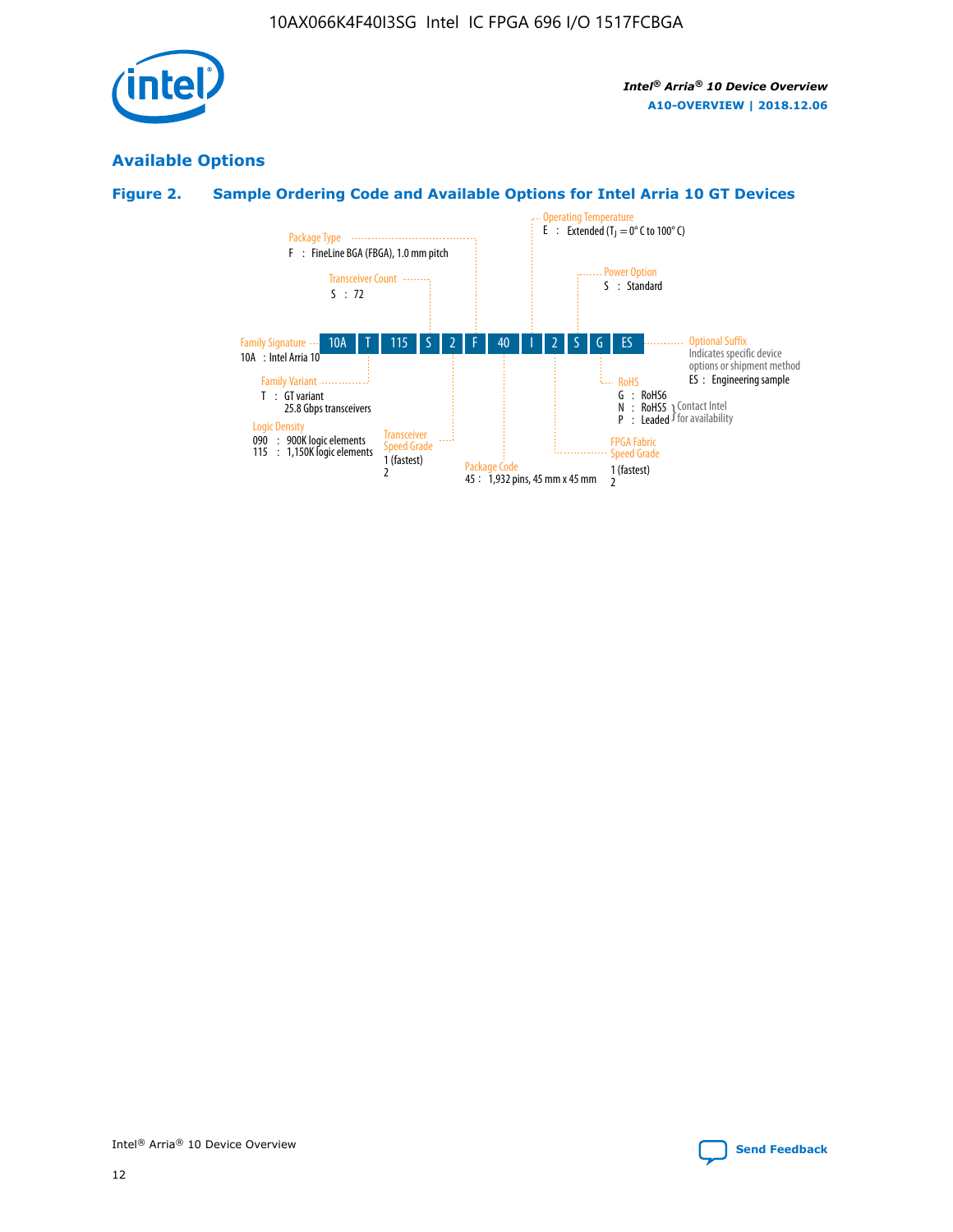

## **Maximum Resources**

#### **Table 10. Maximum Resource Counts for Intel Arria 10 GT Devices**

| <b>Resource</b>              |                      | <b>Product Line</b> |                |  |
|------------------------------|----------------------|---------------------|----------------|--|
|                              |                      | <b>GT 900</b>       | <b>GT 1150</b> |  |
| Logic Elements (LE) (K)      |                      | 900                 | 1,150          |  |
| <b>ALM</b>                   |                      | 339,620             | 427,200        |  |
| Register                     |                      | 1,358,480           | 1,708,800      |  |
| Memory (Kb)                  | M20K                 | 48,460              | 54,260         |  |
|                              | <b>MLAB</b>          | 9,386               | 12,984         |  |
| Variable-precision DSP Block |                      | 1,518               | 1,518          |  |
| 18 x 19 Multiplier           |                      | 3,036               | 3,036          |  |
| <b>PLL</b>                   | Fractional Synthesis | 32                  | 32             |  |
|                              | I/O                  | 16                  | 16             |  |
| Transceiver                  | 17.4 Gbps            | 72(5)               | 72(5)          |  |
|                              | 25.8 Gbps            | 6                   | 6              |  |
| GPIO <sup>(6)</sup>          |                      | 624                 | 624            |  |
| LVDS Pair $(7)$              |                      | 312                 | 312            |  |
| PCIe Hard IP Block           |                      | $\overline{4}$      | $\overline{4}$ |  |
| Hard Memory Controller       |                      | 16                  | 16             |  |

#### **Related Information**

#### [Intel Arria 10 GT Channel Usage](https://www.intel.com/content/www/us/en/programmable/documentation/nik1398707230472.html#nik1398707008178)

Configuring GT/GX channels in Intel Arria 10 GT devices.

## **Package Plan**

#### **Table 11. Package Plan for Intel Arria 10 GT Devices**

Refer to I/O and High Speed I/O in Intel Arria 10 Devices chapter for the number of 3 V I/O, LVDS I/O, and LVDS channels in each device package.

| <b>Product Line</b> | <b>SF45</b><br>(45 mm × 45 mm, 1932-pin FBGA) |                 |             |  |  |  |
|---------------------|-----------------------------------------------|-----------------|-------------|--|--|--|
|                     | 3 V I/O                                       | <b>LVDS I/O</b> | <b>XCVR</b> |  |  |  |
| GT 900              |                                               | 624             | 72          |  |  |  |
| GT 1150             |                                               | 624             | 72          |  |  |  |

<sup>(7)</sup> Each LVDS I/O pair can be used as differential input or output.



 $(5)$  If all 6 GT channels are in use, 12 of the GX channels are not usable.

<sup>(6)</sup> The number of GPIOs does not include transceiver I/Os. In the Intel Quartus Prime software, the number of user I/Os includes transceiver I/Os.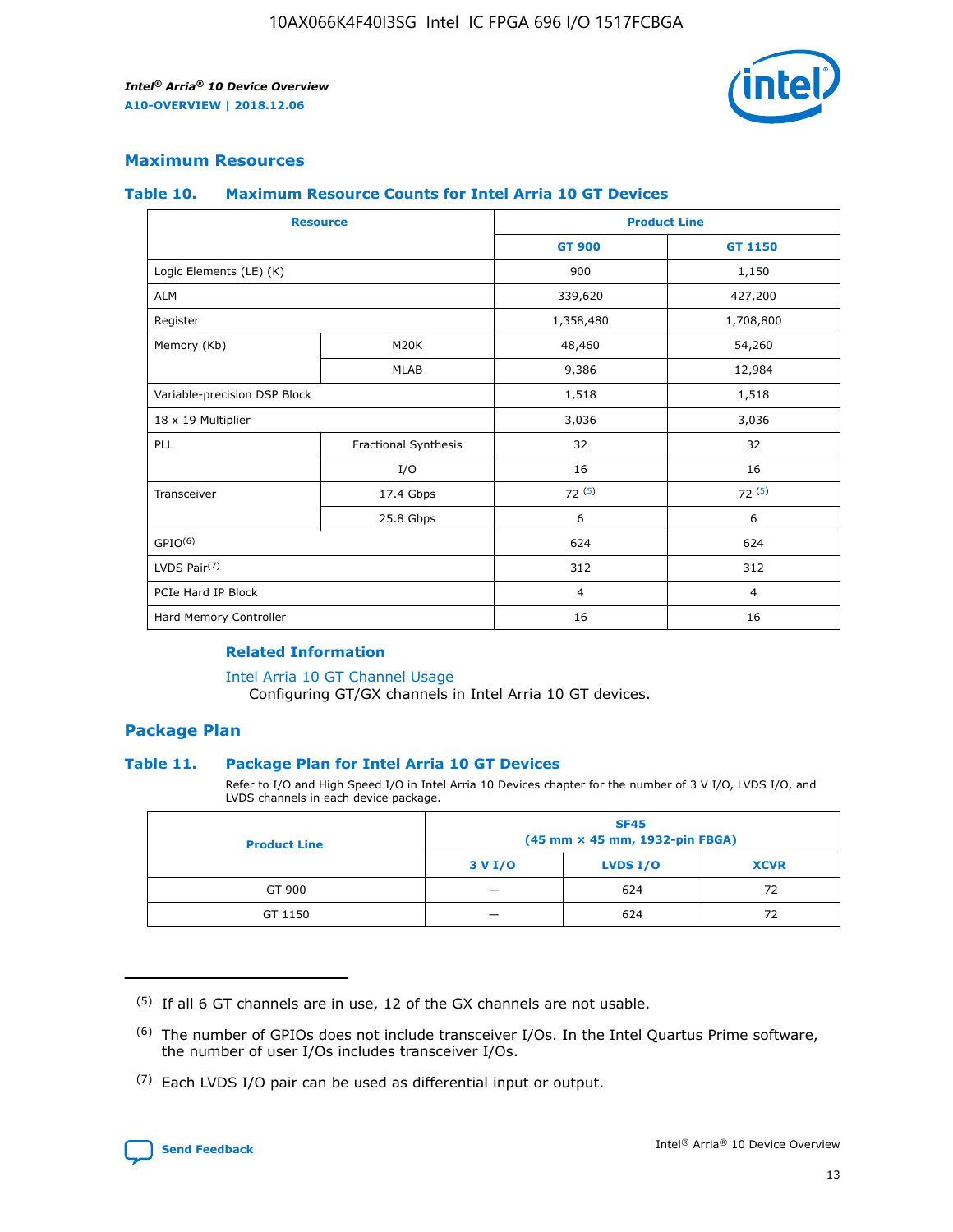

#### **Related Information**

[I/O and High-Speed Differential I/O Interfaces in Intel Arria 10 Devices chapter, Intel](https://www.intel.com/content/www/us/en/programmable/documentation/sam1403482614086.html#sam1403482030321) [Arria 10 Device Handbook](https://www.intel.com/content/www/us/en/programmable/documentation/sam1403482614086.html#sam1403482030321)

Provides the number of 3 V and LVDS I/Os, and LVDS channels for each Intel Arria 10 device package.

## **Intel Arria 10 SX**

This section provides the available options, maximum resource counts, and package plan for the Intel Arria 10 SX devices.

The information in this section is correct at the time of publication. For the latest information and to get more details, refer to the Intel FPGA Product Selector.

#### **Related Information**

[Intel FPGA Product Selector](http://www.altera.com/products/selector/psg-selector.html) Provides the latest information on Intel products.

#### **Available Options**

#### **Figure 3. Sample Ordering Code and Available Options for Intel Arria 10 SX Devices**



#### **Related Information**

[Transceiver Performance for Intel Arria 10 GX/SX Devices](https://www.intel.com/content/www/us/en/programmable/documentation/mcn1413182292568.html#mcn1413213965502) Provides more information about the transceiver speed grade.

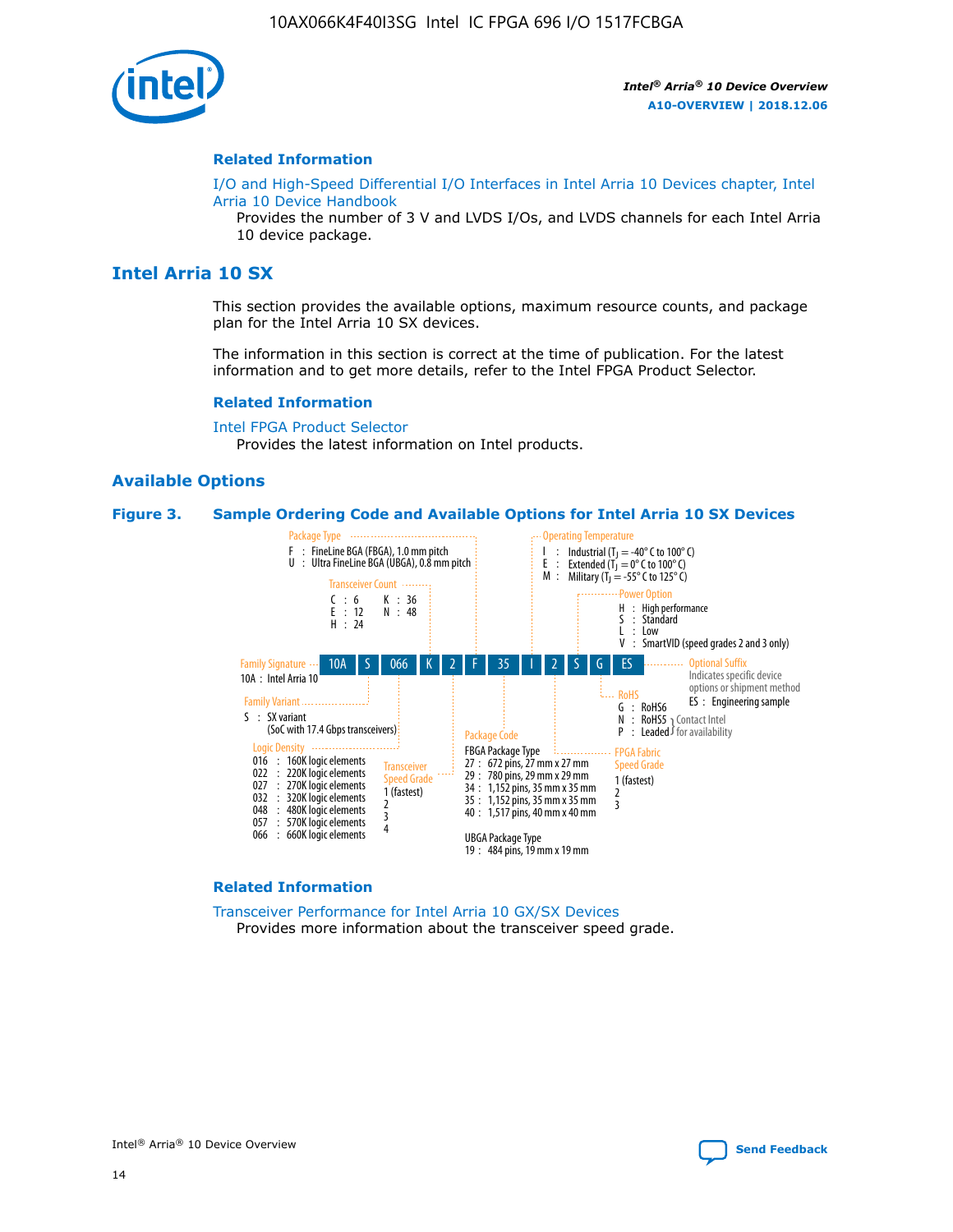

## **Maximum Resources**

#### **Table 12. Maximum Resource Counts for Intel Arria 10 SX Devices**

|                                   | <b>Resource</b>         | <b>Product Line</b> |               |                |                |                |                |                |  |  |  |
|-----------------------------------|-------------------------|---------------------|---------------|----------------|----------------|----------------|----------------|----------------|--|--|--|
|                                   |                         | <b>SX 160</b>       | <b>SX 220</b> | <b>SX 270</b>  | <b>SX 320</b>  | <b>SX 480</b>  | <b>SX 570</b>  | <b>SX 660</b>  |  |  |  |
| Logic Elements (LE) (K)           |                         | 160                 | 220           | 270            | 320            | 480            | 570            | 660            |  |  |  |
| <b>ALM</b>                        |                         | 61,510              | 80,330        | 101,620        | 119,900        | 183,590        | 217,080        | 251,680        |  |  |  |
| Register                          |                         | 246,040             | 321,320       | 406,480        | 479,600        | 734,360        | 868,320        | 1,006,720      |  |  |  |
| Memory (Kb)                       | M <sub>20</sub> K       | 8,800               | 11,740        | 15,000         | 17,820         | 28,620         | 36,000         | 42,620         |  |  |  |
|                                   | <b>MLAB</b>             | 1,050               | 1,690         | 2,452          | 2,727          | 4,164          | 5,096          | 5,788          |  |  |  |
| Variable-precision DSP Block      |                         | 156                 | 192           | 830            | 985            | 1,368          | 1,523          | 1,687          |  |  |  |
|                                   | 18 x 19 Multiplier      |                     | 384           | 1,660          | 1,970          | 2,736          | 3,046          | 3,374          |  |  |  |
| <b>PLL</b>                        | Fractional<br>Synthesis | 6                   | 6             | 8              | 8              | 12             | 16             | 16             |  |  |  |
|                                   | I/O                     | 6                   | 6             | 8              | 8              | 12             | 16             | 16             |  |  |  |
| 17.4 Gbps Transceiver             |                         | 12                  | 12            | 24             | 24             | 36             | 48             | 48             |  |  |  |
| GPIO <sup>(8)</sup>               |                         | 288                 | 288           | 384            | 384            | 492            | 696            | 696            |  |  |  |
| LVDS Pair $(9)$                   |                         | 120                 | 120           | 168            | 168            | 174            | 324            | 324            |  |  |  |
| PCIe Hard IP Block                |                         | $\mathbf{1}$        | $\mathbf{1}$  | $\overline{2}$ | $\overline{2}$ | $\overline{2}$ | $\overline{2}$ | $\overline{2}$ |  |  |  |
| Hard Memory Controller            |                         | 6                   | 6             | 8              | 8              | 12             | 16             | 16             |  |  |  |
| ARM Cortex-A9 MPCore<br>Processor |                         | Yes                 | Yes           | Yes            | Yes            | Yes            | Yes            | Yes            |  |  |  |

## **Package Plan**

#### **Table 13. Package Plan for Intel Arria 10 SX Devices (U19, F27, F29, and F34)**

Refer to I/O and High Speed I/O in Intel Arria 10 Devices chapter for the number of 3 V I/O, LVDS I/O, and LVDS channels in each device package.

| <b>Product Line</b> | U19<br>$(19 \text{ mm} \times 19 \text{ mm})$<br>484-pin UBGA) |                    |             | <b>F27</b><br>$(27 \text{ mm} \times 27 \text{ mm})$ .<br>672-pin FBGA) |                    | <b>F29</b><br>$(29 \text{ mm} \times 29 \text{ mm})$ .<br>780-pin FBGA) |            |                    | <b>F34</b><br>$(35 \text{ mm} \times 35 \text{ mm})$<br><b>1152-pin FBGA)</b> |           |                    |             |
|---------------------|----------------------------------------------------------------|--------------------|-------------|-------------------------------------------------------------------------|--------------------|-------------------------------------------------------------------------|------------|--------------------|-------------------------------------------------------------------------------|-----------|--------------------|-------------|
|                     | 3V<br>I/O                                                      | <b>LVDS</b><br>I/O | <b>XCVR</b> | 3V<br>I/O                                                               | <b>LVDS</b><br>I/O | <b>XCVR</b>                                                             | 3 V<br>I/O | <b>LVDS</b><br>I/O | <b>XCVR</b>                                                                   | 3V<br>I/O | <b>LVDS</b><br>I/O | <b>XCVR</b> |
| SX 160              | 48                                                             | 144                | 6           | 48                                                                      | 192                | 12                                                                      | 48         | 240                | 12                                                                            |           |                    |             |
| SX 220              | 48                                                             | 144                | 6           | 48                                                                      | 192                | 12                                                                      | 48         | 240                | 12                                                                            |           |                    |             |
| SX 270              |                                                                |                    |             | 48                                                                      | 192                | 12                                                                      | 48         | 312                | 12                                                                            | 48        | 336                | 24          |
| SX 320              |                                                                |                    |             | 48                                                                      | 192                | 12                                                                      | 48         | 312                | 12                                                                            | 48        | 336                | 24          |
|                     |                                                                |                    |             |                                                                         |                    |                                                                         |            |                    |                                                                               |           |                    | continued   |

 $(8)$  The number of GPIOs does not include transceiver I/Os. In the Intel Quartus Prime software, the number of user I/Os includes transceiver I/Os.

 $(9)$  Each LVDS I/O pair can be used as differential input or output.

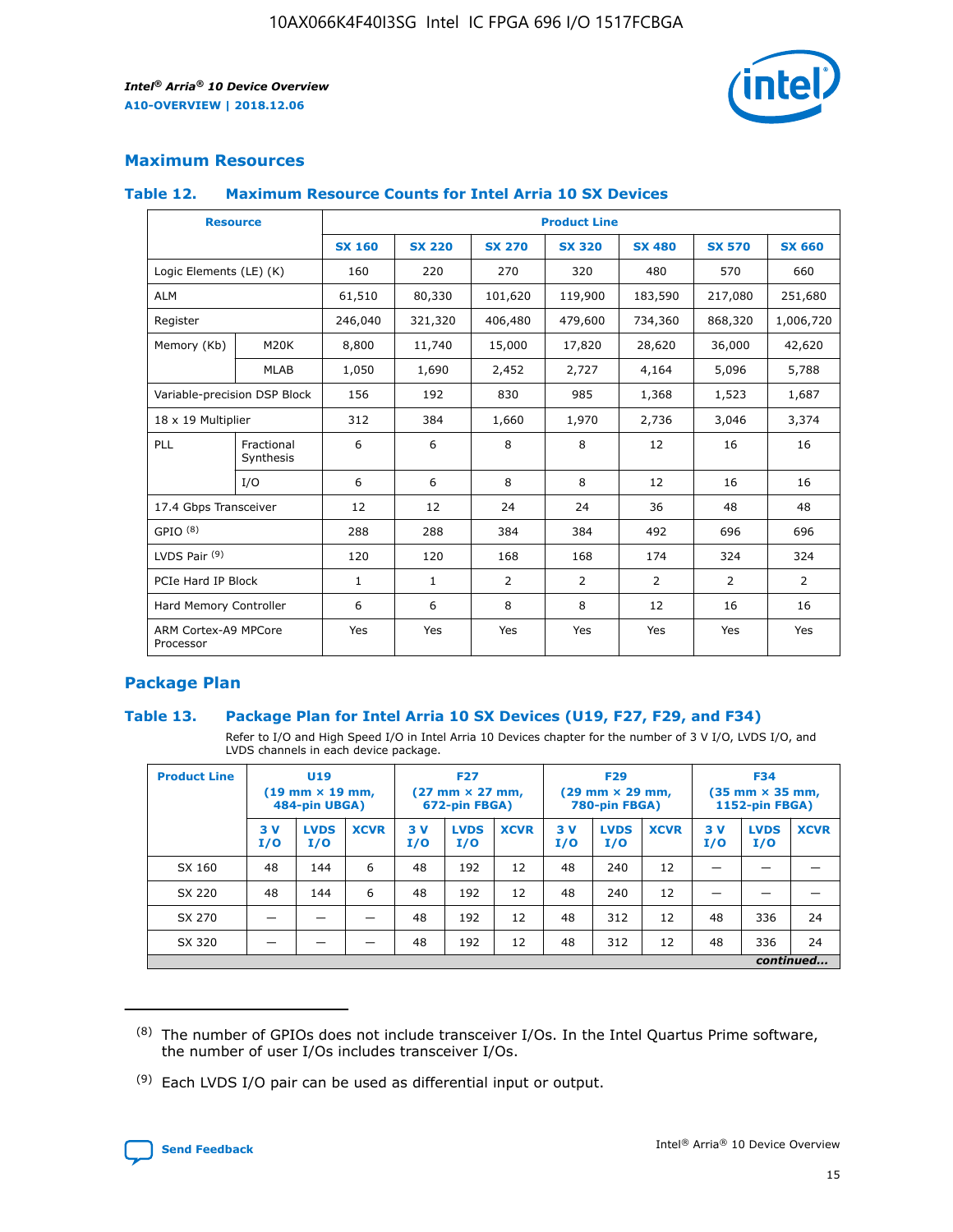

| <b>Product Line</b> | U <sub>19</sub><br>$(19 \text{ mm} \times 19 \text{ mm})$<br>484-pin UBGA) |                    | <b>F27</b><br>$(27 \text{ mm} \times 27 \text{ mm})$<br>672-pin FBGA) |           |                    | <b>F29</b><br>$(29 \text{ mm} \times 29 \text{ mm})$<br>780-pin FBGA) |           |                    | <b>F34</b><br>$(35$ mm $\times$ 35 mm,<br><b>1152-pin FBGA)</b> |           |                    |             |
|---------------------|----------------------------------------------------------------------------|--------------------|-----------------------------------------------------------------------|-----------|--------------------|-----------------------------------------------------------------------|-----------|--------------------|-----------------------------------------------------------------|-----------|--------------------|-------------|
|                     | 3 V<br>I/O                                                                 | <b>LVDS</b><br>I/O | <b>XCVR</b>                                                           | 3V<br>I/O | <b>LVDS</b><br>I/O | <b>XCVR</b>                                                           | 3V<br>I/O | <b>LVDS</b><br>I/O | <b>XCVR</b>                                                     | 3V<br>I/O | <b>LVDS</b><br>I/O | <b>XCVR</b> |
| SX 480              |                                                                            |                    |                                                                       |           |                    |                                                                       | 48        | 312                | 12                                                              | 48        | 444                | 24          |
| SX 570              |                                                                            |                    |                                                                       |           |                    |                                                                       |           |                    |                                                                 | 48        | 444                | 24          |
| SX 660              |                                                                            |                    |                                                                       |           |                    |                                                                       |           |                    |                                                                 | 48        | 444                | 24          |

## **Table 14. Package Plan for Intel Arria 10 SX Devices (F35, KF40, and NF40)**

Refer to I/O and High Speed I/O in Intel Arria 10 Devices chapter for the number of 3 V I/O, LVDS I/O, and LVDS channels in each device package.

| <b>Product Line</b> | <b>F35</b><br>$(35 \text{ mm} \times 35 \text{ mm})$<br><b>1152-pin FBGA)</b> |          |             |                                           | <b>KF40</b><br>(40 mm × 40 mm,<br>1517-pin FBGA) |    | <b>NF40</b><br>$(40 \text{ mm} \times 40 \text{ mm})$<br>1517-pin FBGA) |          |             |  |
|---------------------|-------------------------------------------------------------------------------|----------|-------------|-------------------------------------------|--------------------------------------------------|----|-------------------------------------------------------------------------|----------|-------------|--|
|                     | 3 V I/O                                                                       | LVDS I/O | <b>XCVR</b> | <b>LVDS I/O</b><br><b>XCVR</b><br>3 V I/O |                                                  |    | 3 V I/O                                                                 | LVDS I/O | <b>XCVR</b> |  |
| SX 270              | 48                                                                            | 336      | 24          |                                           |                                                  |    |                                                                         |          |             |  |
| SX 320              | 48                                                                            | 336      | 24          |                                           |                                                  |    |                                                                         |          |             |  |
| SX 480              | 48                                                                            | 348      | 36          |                                           |                                                  |    |                                                                         |          |             |  |
| SX 570              | 48                                                                            | 348      | 36          | 96                                        | 600                                              | 36 | 48                                                                      | 540      | 48          |  |
| SX 660              | 48                                                                            | 348      | 36          | 96                                        | 600                                              | 36 | 48                                                                      | 540      | 48          |  |

## **Related Information**

[I/O and High-Speed Differential I/O Interfaces in Intel Arria 10 Devices chapter, Intel](https://www.intel.com/content/www/us/en/programmable/documentation/sam1403482614086.html#sam1403482030321) [Arria 10 Device Handbook](https://www.intel.com/content/www/us/en/programmable/documentation/sam1403482614086.html#sam1403482030321)

Provides the number of 3 V and LVDS I/Os, and LVDS channels for each Intel Arria 10 device package.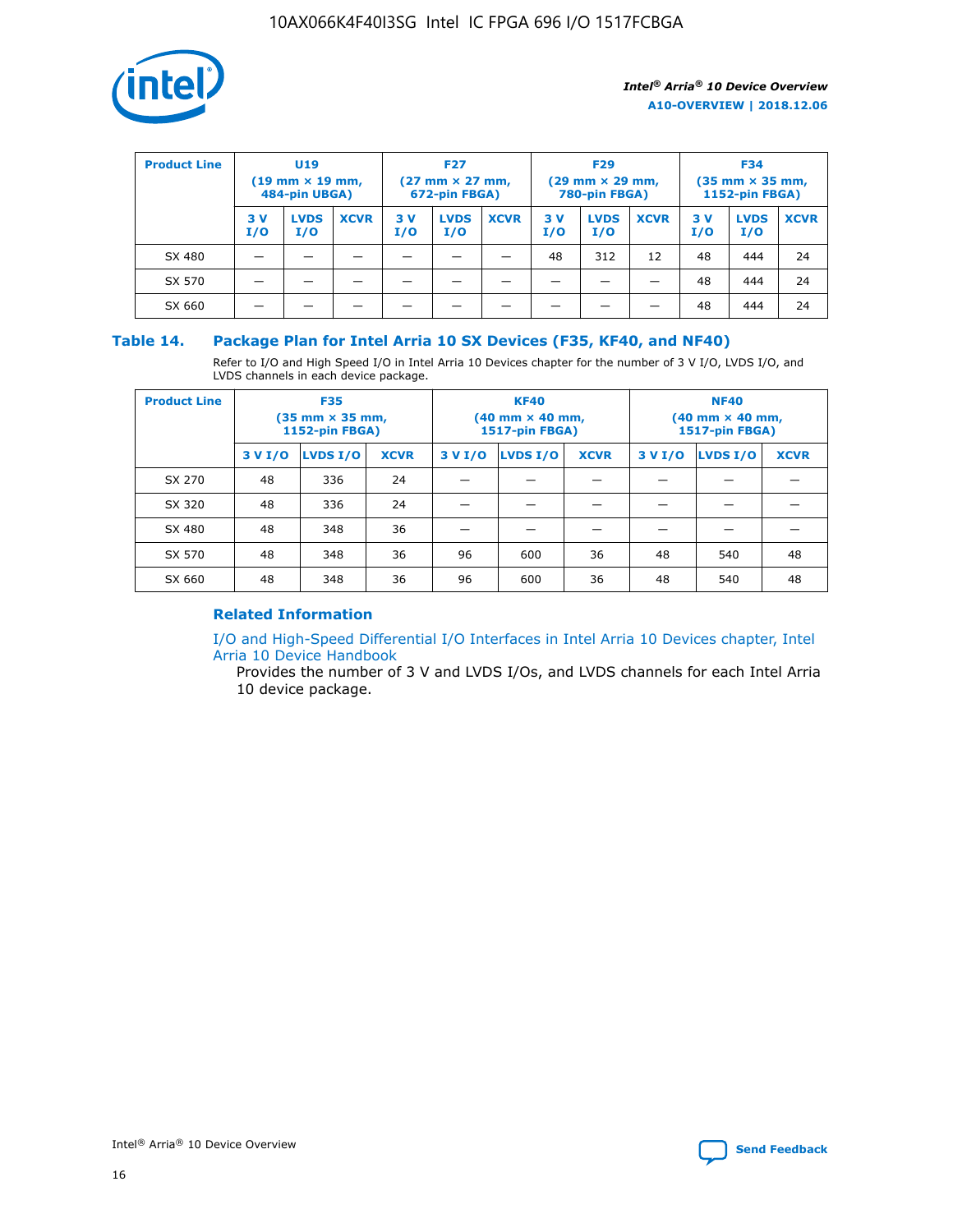

# **I/O Vertical Migration for Intel Arria 10 Devices**

#### **Figure 4. Migration Capability Across Intel Arria 10 Product Lines**

- The arrows indicate the migration paths. The devices included in each vertical migration path are shaded. Devices with fewer resources in the same path have lighter shades.
- To achieve the full I/O migration across product lines in the same migration path, restrict I/Os and transceivers usage to match the product line with the lowest I/O and transceiver counts.
- An LVDS I/O bank in the source device may be mapped to a 3 V I/O bank in the target device. To use memory interface clock frequency higher than 533 MHz, assign external memory interface pins only to banks that are LVDS I/O in both devices.
- There may be nominal 0.15 mm package height difference between some product lines in the same package type.
	- **Variant Product Line Package U19 F27 F29 F34 F35 KF40 NF40 RF40 NF45 SF45 UF45** Intel® Arria® 10 GX GX 160 GX 220 GX 270 GX 320 GX 480 GX 570 GX 660 GX 900 GX 1150 Intel Arria 10 GT GT 900 GT 1150 Intel Arria 10 SX SX 160 SX 220 SX 270 SX 320 SX 480 SX 570 SX 660
- Some migration paths are not shown in the Intel Quartus Prime software **Pin Migration View**.

*Note:* To verify the pin migration compatibility, use the **Pin Migration View** window in the Intel Quartus Prime software Pin Planner.

# **Adaptive Logic Module**

Intel Arria 10 devices use a 20 nm ALM as the basic building block of the logic fabric.

The ALM architecture is the same as the previous generation FPGAs, allowing for efficient implementation of logic functions and easy conversion of IP between the device generations.

The ALM, as shown in following figure, uses an 8-input fracturable look-up table (LUT) with four dedicated registers to help improve timing closure in register-rich designs and achieve an even higher design packing capability than the traditional two-register per LUT architecture.

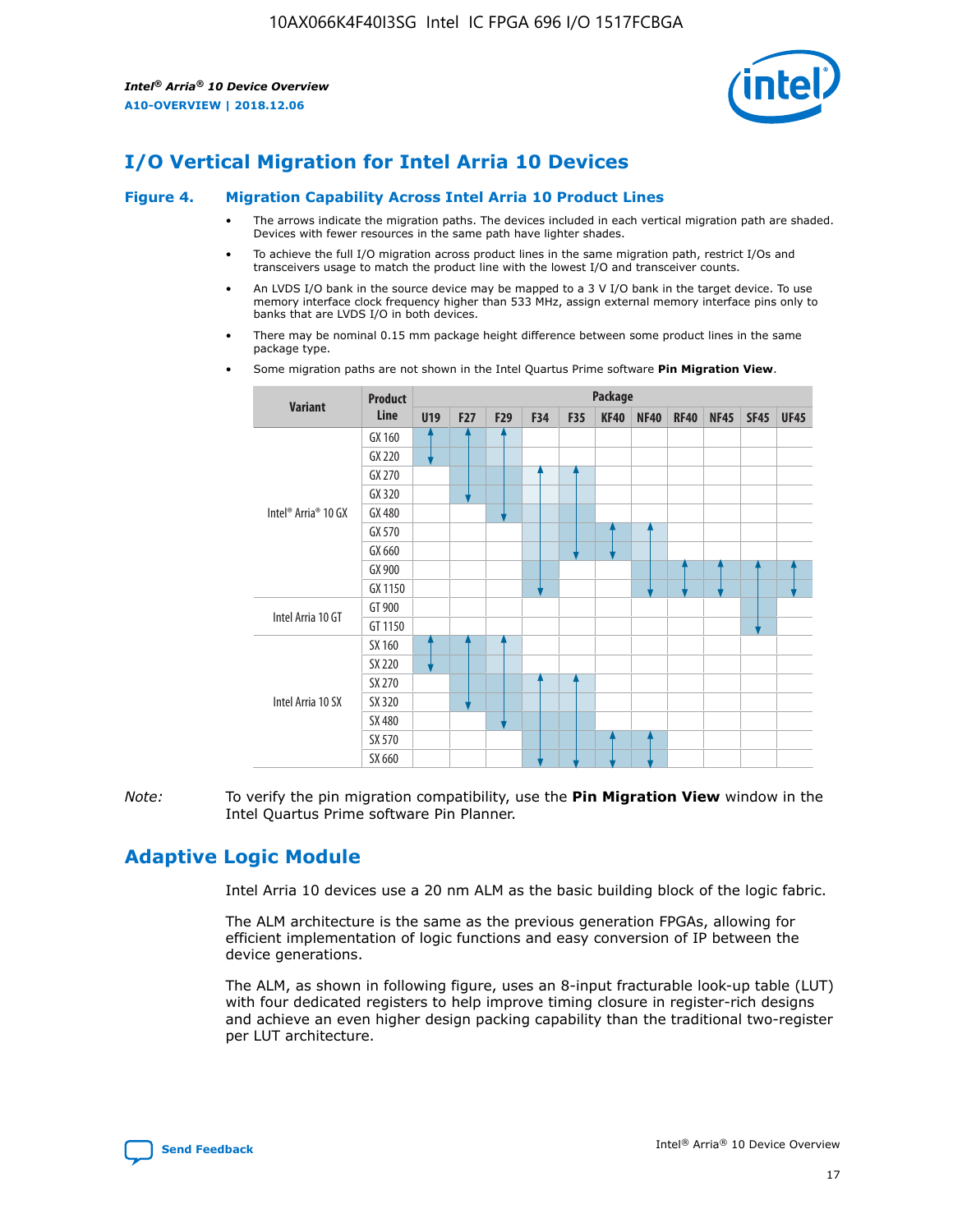

**Figure 5. ALM for Intel Arria 10 Devices**



The Intel Quartus Prime software optimizes your design according to the ALM logic structure and automatically maps legacy designs into the Intel Arria 10 ALM architecture.

## **Variable-Precision DSP Block**

The Intel Arria 10 variable precision DSP blocks support fixed-point arithmetic and floating-point arithmetic.

Features for fixed-point arithmetic:

- High-performance, power-optimized, and fully registered multiplication operations
- 18-bit and 27-bit word lengths
- Two 18 x 19 multipliers or one 27 x 27 multiplier per DSP block
- Built-in addition, subtraction, and 64-bit double accumulation register to combine multiplication results
- Cascading 19-bit or 27-bit when pre-adder is disabled and cascading 18-bit when pre-adder is used to form the tap-delay line for filtering applications
- Cascading 64-bit output bus to propagate output results from one block to the next block without external logic support
- Hard pre-adder supported in 19-bit and 27-bit modes for symmetric filters
- Internal coefficient register bank in both 18-bit and 27-bit modes for filter implementation
- 18-bit and 27-bit systolic finite impulse response (FIR) filters with distributed output adder
- Biased rounding support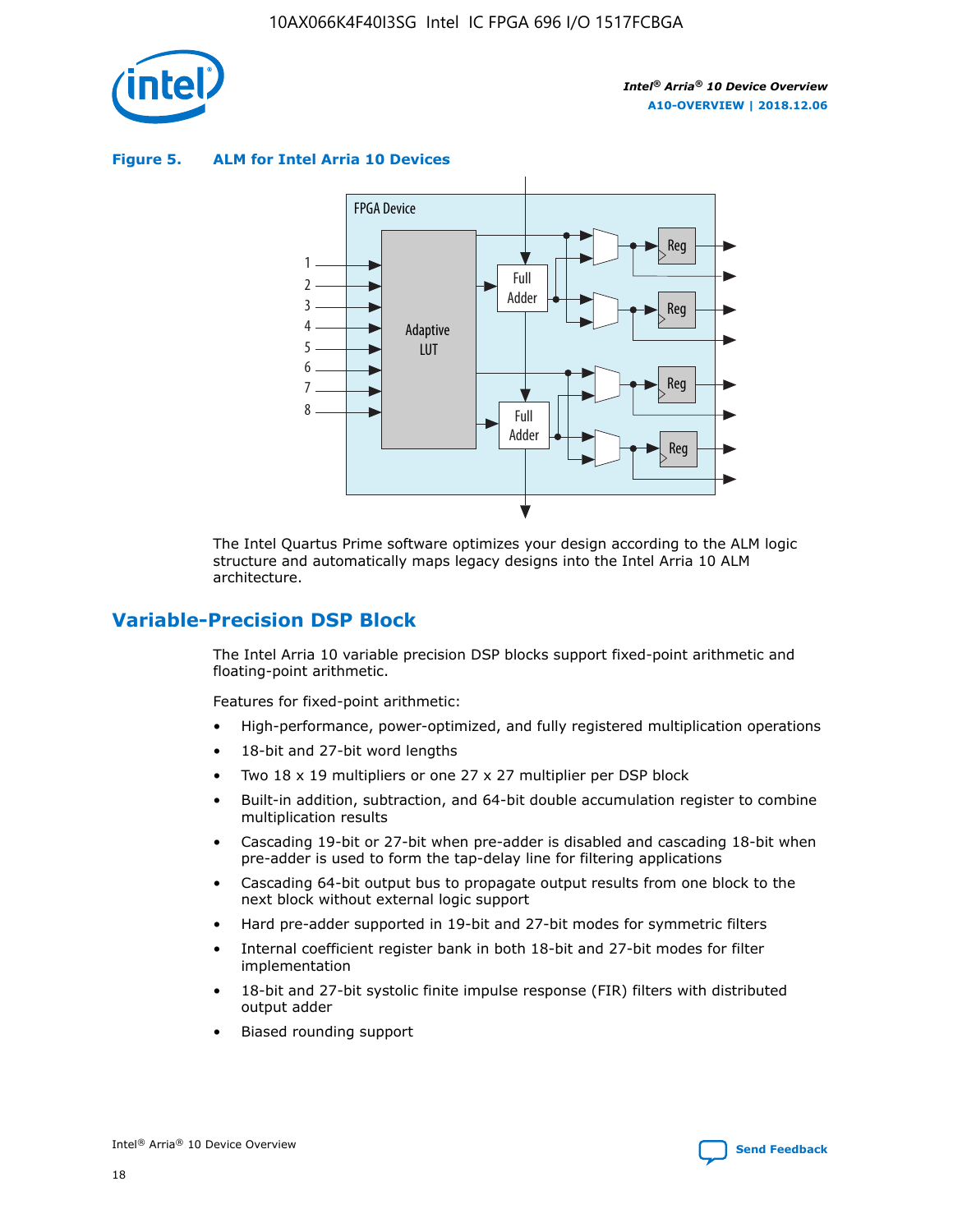

Features for floating-point arithmetic:

- A completely hardened architecture that supports multiplication, addition, subtraction, multiply-add, and multiply-subtract
- Multiplication with accumulation capability and a dynamic accumulator reset control
- Multiplication with cascade summation capability
- Multiplication with cascade subtraction capability
- Complex multiplication
- Direct vector dot product
- Systolic FIR filter

#### **Table 15. Variable-Precision DSP Block Configurations for Intel Arria 10 Devices**

| <b>Usage Example</b>                                       | <b>Multiplier Size (Bit)</b>    | <b>DSP Block Resources</b> |
|------------------------------------------------------------|---------------------------------|----------------------------|
| Medium precision fixed point                               | Two 18 x 19                     |                            |
| High precision fixed or Single precision<br>floating point | One 27 x 27                     |                            |
| Fixed point FFTs                                           | One 19 x 36 with external adder |                            |
| Very high precision fixed point                            | One 36 x 36 with external adder |                            |
| Double precision floating point                            | One 54 x 54 with external adder | 4                          |

#### **Table 16. Resources for Fixed-Point Arithmetic in Intel Arria 10 Devices**

The table lists the variable-precision DSP resources by bit precision for each Intel Arria 10 device.

| <b>Variant</b>        | <b>Product Line</b> | <b>Variable-</b><br>precision<br><b>DSP Block</b> | <b>Independent Input and Output</b><br><b>Multiplications Operator</b> |                                     | 18 x 19<br><b>Multiplier</b><br><b>Adder Sum</b> | $18 \times 18$<br><b>Multiplier</b><br><b>Adder</b> |
|-----------------------|---------------------|---------------------------------------------------|------------------------------------------------------------------------|-------------------------------------|--------------------------------------------------|-----------------------------------------------------|
|                       |                     |                                                   | 18 x 19<br><b>Multiplier</b>                                           | $27 \times 27$<br><b>Multiplier</b> | <b>Mode</b>                                      | <b>Summed with</b><br>36 bit Input                  |
| AIntel Arria 10<br>GX | GX 160              | 156                                               | 312                                                                    | 156                                 | 156                                              | 156                                                 |
|                       | GX 220              | 192                                               | 384                                                                    | 192                                 | 192                                              | 192                                                 |
|                       | GX 270              | 830                                               | 1,660                                                                  | 830                                 | 830                                              | 830                                                 |
|                       | GX 320              | 984                                               | 1,968                                                                  | 984                                 | 984                                              | 984                                                 |
|                       | GX 480              | 1,368                                             | 2,736                                                                  | 1,368                               | 1,368                                            | 1,368                                               |
|                       | GX 570              | 1,523                                             | 3,046                                                                  | 1,523                               | 1,523                                            | 1,523                                               |
|                       | GX 660              | 1,687                                             | 3,374                                                                  | 1,687                               | 1,687                                            | 1,687                                               |
|                       | GX 900              | 1,518                                             | 3,036                                                                  | 1,518                               | 1,518                                            | 1,518                                               |
|                       | GX 1150             | 1,518                                             | 3,036                                                                  | 1,518                               | 1,518                                            | 1,518                                               |
| Intel Arria 10        | GT 900              | 1,518                                             | 3,036                                                                  | 1,518                               | 1,518                                            | 1,518                                               |
| GT                    | GT 1150             | 1,518                                             | 3,036                                                                  | 1,518                               | 1,518                                            | 1,518                                               |
| Intel Arria 10        | SX 160              | 156                                               | 312                                                                    | 156                                 | 156                                              | 156                                                 |
| <b>SX</b>             | SX 220              | 192                                               | 384                                                                    | 192                                 | 192                                              | 192                                                 |
|                       | SX 270              | 830                                               | 1,660                                                                  | 830                                 | 830                                              | 830                                                 |
|                       |                     |                                                   |                                                                        |                                     |                                                  | continued                                           |

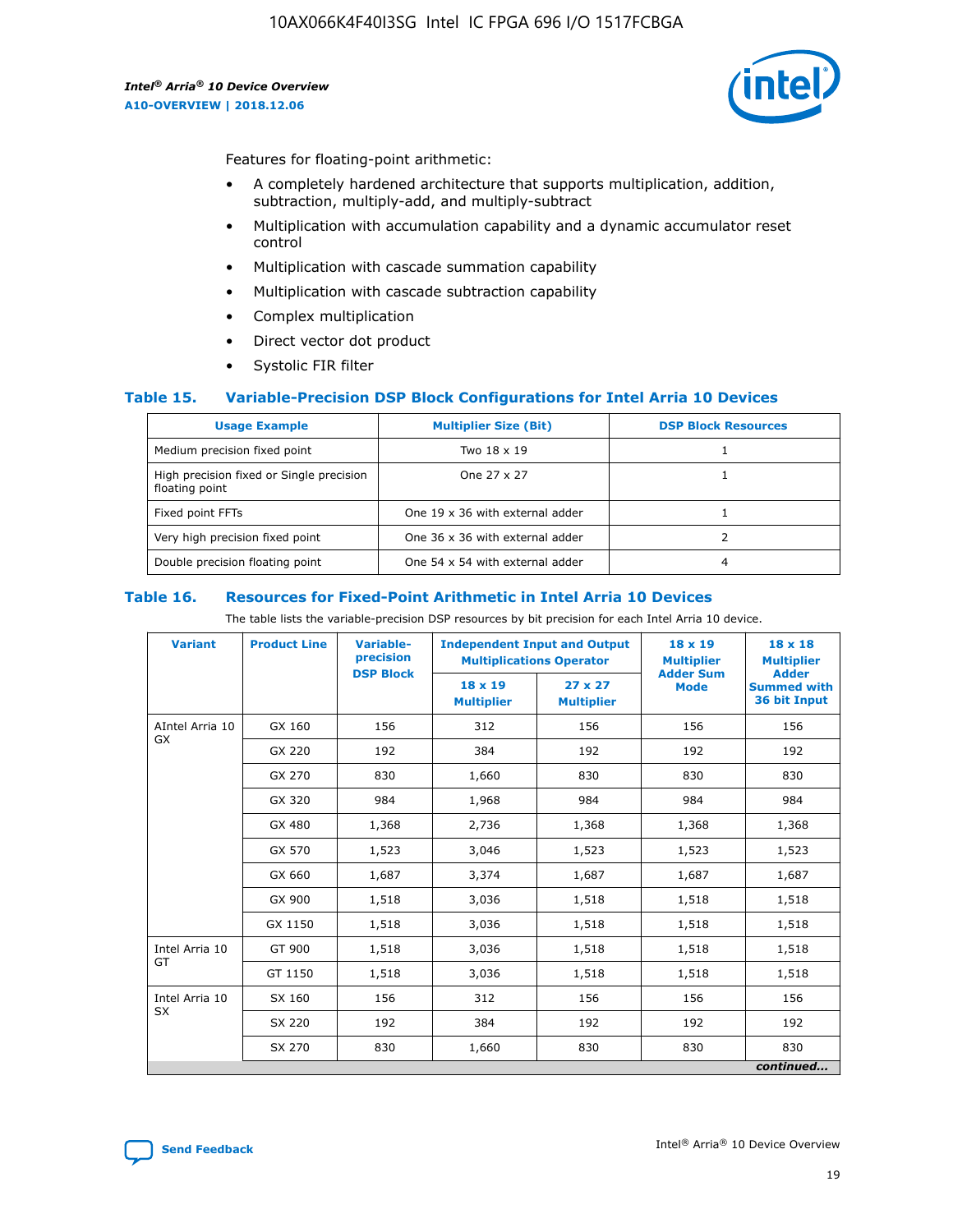

| <b>Variant</b> | <b>Product Line</b> | <b>Variable-</b><br>precision<br><b>DSP Block</b> | <b>Independent Input and Output</b><br><b>Multiplications Operator</b> |                                     | $18 \times 19$<br><b>Multiplier</b><br><b>Adder Sum</b> | $18 \times 18$<br><b>Multiplier</b><br><b>Adder</b> |  |
|----------------|---------------------|---------------------------------------------------|------------------------------------------------------------------------|-------------------------------------|---------------------------------------------------------|-----------------------------------------------------|--|
|                |                     |                                                   | $18 \times 19$<br><b>Multiplier</b>                                    | $27 \times 27$<br><b>Multiplier</b> | <b>Mode</b>                                             | <b>Summed with</b><br>36 bit Input                  |  |
|                | SX 320              | 984                                               | 1,968                                                                  | 984                                 | 984                                                     | 984                                                 |  |
|                | SX 480              | 1,368                                             | 2,736                                                                  | 1,368                               | 1,368                                                   | 1,368                                               |  |
|                | SX 570              | 1,523                                             | 3,046                                                                  | 1,523                               | 1,523                                                   | 1,523                                               |  |
|                | SX 660              | 1,687                                             | 3,374                                                                  | 1,687                               | 1,687                                                   | 1,687                                               |  |

## **Table 17. Resources for Floating-Point Arithmetic in Intel Arria 10 Devices**

The table lists the variable-precision DSP resources by bit precision for each Intel Arria 10 device.

| <b>Variant</b>              | <b>Product Line</b> | <b>Variable-</b><br>precision<br><b>DSP Block</b> | <b>Single</b><br><b>Precision</b><br><b>Floating-Point</b><br><b>Multiplication</b><br><b>Mode</b> | <b>Single-Precision</b><br><b>Floating-Point</b><br><b>Adder Mode</b> | Single-<br><b>Precision</b><br><b>Floating-Point</b><br><b>Multiply</b><br><b>Accumulate</b><br><b>Mode</b> | <b>Peak</b><br><b>Giga Floating-</b><br><b>Point</b><br><b>Operations</b><br>per Second<br>(GFLOPs) |
|-----------------------------|---------------------|---------------------------------------------------|----------------------------------------------------------------------------------------------------|-----------------------------------------------------------------------|-------------------------------------------------------------------------------------------------------------|-----------------------------------------------------------------------------------------------------|
| Intel Arria 10<br>GX        | GX 160              | 156                                               | 156                                                                                                | 156                                                                   | 156                                                                                                         | 140                                                                                                 |
|                             | GX 220              | 192                                               | 192                                                                                                | 192                                                                   | 192                                                                                                         | 173                                                                                                 |
|                             | GX 270              | 830                                               | 830                                                                                                | 830                                                                   | 830                                                                                                         | 747                                                                                                 |
|                             | GX 320              | 984                                               | 984                                                                                                | 984                                                                   | 984                                                                                                         | 886                                                                                                 |
|                             | GX 480              | 1,369                                             | 1,368                                                                                              | 1,368                                                                 | 1,368                                                                                                       | 1,231                                                                                               |
|                             | GX 570              | 1,523                                             | 1,523                                                                                              | 1,523                                                                 | 1,523                                                                                                       | 1,371                                                                                               |
|                             | GX 660              | 1,687                                             | 1,687                                                                                              | 1,687                                                                 | 1,687                                                                                                       | 1,518                                                                                               |
|                             | GX 900              | 1,518                                             | 1,518                                                                                              | 1,518                                                                 | 1,518                                                                                                       | 1,366                                                                                               |
|                             | GX 1150             | 1,518                                             | 1,518                                                                                              | 1,518                                                                 | 1,518                                                                                                       | 1,366                                                                                               |
| Intel Arria 10              | GT 900              | 1,518                                             | 1,518                                                                                              | 1,518                                                                 | 1,518                                                                                                       | 1,366                                                                                               |
| GT                          | GT 1150             | 1,518                                             | 1,518                                                                                              | 1,518                                                                 | 1,518                                                                                                       | 1,366                                                                                               |
| Intel Arria 10<br><b>SX</b> | SX 160              | 156                                               | 156                                                                                                | 156                                                                   | 156                                                                                                         | 140                                                                                                 |
|                             | SX 220              | 192                                               | 192                                                                                                | 192                                                                   | 192                                                                                                         | 173                                                                                                 |
|                             | SX 270              | 830                                               | 830                                                                                                | 830                                                                   | 830                                                                                                         | 747                                                                                                 |
|                             | SX 320              | 984                                               | 984                                                                                                | 984                                                                   | 984                                                                                                         | 886                                                                                                 |
|                             | SX 480              | 1,369                                             | 1,368                                                                                              | 1,368                                                                 | 1,368                                                                                                       | 1,231                                                                                               |
|                             | SX 570              | 1,523                                             | 1,523                                                                                              | 1,523                                                                 | 1,523                                                                                                       | 1,371                                                                                               |
|                             | SX 660              | 1,687                                             | 1,687                                                                                              | 1,687                                                                 | 1,687                                                                                                       | 1,518                                                                                               |

# **Embedded Memory Blocks**

The embedded memory blocks in the devices are flexible and designed to provide an optimal amount of small- and large-sized memory arrays to fit your design requirements.

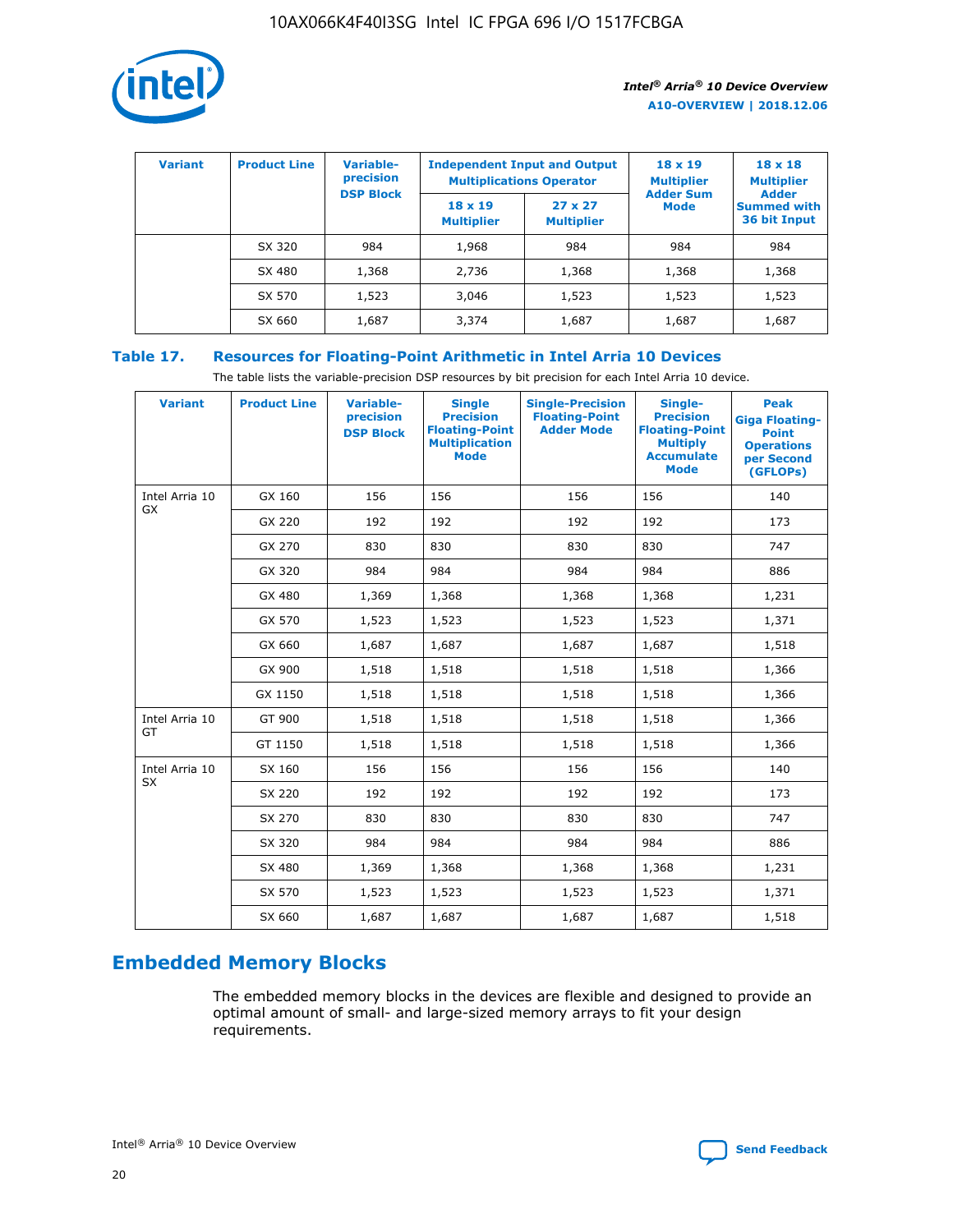

## **Types of Embedded Memory**

The Intel Arria 10 devices contain two types of memory blocks:

- 20 Kb M20K blocks—blocks of dedicated memory resources. The M20K blocks are ideal for larger memory arrays while still providing a large number of independent ports.
- 640 bit memory logic array blocks (MLABs)—enhanced memory blocks that are configured from dual-purpose logic array blocks (LABs). The MLABs are ideal for wide and shallow memory arrays. The MLABs are optimized for implementation of shift registers for digital signal processing (DSP) applications, wide and shallow FIFO buffers, and filter delay lines. Each MLAB is made up of ten adaptive logic modules (ALMs). In the Intel Arria 10 devices, you can configure these ALMs as ten 32 x 2 blocks, giving you one 32 x 20 simple dual-port SRAM block per MLAB.

## **Embedded Memory Capacity in Intel Arria 10 Devices**

|                   | <b>Product</b> |              | <b>M20K</b>         | <b>MLAB</b>  |                     | <b>Total RAM Bit</b> |
|-------------------|----------------|--------------|---------------------|--------------|---------------------|----------------------|
| <b>Variant</b>    | <b>Line</b>    | <b>Block</b> | <b>RAM Bit (Kb)</b> | <b>Block</b> | <b>RAM Bit (Kb)</b> | (Kb)                 |
| Intel Arria 10 GX | GX 160         | 440          | 8,800               | 1,680        | 1,050               | 9,850                |
|                   | GX 220         | 587          | 11,740              | 2,703        | 1,690               | 13,430               |
|                   | GX 270         | 750          | 15,000              | 3,922        | 2,452               | 17,452               |
|                   | GX 320         | 891          | 17,820              | 4,363        | 2,727               | 20,547               |
|                   | GX 480         | 1,431        | 28,620              | 6,662        | 4,164               | 32,784               |
|                   | GX 570         | 1,800        | 36,000              | 8,153        | 5,096               | 41,096               |
|                   | GX 660         | 2,131        | 42,620              | 9,260        | 5,788               | 48,408               |
|                   | GX 900         | 2,423        | 48,460              | 15,017       | 9,386               | 57,846               |
|                   | GX 1150        | 2,713        | 54,260              | 20,774       | 12,984              | 67,244               |
| Intel Arria 10 GT | GT 900         | 2,423        | 48,460              | 15,017       | 9,386               | 57,846               |
|                   | GT 1150        | 2,713        | 54,260              | 20,774       | 12,984              | 67,244               |
| Intel Arria 10 SX | SX 160         | 440          | 8,800               | 1,680        | 1,050               | 9,850                |
|                   | SX 220         | 587          | 11,740              | 2,703        | 1,690               | 13,430               |
|                   | SX 270         | 750          | 15,000              | 3,922        | 2,452               | 17,452               |
|                   | SX 320         | 891          | 17,820              | 4,363        | 2,727               | 20,547               |
|                   | SX 480         | 1,431        | 28,620              | 6,662        | 4,164               | 32,784               |
|                   | SX 570         | 1,800        | 36,000              | 8,153        | 5,096               | 41,096               |
|                   | SX 660         | 2,131        | 42,620              | 9,260        | 5,788               | 48,408               |

#### **Table 18. Embedded Memory Capacity and Distribution in Intel Arria 10 Devices**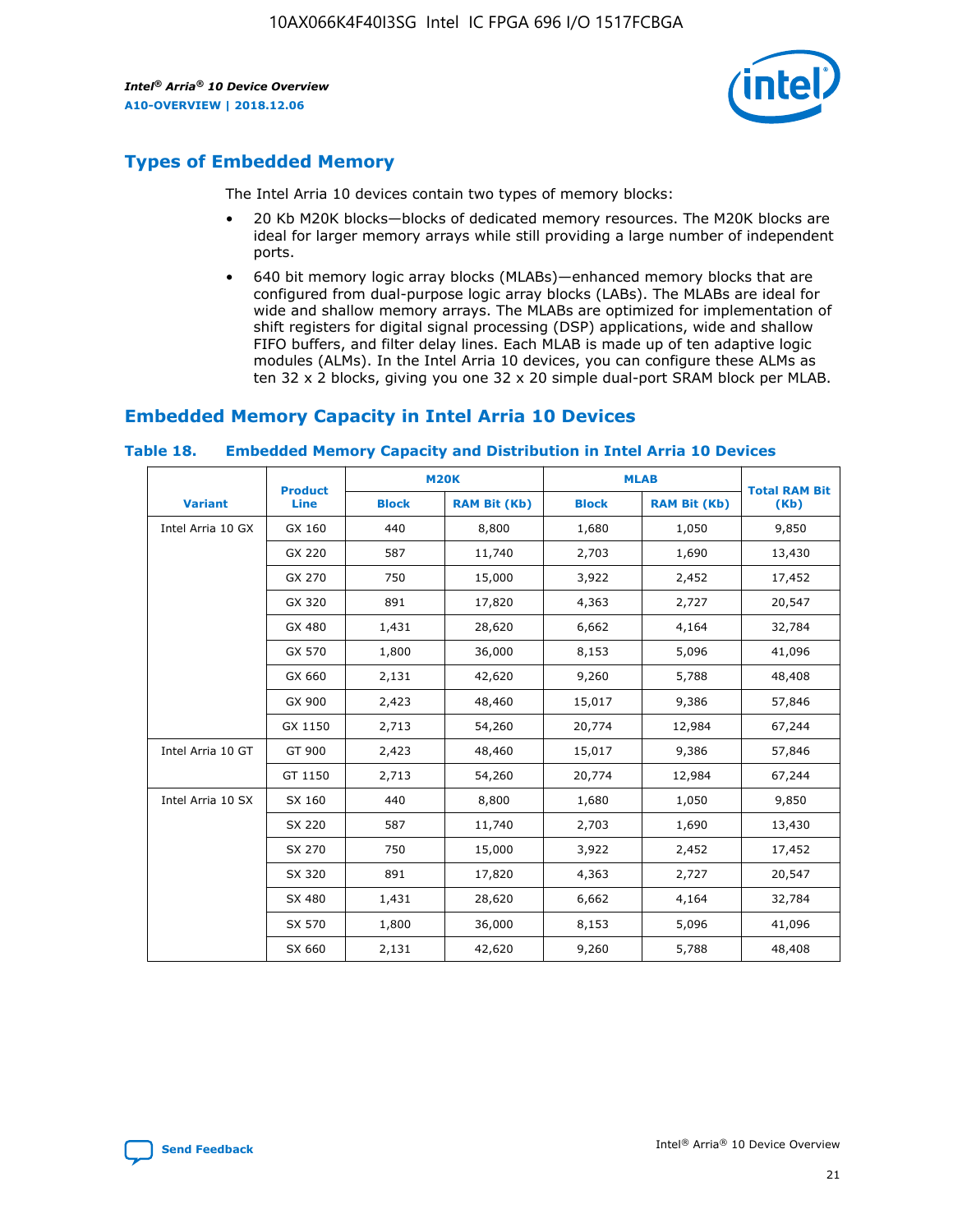

## **Embedded Memory Configurations for Single-port Mode**

#### **Table 19. Single-port Embedded Memory Configurations for Intel Arria 10 Devices**

This table lists the maximum configurations supported for single-port RAM and ROM modes.

| <b>Memory Block</b> | Depth (bits) | <b>Programmable Width</b> |
|---------------------|--------------|---------------------------|
| MLAB                | 32           | x16, x18, or x20          |
|                     | 64(10)       | x8, x9, x10               |
| M20K                | 512          | x40, x32                  |
|                     | 1K           | x20, x16                  |
|                     | 2K           | x10, x8                   |
|                     | 4K           | x5, x4                    |
|                     | 8K           | x2                        |
|                     | 16K          | x1                        |

# **Clock Networks and PLL Clock Sources**

The clock network architecture is based on Intel's global, regional, and peripheral clock structure. This clock structure is supported by dedicated clock input pins, fractional clock synthesis PLLs, and integer I/O PLLs.

## **Clock Networks**

The Intel Arria 10 core clock networks are capable of up to 800 MHz fabric operation across the full industrial temperature range. For the external memory interface, the clock network supports the hard memory controller with speeds up to 2,400 Mbps in a quarter-rate transfer.

To reduce power consumption, the Intel Quartus Prime software identifies all unused sections of the clock network and powers them down.

## **Fractional Synthesis and I/O PLLs**

Intel Arria 10 devices contain up to 32 fractional synthesis PLLs and up to 16 I/O PLLs that are available for both specific and general purpose uses in the core:

- Fractional synthesis PLLs—located in the column adjacent to the transceiver blocks
- I/O PLLs—located in each bank of the 48 I/Os

## **Fractional Synthesis PLLs**

You can use the fractional synthesis PLLs to:

- Reduce the number of oscillators that are required on your board
- Reduce the number of clock pins that are used in the device by synthesizing multiple clock frequencies from a single reference clock source

<sup>(10)</sup> Supported through software emulation and consumes additional MLAB blocks.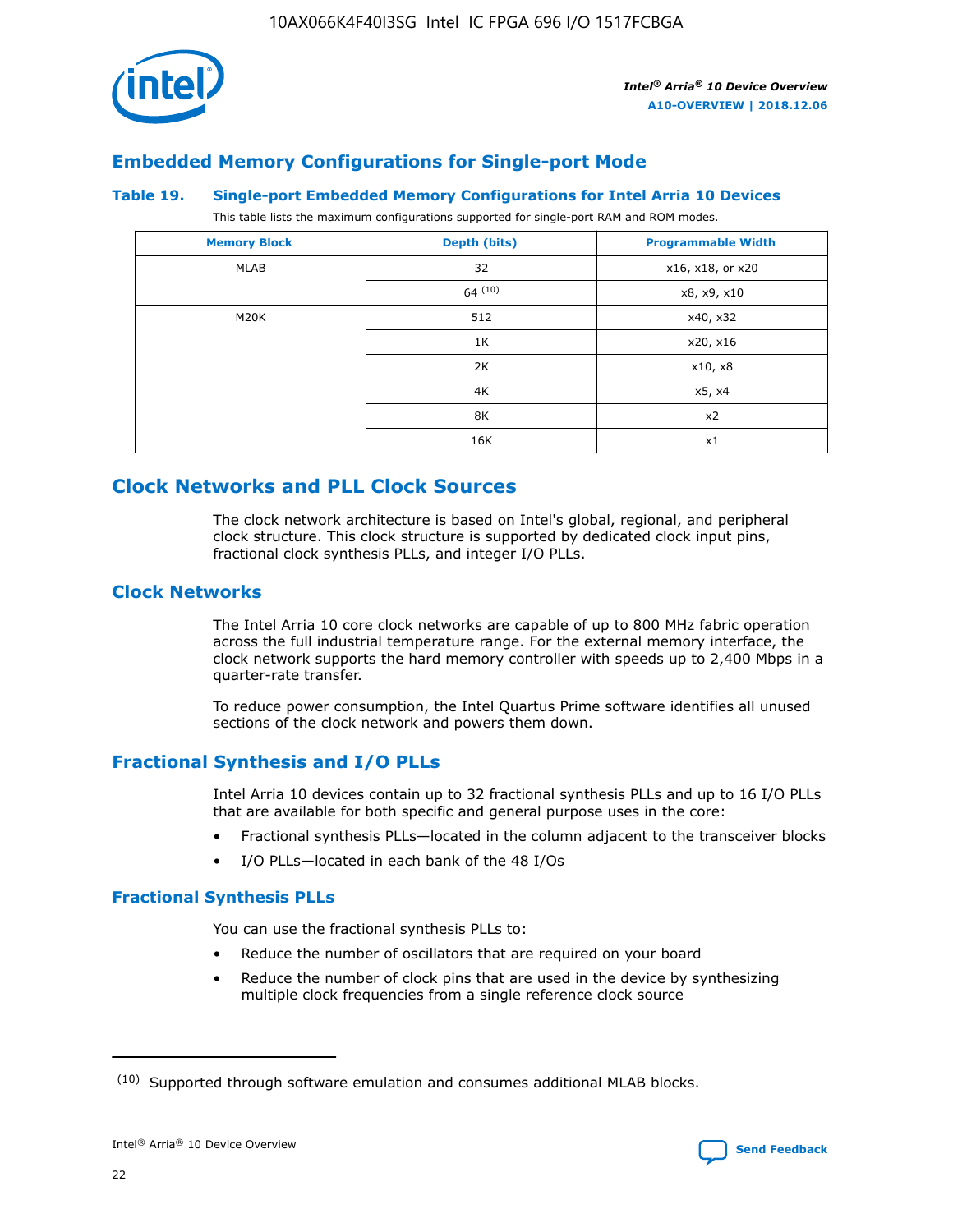

The fractional synthesis PLLs support the following features:

- Reference clock frequency synthesis for transceiver CMU and Advanced Transmit (ATX) PLLs
- Clock network delay compensation
- Zero-delay buffering
- Direct transmit clocking for transceivers
- Independently configurable into two modes:
	- Conventional integer mode equivalent to the general purpose PLL
	- Enhanced fractional mode with third order delta-sigma modulation
- PLL cascading

#### **I/O PLLs**

The integer mode I/O PLLs are located in each bank of 48 I/Os. You can use the I/O PLLs to simplify the design of external memory and high-speed LVDS interfaces.

In each I/O bank, the I/O PLLs are adjacent to the hard memory controllers and LVDS SERDES. Because these PLLs are tightly coupled with the I/Os that need to use them, it makes it easier to close timing.

You can use the I/O PLLs for general purpose applications in the core such as clock network delay compensation and zero-delay buffering.

Intel Arria 10 devices support PLL-to-PLL cascading.

## **FPGA General Purpose I/O**

Intel Arria 10 devices offer highly configurable GPIOs. Each I/O bank contains 48 general purpose I/Os and a high-efficiency hard memory controller.

The following list describes the features of the GPIOs:

- Consist of 3 V I/Os for high-voltage application and LVDS I/Os for differential signaling
	- Up to two 3 V I/O banks, available in some devices, that support up to 3 V I/O standards
	- LVDS I/O banks that support up to 1.8 V I/O standards
- Support a wide range of single-ended and differential I/O interfaces
- LVDS speeds up to 1.6 Gbps
- Each LVDS pair of pins has differential input and output buffers, allowing you to configure the LVDS direction for each pair.
- Programmable bus hold and weak pull-up
- Programmable differential output voltage  $(V_{OD})$  and programmable pre-emphasis

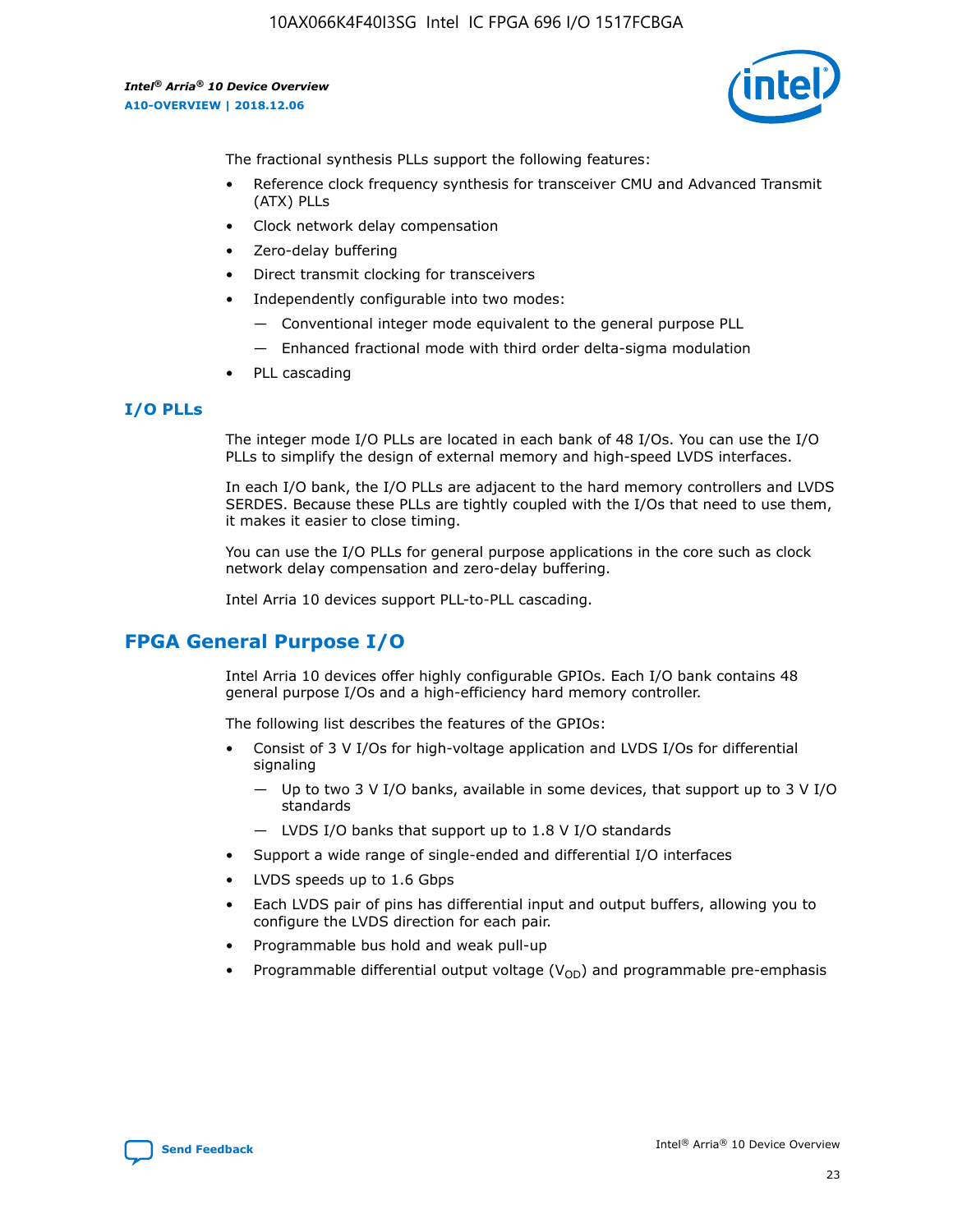

- Series (R<sub>S</sub>) and parallel (R<sub>T</sub>) on-chip termination (OCT) for all I/O banks with OCT calibration to limit the termination impedance variation
- On-chip dynamic termination that has the ability to swap between series and parallel termination, depending on whether there is read or write on a common bus for signal integrity
- Easy timing closure support using the hard read FIFO in the input register path, and delay-locked loop (DLL) delay chain with fine and coarse architecture

# **External Memory Interface**

Intel Arria 10 devices offer massive external memory bandwidth, with up to seven 32 bit DDR4 memory interfaces running at up to 2,400 Mbps. This bandwidth provides additional ease of design, lower power, and resource efficiencies of hardened highperformance memory controllers.

The memory interface within Intel Arria 10 FPGAs and SoCs delivers the highest performance and ease of use. You can configure up to a maximum width of 144 bits when using the hard or soft memory controllers. If required, you can bypass the hard memory controller and use a soft controller implemented in the user logic.

Each I/O contains a hardened DDR read/write path (PHY) capable of performing key memory interface functionality such as read/write leveling, FIFO buffering to lower latency and improve margin, timing calibration, and on-chip termination.

The timing calibration is aided by the inclusion of hard microcontrollers based on Intel's Nios® II technology, specifically tailored to control the calibration of multiple memory interfaces. This calibration allows the Intel Arria 10 device to compensate for any changes in process, voltage, or temperature either within the Intel Arria 10 device itself, or within the external memory device. The advanced calibration algorithms ensure maximum bandwidth and robust timing margin across all operating conditions.

In addition to parallel memory interfaces, Intel Arria 10 devices support serial memory technologies such as the Hybrid Memory Cube (HMC). The HMC is supported by the Intel Arria 10 high-speed serial transceivers which connect up to four HMC links, with each link running at data rates up to 15 Gbps.

#### **Related Information**

#### [External Memory Interface Spec Estimator](http://www.altera.com/technology/memory/estimator/mem-emif-index.html)

Provides a parametric tool that allows you to find and compare the performance of the supported external memory interfaces in IntelFPGAs.

## **Memory Standards Supported by Intel Arria 10 Devices**

The I/Os are designed to provide high performance support for existing and emerging external memory standards.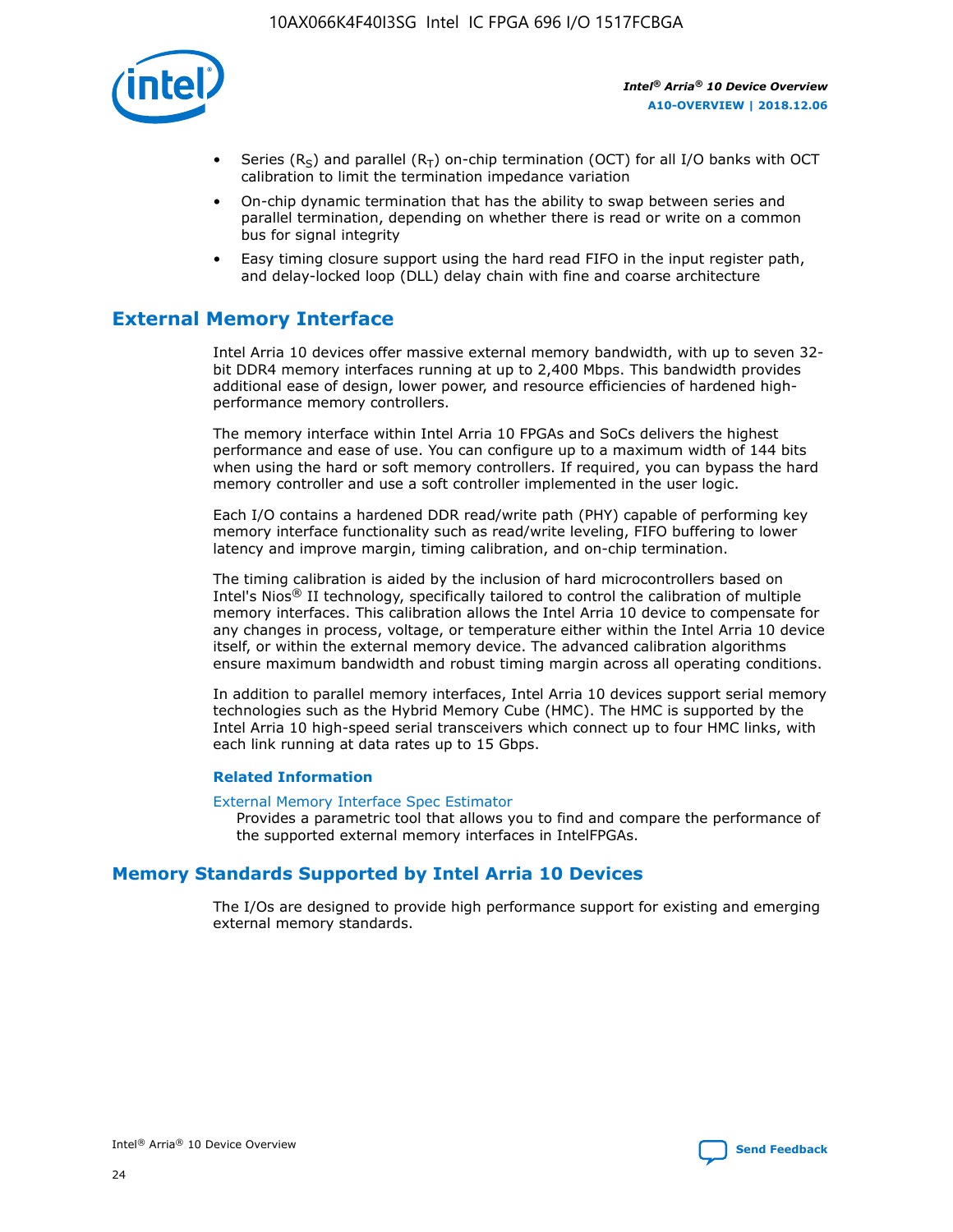

#### **Table 20. Memory Standards Supported by the Hard Memory Controller**

This table lists the overall capability of the hard memory controller. For specific details, refer to the External Memory Interface Spec Estimator and Intel Arria 10 Device Datasheet.

| <b>Memory Standard</b> | <b>Rate Support</b> | <b>Ping Pong PHY Support</b> | <b>Maximum Frequency</b><br>(MHz) |
|------------------------|---------------------|------------------------------|-----------------------------------|
| <b>DDR4 SDRAM</b>      | Quarter rate        | Yes                          | 1,067                             |
|                        |                     |                              | 1,200                             |
| DDR3 SDRAM             | Half rate           | Yes                          | 533                               |
|                        |                     |                              | 667                               |
|                        | Quarter rate        | Yes                          | 1,067                             |
|                        |                     |                              | 1,067                             |
| <b>DDR3L SDRAM</b>     | Half rate           | Yes                          | 533                               |
|                        |                     |                              | 667                               |
|                        | Quarter rate        | Yes                          | 933                               |
|                        |                     |                              | 933                               |
| LPDDR3 SDRAM           | Half rate           |                              | 533                               |
|                        | Quarter rate        |                              | 800                               |

#### **Table 21. Memory Standards Supported by the Soft Memory Controller**

| <b>Memory Standard</b>      | <b>Rate Support</b> | <b>Maximum Frequency</b><br>(MHz) |
|-----------------------------|---------------------|-----------------------------------|
| <b>RLDRAM 3 (11)</b>        | Quarter rate        | 1,200                             |
| ODR IV SRAM <sup>(11)</sup> | Quarter rate        | 1,067                             |
| <b>ODR II SRAM</b>          | Full rate           | 333                               |
|                             | Half rate           | 633                               |
| <b>ODR II+ SRAM</b>         | Full rate           | 333                               |
|                             | Half rate           | 633                               |
| <b>ODR II+ Xtreme SRAM</b>  | Full rate           | 333                               |
|                             | Half rate           | 633                               |

#### **Table 22. Memory Standards Supported by the HPS Hard Memory Controller**

The hard processor system (HPS) is available in Intel Arria 10 SoC devices only.

| <b>Memory Standard</b> | <b>Rate Support</b> | <b>Maximum Frequency</b><br>(MHz) |
|------------------------|---------------------|-----------------------------------|
| <b>DDR4 SDRAM</b>      | Half rate           | 1,200                             |
| <b>DDR3 SDRAM</b>      | Half rate           | 1,067                             |
| <b>DDR3L SDRAM</b>     | Half rate           | 933                               |

<sup>(11)</sup> Intel Arria 10 devices support this external memory interface using hard PHY with soft memory controller.

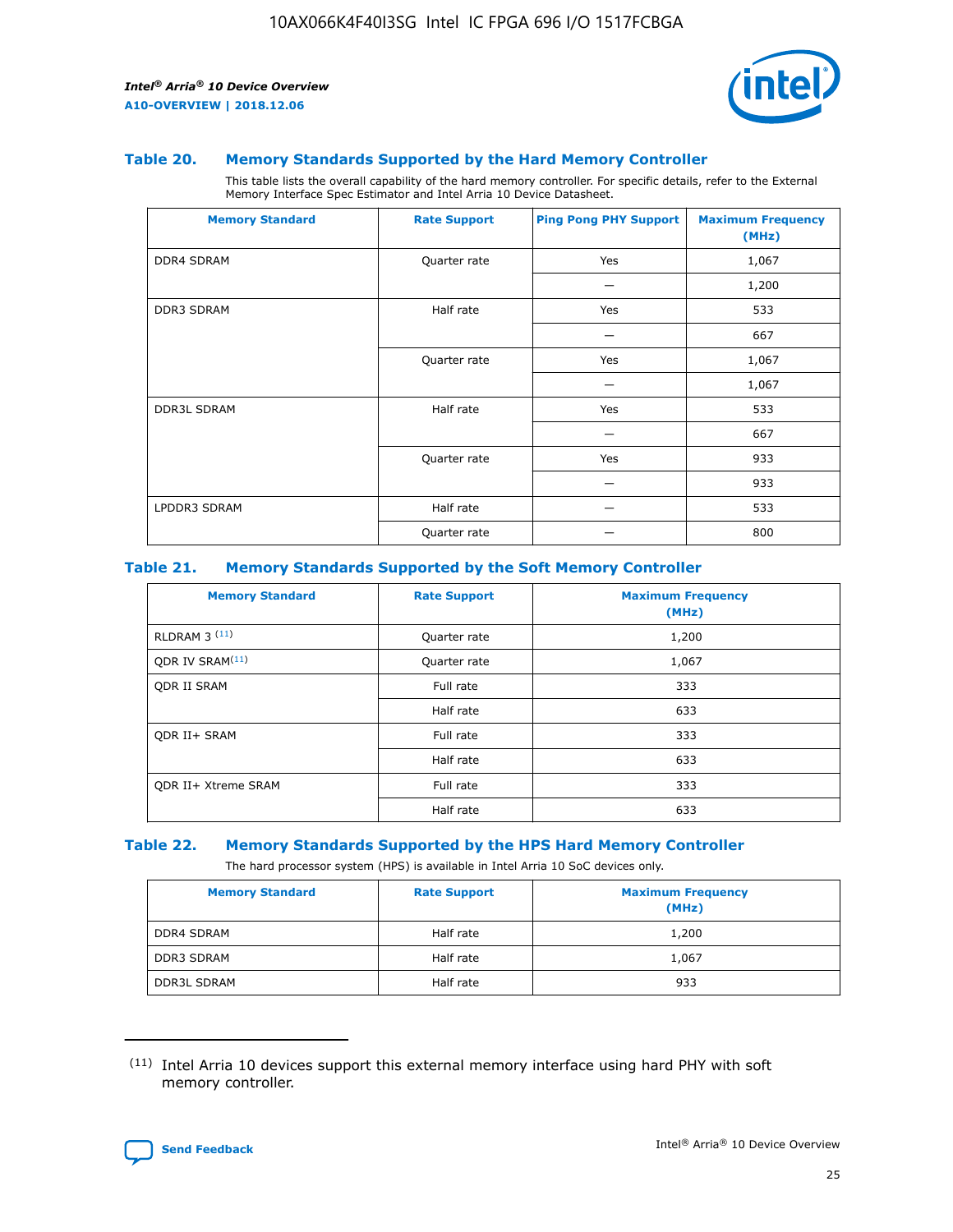

#### **Related Information**

#### [Intel Arria 10 Device Datasheet](https://www.intel.com/content/www/us/en/programmable/documentation/mcn1413182292568.html#mcn1413182153340)

Lists the memory interface performance according to memory interface standards, rank or chip select configurations, and Intel Arria 10 device speed grades.

# **PCIe Gen1, Gen2, and Gen3 Hard IP**

Intel Arria 10 devices contain PCIe hard IP that is designed for performance and ease-of-use:

- Includes all layers of the PCIe stack—transaction, data link and physical layers.
- Supports PCIe Gen3, Gen2, and Gen1 Endpoint and Root Port in x1, x2, x4, or x8 lane configuration.
- Operates independently from the core logic—optional configuration via protocol (CvP) allows the PCIe link to power up and complete link training in less than 100 ms while the Intel Arria 10 device completes loading the programming file for the rest of the FPGA.
- Provides added functionality that makes it easier to support emerging features such as Single Root I/O Virtualization (SR-IOV) and optional protocol extensions.
- Provides improved end-to-end datapath protection using ECC.
- Supports FPGA configuration via protocol (CvP) using PCIe at Gen3, Gen2, or Gen1 speed.

#### **Related Information**

PCS Features on page 30

# **Enhanced PCS Hard IP for Interlaken and 10 Gbps Ethernet**

## **Interlaken Support**

The Intel Arria 10 enhanced PCS hard IP provides integrated Interlaken PCS supporting rates up to 25.8 Gbps per lane.

The Interlaken PCS is based on the proven functionality of the PCS developed for Intel's previous generation FPGAs, which demonstrated interoperability with Interlaken ASSP vendors and third-party IP suppliers. The Interlaken PCS is present in every transceiver channel in Intel Arria 10 devices.

#### **Related Information**

PCS Features on page 30

## **10 Gbps Ethernet Support**

The Intel Arria 10 enhanced PCS hard IP supports 10GBASE-R PCS compliant with IEEE 802.3 10 Gbps Ethernet (10GbE). The integrated hard IP support for 10GbE and the 10 Gbps transceivers save external PHY cost, board space, and system power.

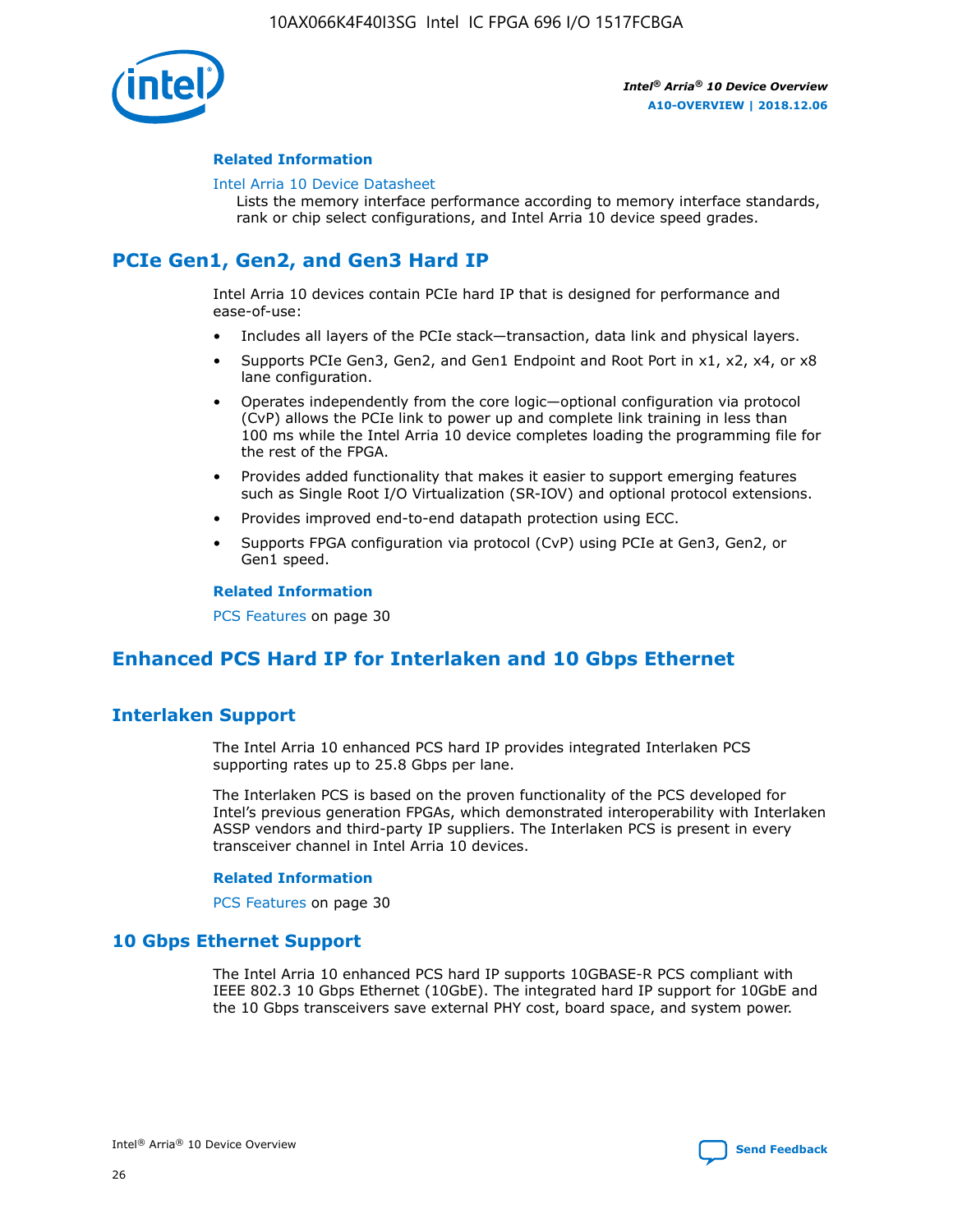

The scalable hard IP supports multiple independent 10GbE ports while using a single PLL for all the 10GBASE-R PCS instantiations, which saves on core logic resources and clock networks:

- Simplifies multiport 10GbE systems compared to XAUI interfaces that require an external XAUI-to-10G PHY.
- Incorporates Electronic Dispersion Compensation (EDC), which enables direct connection to standard 10 Gbps XFP and SFP+ pluggable optical modules.
- Supports backplane Ethernet applications and includes a hard 10GBASE-KR Forward Error Correction (FEC) circuit that you can use for 10 Gbps and 40 Gbps applications.

The 10 Gbps Ethernet PCS hard IP and 10GBASE-KR FEC are present in every transceiver channel.

#### **Related Information**

PCS Features on page 30

# **Low Power Serial Transceivers**

Intel Arria 10 FPGAs and SoCs include lowest power transceivers that deliver high bandwidth, throughput and low latency.

Intel Arria 10 devices deliver the industry's lowest power consumption per transceiver channel:

- 12.5 Gbps transceivers at as low as 242 mW
- 10 Gbps transceivers at as low as 168 mW
- 6 Gbps transceivers at as low as 117 mW

Intel Arria 10 transceivers support various data rates according to application:

- Chip-to-chip and chip-to-module applications—from 1 Gbps up to 25.8 Gbps
- Long reach and backplane applications—from 1 Gbps up to 12.5 with advanced adaptive equalization
- Critical power sensitive applications—from 1 Gbps up to 11.3 Gbps using lower power modes

The combination of 20 nm process technology and architectural advances provide the following benefits:

- Significant reduction in die area and power consumption
- Increase of up to two times in transceiver I/O density compared to previous generation devices while maintaining optimal signal integrity
- Up to 72 total transceiver channels—you can configure up to 6 of these channels to run as fast as 25.8 Gbps
- All channels feature continuous data rate support up to the maximum rated speed

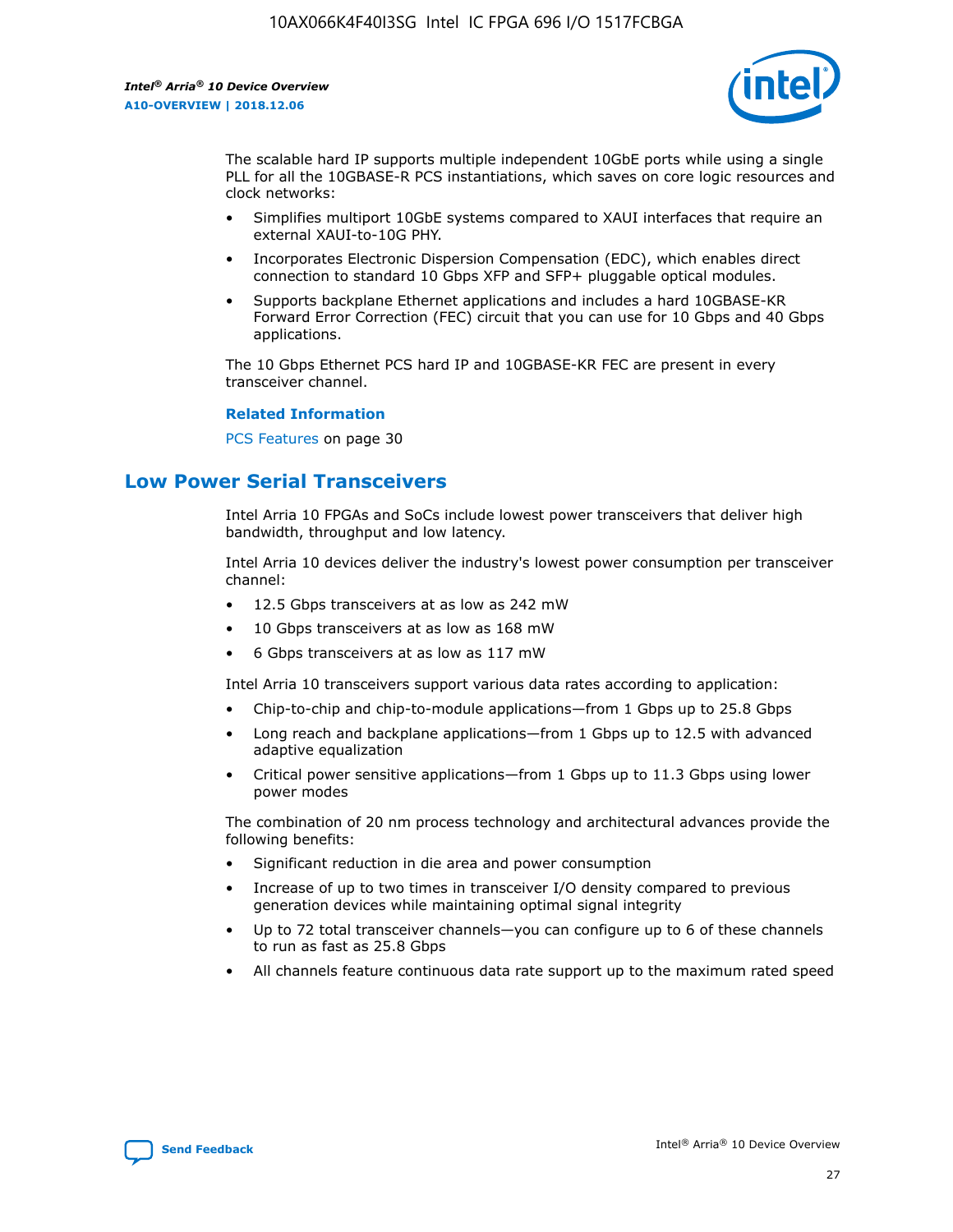

## Transceiver PMA TX/RX PCS ATX PLL Transceiver PMA TX/RX PCS fPLL Network Flexible Clock Distribution Network PCS Transceiver PMA TX/RX FPGA **Clock Distribution** Fabric PCS Transceiver PMA TX/RX ATX Flexible PLL PCS Transceiver PMA TX/RX ▲ fPLL Transceiver PMA TX/RX PCS 4

## **Figure 6. Intel Arria 10 Transceiver Block Architecture**

## **Transceiver Channels**

All transceiver channels feature a dedicated Physical Medium Attachment (PMA) and a hardened Physical Coding Sublayer (PCS).

- The PMA provides primary interfacing capabilities to physical channels.
- The PCS typically handles encoding/decoding, word alignment, and other preprocessing functions before transferring data to the FPGA core fabric.

A transceiver channel consists of a PMA and a PCS block. Most transceiver banks have 6 channels. There are some transceiver banks that contain only 3 channels.

A wide variety of bonded and non-bonded data rate configurations is possible using a highly configurable clock distribution network. Up to 80 independent transceiver data rates can be configured.

The following figures are graphical representations of top views of the silicon die, which correspond to reverse views for flip chip packages. Different Intel Arria 10 devices may have different floorplans than the ones shown in the figures.

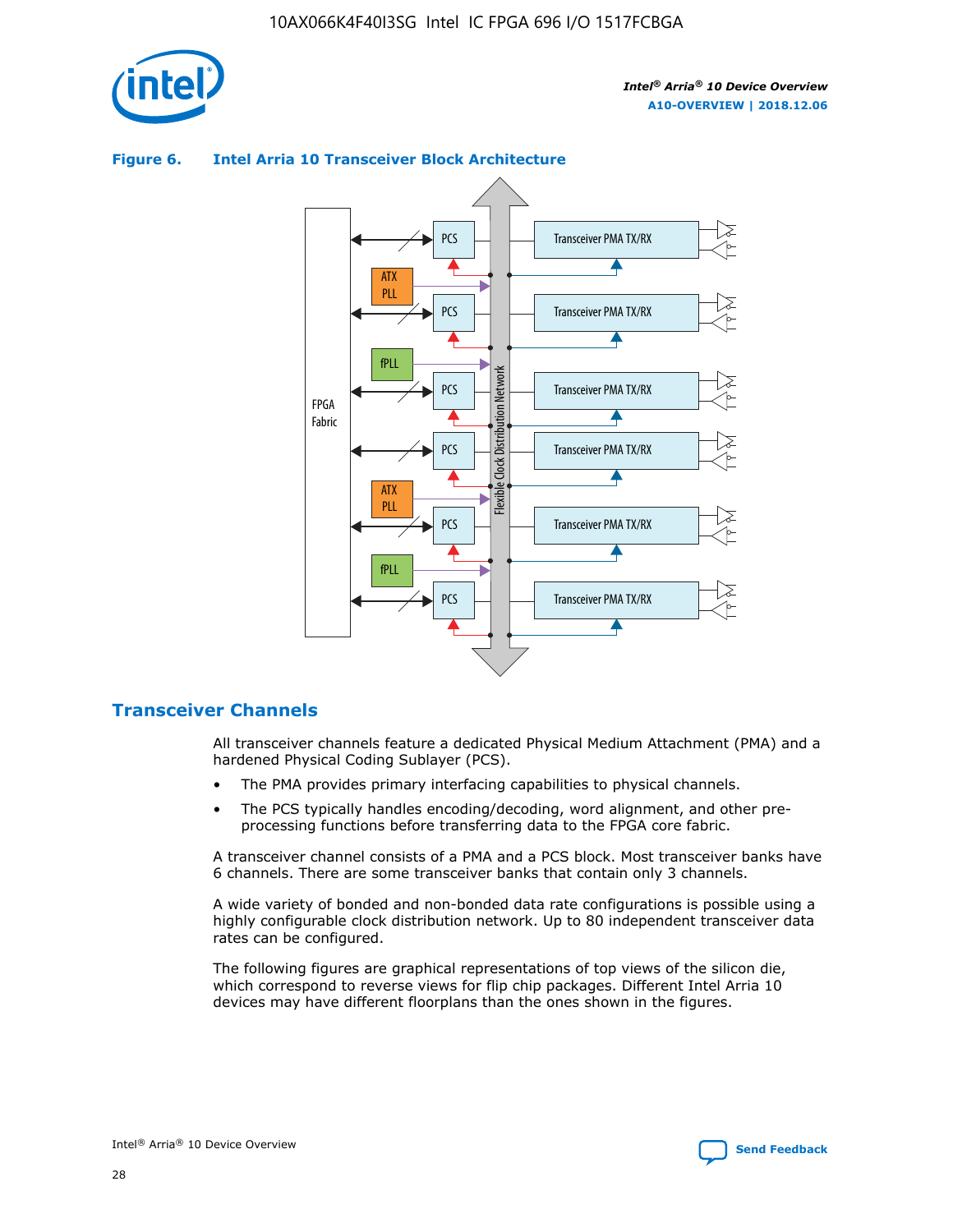

## **Figure 7. Device Chip Overview for Intel Arria 10 GX and GT Devices**



M20K Internal Memory Blocks Core Logic Fabric Transceiver Channels Hard IP Per Transceiver: Standard PCS and Enhanced PCS Hard IPs PCI Express Gen3 Hard IP Fractional PLLs M20K Internal Memory Blocks PCI Express Gen3 Hard IP Variable Precision DSP Blocks I/O PLLs Hard Memory Controllers, General-Purpose I/O Cells, LVDS Hard Processor Subsystem, Dual-Core ARM Cortex A9 M20K Internal Memory Blocks Variable Precision DSP Blocks M20K Internal Memory Blocks Core Logic Fabric I/O PLLs Hard Memory Controllers, General-Purpose I/O Cells, LVDS M20K Internal Memory Blocks Variable Precision DSP Blocks M20K Internal Memory Blocks Transceiver Channels Hard IP Per Transceiver: Standard PCS and Enhanced PCS Hard IPs PCI Express Gen3 Hard IP Fractional PLLs PCI Express Gen3 Hard IP  $\ddot{\cdot}$ Hard PCS Transceiver PMA fPLL ATX (LC) Hard PCS Transceiver PMA **Transmit** Hard PCS Transceiver PMA PLL fPLL Hard PCS Transceiver PMA Transceiver Clock Networks ATX (LC) Hard PCS Transceiver PMA Transmi Hard PCS Transceiver PMA PLL fPLL Hard PCS Transceiver PMA Transceiver PMA Hard PCS ATX (LC) **Transmit** Hard PCS Transceiver PMA PLL Unused transceiver chann can be used as additional transceiver transmit PLLs

#### **PMA Features**

Intel Arria 10 transceivers provide exceptional signal integrity at data rates up to 25.8 Gbps. Clocking options include ultra-low jitter ATX PLLs (LC tank based), clock multiplier unit (CMU) PLLs, and fractional PLLs.

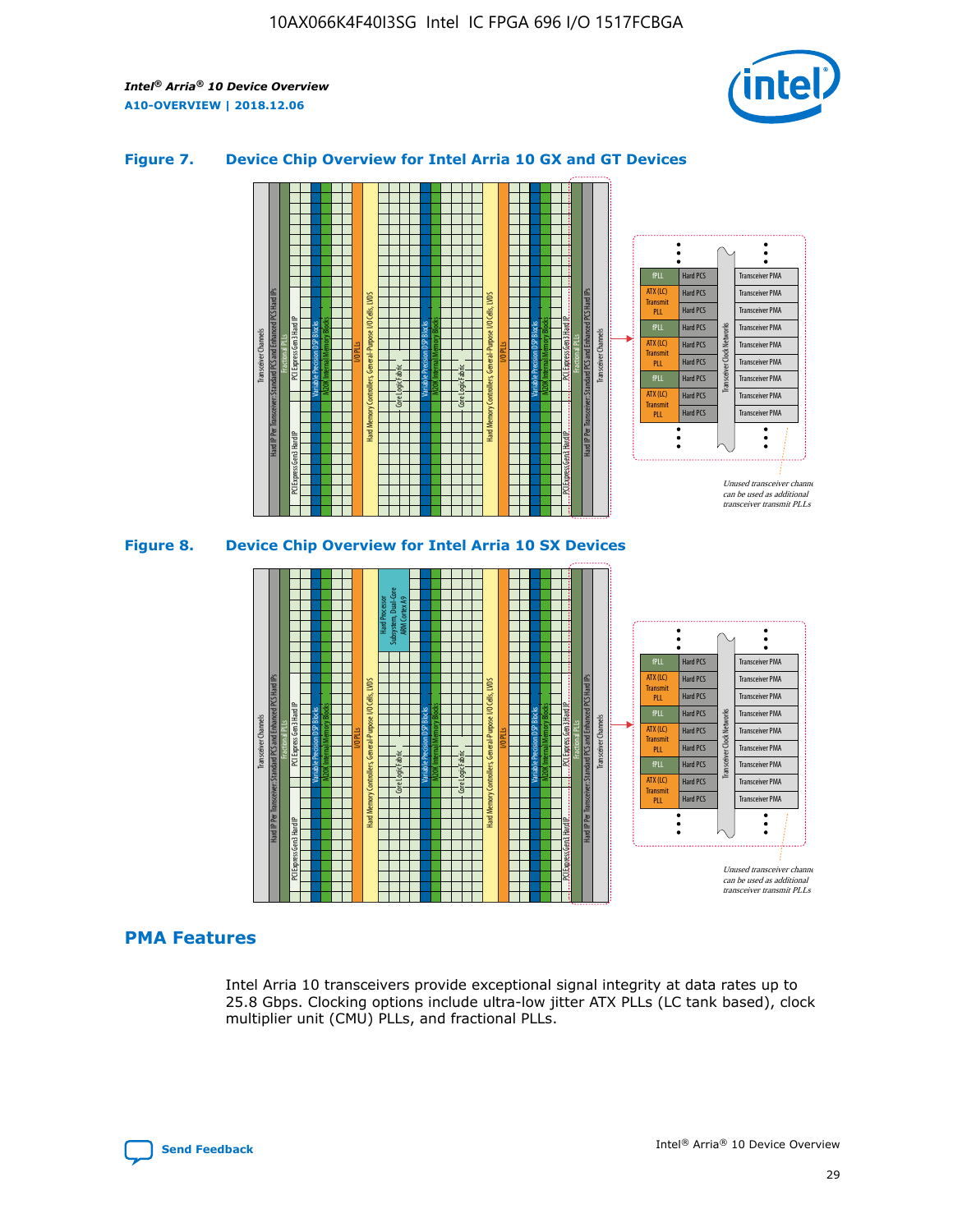

Each transceiver channel contains a channel PLL that can be used as the CMU PLL or clock data recovery (CDR) PLL. In CDR mode, the channel PLL recovers the receiver clock and data in the transceiver channel. Up to 80 independent data rates can be configured on a single Intel Arria 10 device.

#### **Table 23. PMA Features of the Transceivers in Intel Arria 10 Devices**

| <b>Feature</b>                                             | <b>Capability</b>                                                                                                                                                                                                             |
|------------------------------------------------------------|-------------------------------------------------------------------------------------------------------------------------------------------------------------------------------------------------------------------------------|
| Chip-to-Chip Data Rates                                    | 1 Gbps to 17.4 Gbps (Intel Arria 10 GX devices)<br>1 Gbps to 25.8 Gbps (Intel Arria 10 GT devices)                                                                                                                            |
| <b>Backplane Support</b>                                   | Drive backplanes at data rates up to 12.5 Gbps                                                                                                                                                                                |
| <b>Optical Module Support</b>                              | SFP+/SFP, XFP, CXP, QSFP/QSFP28, CFP/CFP2/CFP4                                                                                                                                                                                |
| Cable Driving Support                                      | SFP+ Direct Attach, PCI Express over cable, eSATA                                                                                                                                                                             |
| Transmit Pre-Emphasis                                      | 4-tap transmit pre-emphasis and de-emphasis to compensate for system channel loss                                                                                                                                             |
| Continuous Time Linear<br>Equalizer (CTLE)                 | Dual mode, high-gain, and high-data rate, linear receive equalization to compensate for<br>system channel loss                                                                                                                |
| Decision Feedback Equalizer<br>(DFE)                       | 7-fixed and 4-floating tap DFE to equalize backplane channel loss in the presence of<br>crosstalk and noisy environments                                                                                                      |
| Variable Gain Amplifier                                    | Optimizes the signal amplitude prior to the CDR sampling and operates in fixed and<br>adaptive modes                                                                                                                          |
| Altera Digital Adaptive<br>Parametric Tuning (ADAPT)       | Fully digital adaptation engine to automatically adjust all link equalization parameters-<br>including CTLE, DFE, and variable gain amplifier blocks—that provide optimal link margin<br>without intervention from user logic |
| Precision Signal Integrity<br>Calibration Engine (PreSICE) | Hardened calibration controller to quickly calibrate all transceiver control parameters on<br>power-up, which provides the optimal signal integrity and jitter performance                                                    |
| Advanced Transmit (ATX)<br><b>PLL</b>                      | Low jitter ATX (LC tank based) PLLs with continuous tuning range to cover a wide range of<br>standard and proprietary protocols                                                                                               |
| <b>Fractional PLLs</b>                                     | On-chip fractional frequency synthesizers to replace on-board crystal oscillators and reduce<br>system cost                                                                                                                   |
| Digitally Assisted Analog<br><b>CDR</b>                    | Superior jitter tolerance with fast lock time                                                                                                                                                                                 |
| <b>Dynamic Partial</b><br>Reconfiguration                  | Allows independent control of the Avalon memory-mapped interface of each transceiver<br>channel for the highest transceiver flexibility                                                                                       |
| Multiple PCS-PMA and PCS-<br>PLD interface widths          | 8-, 10-, 16-, 20-, 32-, 40-, or 64-bit interface widths for flexibility of deserialization width,<br>encoding, and reduced latency                                                                                            |

## **PCS Features**

This table summarizes the Intel Arria 10 transceiver PCS features. You can use the transceiver PCS to support a wide range of protocols ranging from 1 Gbps to 25.8 Gbps.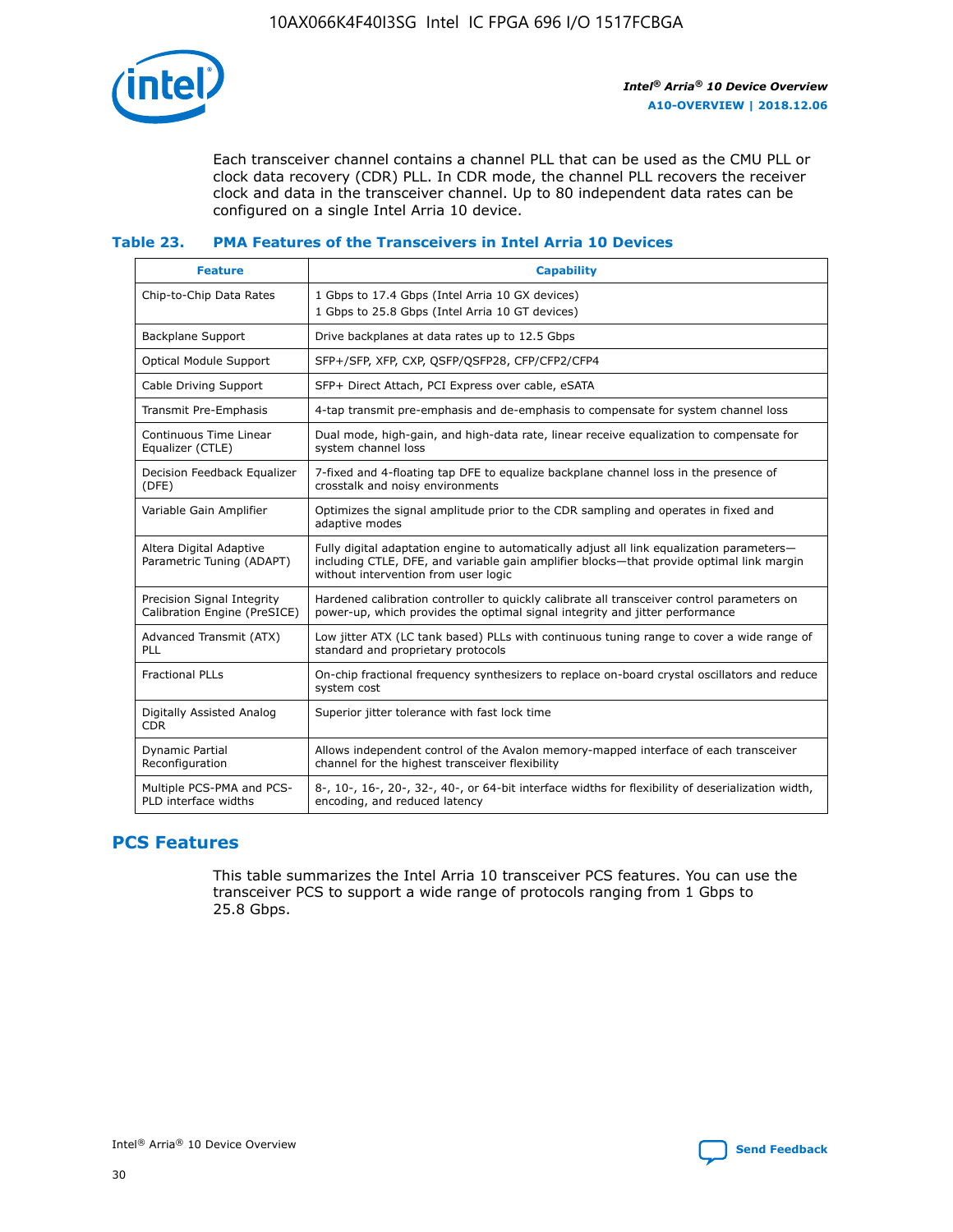

| <b>PCS</b>    | <b>Description</b>                                                                                                                                                                                                                                                                                                                                                                                             |
|---------------|----------------------------------------------------------------------------------------------------------------------------------------------------------------------------------------------------------------------------------------------------------------------------------------------------------------------------------------------------------------------------------------------------------------|
| Standard PCS  | Operates at a data rate up to 12 Gbps<br>Supports protocols such as PCI-Express, CPRI 4.2+, GigE, IEEE 1588 in Hard PCS<br>Implements other protocols using Basic/Custom (Standard PCS) transceiver<br>configuration rules.                                                                                                                                                                                    |
| Enhanced PCS  | Performs functions common to most serial data industry standards, such as word<br>alignment, encoding/decoding, and framing, before data is sent or received off-chip<br>through the PMA<br>• Handles data transfer to and from the FPGA fabric<br>Handles data transfer internally to and from the PMA<br>Provides frequency compensation<br>Performs channel bonding for multi-channel low skew applications |
| PCIe Gen3 PCS | Supports the seamless switching of Data and Clock between the Gen1, Gen2, and Gen3<br>data rates<br>Provides support for PIPE 3.0 features<br>Supports the PIPE interface with the Hard IP enabled, as well as with the Hard IP<br>bypassed                                                                                                                                                                    |

#### **Related Information**

- PCIe Gen1, Gen2, and Gen3 Hard IP on page 26
- Interlaken Support on page 26
- 10 Gbps Ethernet Support on page 26

## **PCS Protocol Support**

This table lists some of the protocols supported by the Intel Arria 10 transceiver PCS. For more information about the blocks in the transmitter and receiver data paths, refer to the related information.

| <b>Protocol</b>                                 | <b>Data Rate</b><br>(Gbps) | <b>Transceiver IP</b>       | <b>PCS Support</b>                      |
|-------------------------------------------------|----------------------------|-----------------------------|-----------------------------------------|
| PCIe Gen3 x1, x2, x4, x8                        | 8.0                        | Native PHY (PIPE)           | Standard PCS and PCIe<br>Gen3 PCS       |
| PCIe Gen2 x1, x2, x4, x8                        | 5.0                        | Native PHY (PIPE)           | <b>Standard PCS</b>                     |
| PCIe Gen1 x1, x2, x4, x8                        | 2.5                        | Native PHY (PIPE)           | Standard PCS                            |
| 1000BASE-X Gigabit Ethernet                     | 1.25                       | Native PHY                  | <b>Standard PCS</b>                     |
| 1000BASE-X Gigabit Ethernet with<br>IEEE 1588v2 | 1.25                       | Native PHY                  | Standard PCS                            |
| 10GBASE-R                                       | 10.3125                    | Native PHY                  | <b>Enhanced PCS</b>                     |
| 10GBASE-R with IEEE 1588v2                      | 10.3125                    | Native PHY                  | <b>Enhanced PCS</b>                     |
| 10GBASE-R with KR FEC                           | 10.3125                    | Native PHY                  | <b>Enhanced PCS</b>                     |
| 10GBASE-KR and 1000BASE-X                       | 10.3125                    | 1G/10GbE and 10GBASE-KR PHY | Standard PCS and<br><b>Enhanced PCS</b> |
| Interlaken (CEI-6G/11G)                         | 3.125 to 17.4              | Native PHY                  | <b>Enhanced PCS</b>                     |
| SFI-S/SFI-5.2                                   | 11.2                       | Native PHY                  | <b>Enhanced PCS</b>                     |
| $10G$ SDI                                       | 10.692                     | Native PHY                  | <b>Enhanced PCS</b>                     |
|                                                 |                            |                             | continued                               |

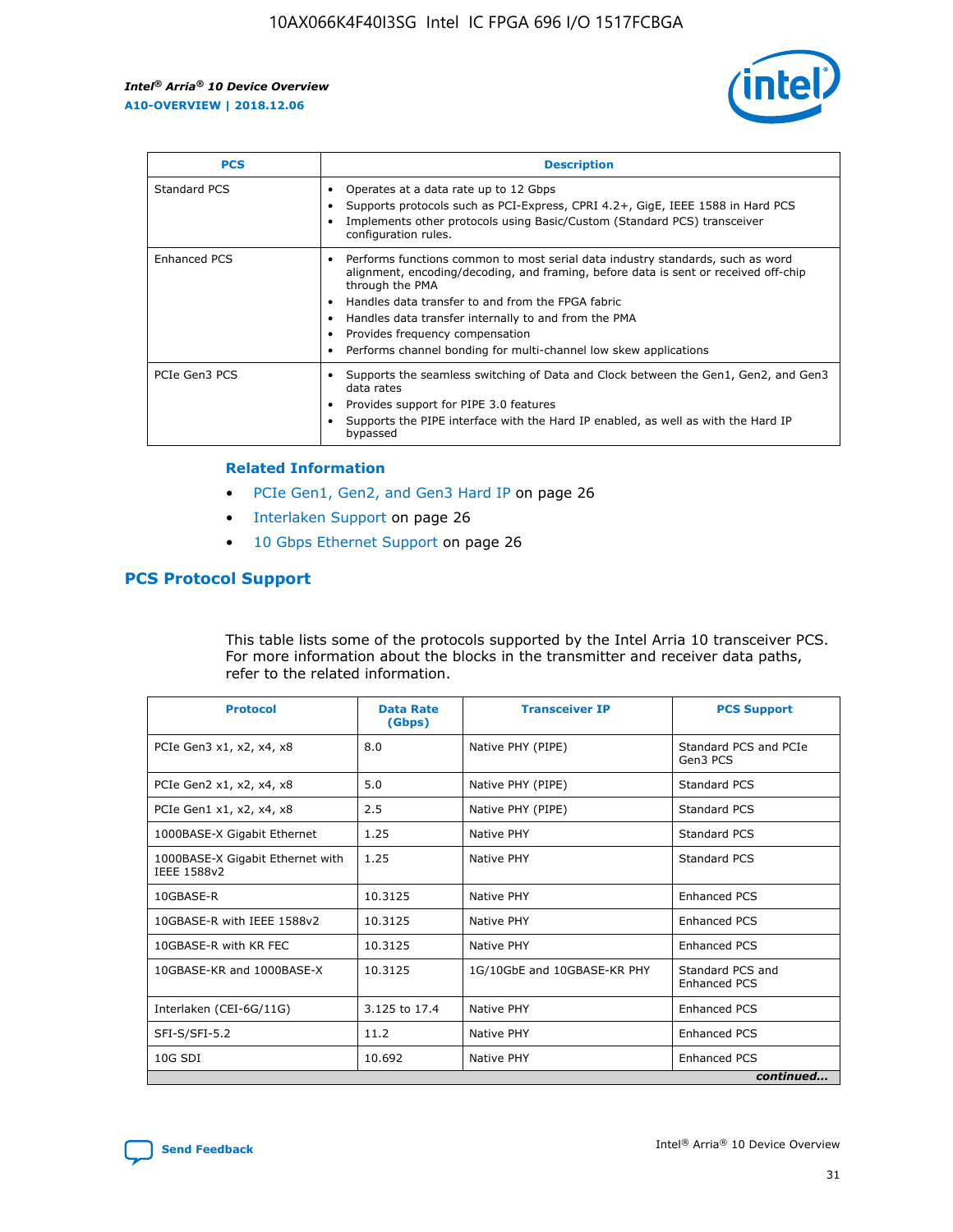

| <b>Protocol</b>      | <b>Data Rate</b><br>(Gbps) | <b>Transceiver IP</b> | <b>PCS Support</b> |
|----------------------|----------------------------|-----------------------|--------------------|
| CPRI 6.0 (64B/66B)   | 0.6144 to<br>10.1376       | Native PHY            | Enhanced PCS       |
| CPRI 4.2 (8B/10B)    | 0.6144 to<br>9.8304        | Native PHY            | Standard PCS       |
| OBSAI RP3 v4.2       | 0.6144 to 6.144            | Native PHY            | Standard PCS       |
| SD-SDI/HD-SDI/3G-SDI | $0.143(12)$ to<br>2.97     | Native PHY            | Standard PCS       |

## **Related Information**

#### [Intel Arria 10 Transceiver PHY User Guide](https://www.intel.com/content/www/us/en/programmable/documentation/nik1398707230472.html#nik1398707091164)

Provides more information about the supported transceiver protocols and PHY IP, the PMA architecture, and the standard, enhanced, and PCIe Gen3 PCS architecture.

# **SoC with Hard Processor System**

Each SoC device combines an FPGA fabric and a hard processor system (HPS) in a single device. This combination delivers the flexibility of programmable logic with the power and cost savings of hard IP in these ways:

- Reduces board space, system power, and bill of materials cost by eliminating a discrete embedded processor
- Allows you to differentiate the end product in both hardware and software, and to support virtually any interface standard
- Extends the product life and revenue through in-field hardware and software updates

 $(12)$  The 0.143 Gbps data rate is supported using oversampling of user logic that you must implement in the FPGA fabric.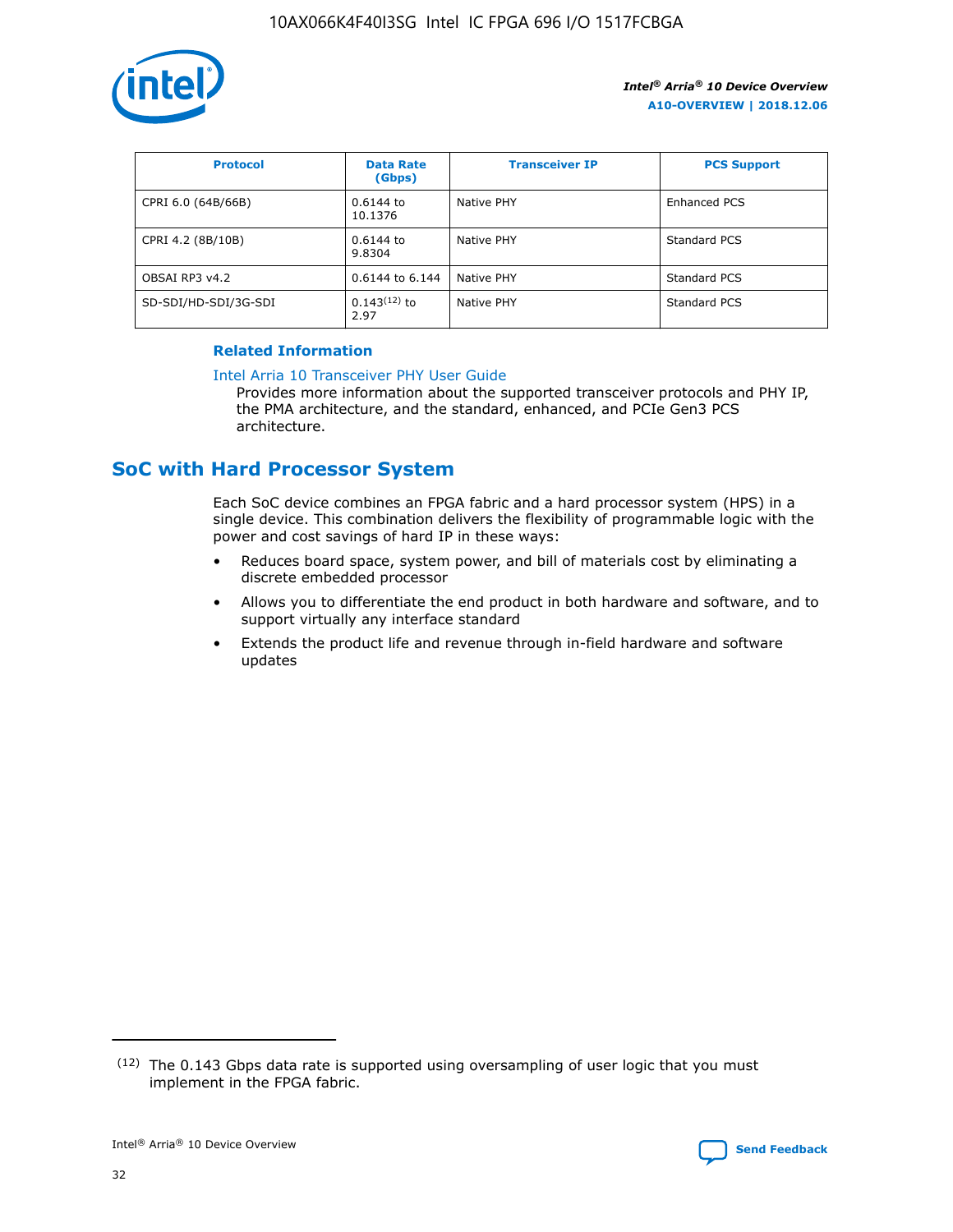

#### **Figure 9. HPS Block Diagram**

This figure shows a block diagram of the HPS with the dual ARM Cortex-A9 MPCore processor.



## **Key Advantages of 20-nm HPS**

The 20-nm HPS strikes a balance between enabling maximum software compatibility with 28-nm SoCs while still improving upon the 28-nm HPS architecture. These improvements address the requirements of the next generation target markets such as wireless and wireline communications, compute and storage equipment, broadcast and military in terms of performance, memory bandwidth, connectivity via backplane and security.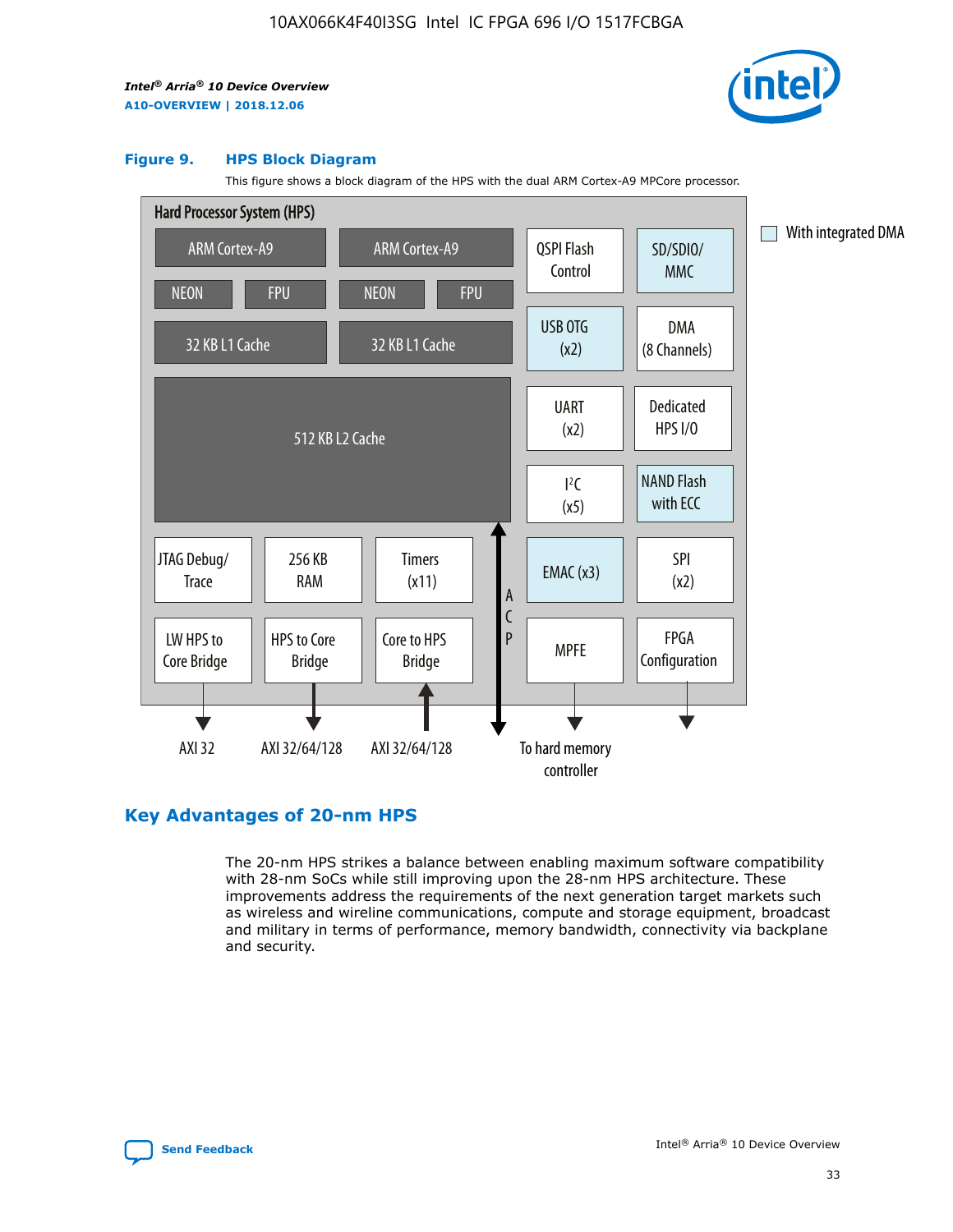

## **Table 24. Improvements in 20 nm HPS**

This table lists the key improvements of the 20 nm HPS compared to the 28 nm HPS.

| Advantages/<br><b>Improvements</b>                          | <b>Description</b>                                                                                                                                                                                                                                                                                                                                                                                                                                                                                                                                                                                                                                                                                                                                                                                                                                                                                                      |
|-------------------------------------------------------------|-------------------------------------------------------------------------------------------------------------------------------------------------------------------------------------------------------------------------------------------------------------------------------------------------------------------------------------------------------------------------------------------------------------------------------------------------------------------------------------------------------------------------------------------------------------------------------------------------------------------------------------------------------------------------------------------------------------------------------------------------------------------------------------------------------------------------------------------------------------------------------------------------------------------------|
| Increased performance and<br>overdrive capability           | While the nominal processor frequency is 1.2 GHz, the 20 nm HPS offers an "overdrive"<br>feature which enables a higher processor operating frequency. This requires a higher supply<br>voltage value that is unique to the HPS and may require a separate regulator.                                                                                                                                                                                                                                                                                                                                                                                                                                                                                                                                                                                                                                                   |
| Increased processor memory<br>bandwidth and DDR4<br>support | Up to 64-bit DDR4 memory at 2,400 Mbps support is available for the processor. The hard<br>memory controller for the HPS comprises a multi-port front end that manages connections<br>to a single port memory controller. The multi-port front end allows logic core and the HPS<br>to share ports and thereby the available bandwidth of the memory controller.                                                                                                                                                                                                                                                                                                                                                                                                                                                                                                                                                        |
| Flexible I/O sharing                                        | An advanced I/O pin muxing scheme allows improved sharing of I/O between the HPS and<br>the core logic. The following types of I/O are available for SoC:<br>17 dedicated I/Os-physically located inside the HPS block and are not accessible to<br>logic within the core. The 17 dedicated I/Os are used for HPS clock, resets, and<br>interfacing with boot devices, QSPI, and SD/MMC.<br>48 direct shared I/O-located closest to the HPS block and are ideal for high speed HPS<br>peripherals such as EMAC, USB, and others. There is one bank of 48 I/Os that supports<br>direct sharing where the 48 I/Os can be shared 12 I/Os at a time.<br>Standard (shared) I/O-all standard I/Os can be shared by the HPS peripherals and any<br>logic within the core. For designs where more than 48 I/Os are reguired to fully use all<br>the peripherals in the HPS, these I/Os can be connected through the core logic. |
| <b>EMAC</b> core                                            | Three EMAC cores are available in the HPS. The EMAC cores enable an application to<br>support two redundant Ethernet connections; for example, backplane, or two EMAC cores<br>for managing IEEE 1588 time stamp information while allowing a third EMAC core for debug<br>and configuration. All three EMACs can potentially share the same time stamps, simplifying<br>the 1588 time stamping implementation. A new serial time stamp interface allows core<br>logic to access and read the time stamp values. The integrated EMAC controllers can be<br>connected to external Ethernet PHY through the provided MDIO or I <sup>2</sup> C interface.                                                                                                                                                                                                                                                                  |
| On-chip memory                                              | The on-chip memory is updated to 256 KB support and can support larger data sets and<br>real time algorithms.                                                                                                                                                                                                                                                                                                                                                                                                                                                                                                                                                                                                                                                                                                                                                                                                           |
| <b>ECC</b> enhancements                                     | Improvements in L2 Cache ECC management allow identification of errors down to the<br>address level. ECC enhancements also enable improved error injection and status reporting<br>via the introduction of new memory mapped access to syndrome and data signals.                                                                                                                                                                                                                                                                                                                                                                                                                                                                                                                                                                                                                                                       |
| HPS to FPGA Interconnect<br>Backbone                        | Although the HPS and the Logic Core can operate independently, they are tightly coupled<br>via a high-bandwidth system interconnect built from high-performance ARM AMBA AXI bus<br>bridges. IP bus masters in the FPGA fabric have access to HPS bus slaves via the FPGA-to-<br>HPS interconnect. Similarly, HPS bus masters have access to bus slaves in the core fabric<br>via the HPS-to-FPGA bridge. Both bridges are AMBA AXI-3 compliant and support<br>simultaneous read and write transactions. Up to three masters within the core fabric can<br>share the HPS SDRAM controller with the processor. Additionally, the processor can be used<br>to configure the core fabric under program control via a dedicated 32-bit configuration port.                                                                                                                                                                  |
| FPGA configuration and HPS<br>booting                       | The FPGA fabric and HPS in the SoCs are powered independently. You can reduce the clock<br>frequencies or gate the clocks to reduce dynamic power.<br>You can configure the FPGA fabric and boot the HPS independently, in any order, providing<br>you with more design flexibility.                                                                                                                                                                                                                                                                                                                                                                                                                                                                                                                                                                                                                                    |
| Security                                                    | New security features have been introduced for anti-tamper management, secure boot,<br>encryption (AES), and authentication (SHA).                                                                                                                                                                                                                                                                                                                                                                                                                                                                                                                                                                                                                                                                                                                                                                                      |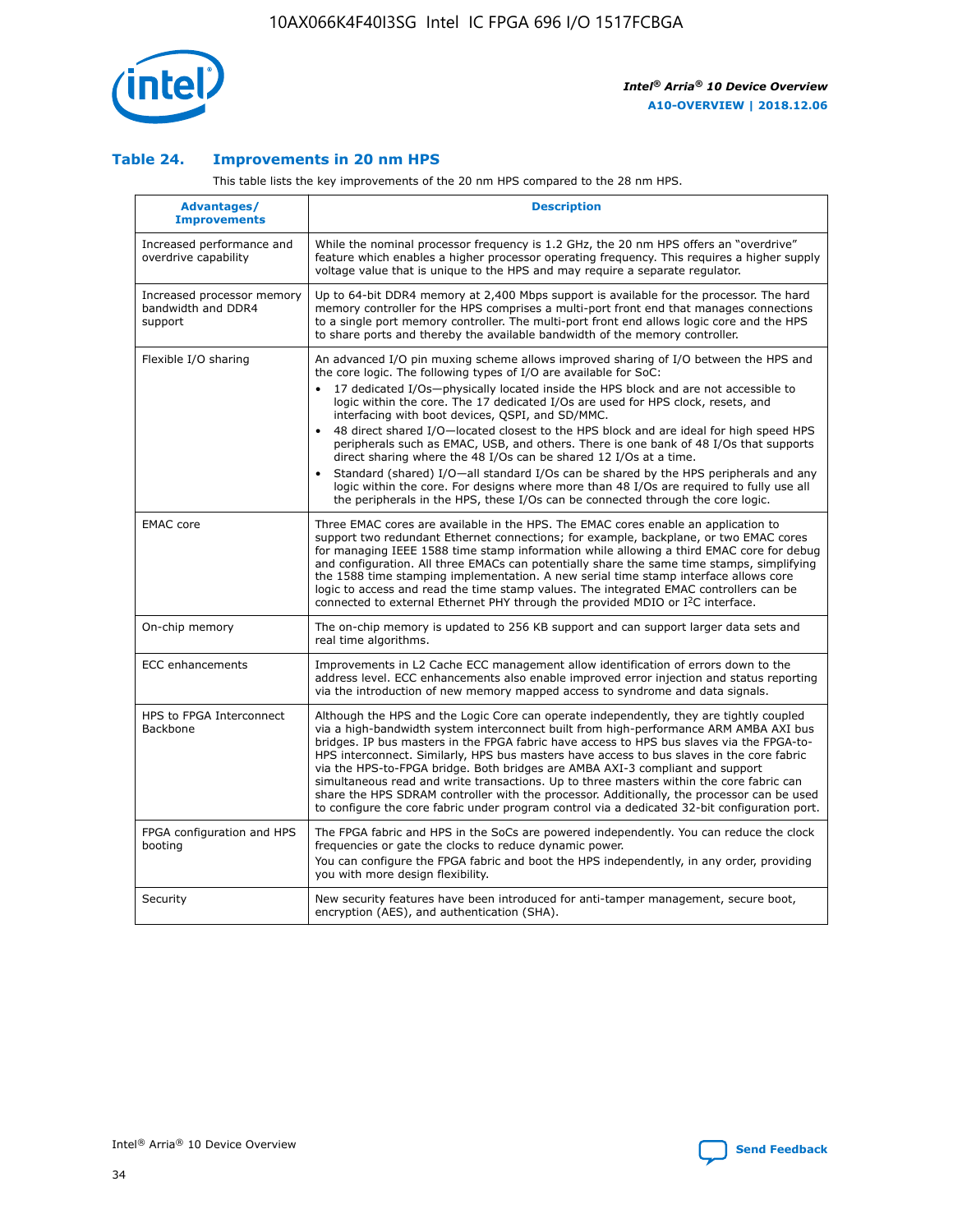

## **Features of the HPS**

The HPS has the following features:

- 1.2-GHz, dual-core ARM Cortex-A9 MPCore processor with up to 1.5-GHz via overdrive
	- ARMv7-A architecture that runs 32-bit ARM instructions, 16-bit and 32-bit Thumb instructions, and 8-bit Java byte codes in Jazelle style
	- Superscalar, variable length, out-of-order pipeline with dynamic branch prediction
	- Instruction Efficiency 2.5 MIPS/MHz, which provides total performance of 7500 MIPS at 1.5 GHz
- Each processor core includes:
	- 32 KB of L1 instruction cache, 32 KB of L1 data cache
	- Single- and double-precision floating-point unit and NEON media engine
	- CoreSight debug and trace technology
	- Snoop Control Unit (SCU) and Acceleration Coherency Port (ACP)
- 512 KB of shared L2 cache
- 256 KB of scratch RAM
- Hard memory controller with support for DDR3, DDR4 and optional error correction code (ECC) support
- Multiport Front End (MPFE) Scheduler interface to the hard memory controller
- 8-channel direct memory access (DMA) controller
- QSPI flash controller with SIO, DIO, QIO SPI Flash support
- NAND flash controller (ONFI 1.0 or later) with DMA and ECC support, updated to support 8 and 16-bit Flash devices and new command DMA to offload CPU for fast power down recovery
- Updated SD/SDIO/MMC controller to eMMC 4.5 with DMA with CE-ATA digital command support
- 3 10/100/1000 Ethernet media access control (MAC) with DMA
- 2 USB On-the-Go (OTG) controllers with DMA
- $\bullet$  5 I<sup>2</sup>C controllers (3 can be used by EMAC for MIO to external PHY)
- 2 UART 16550 Compatible controllers
- 4 serial peripheral interfaces (SPI) (2 Master, 2 Slaves)
- 62 programmable general-purpose I/Os, which includes 48 direct share I/Os that allows the HPS peripherals to connect directly to the FPGA I/Os
- 7 general-purpose timers
- 4 watchdog timers
- Anti-tamper, Secure Boot, Encryption (AES) and Authentication (SHA)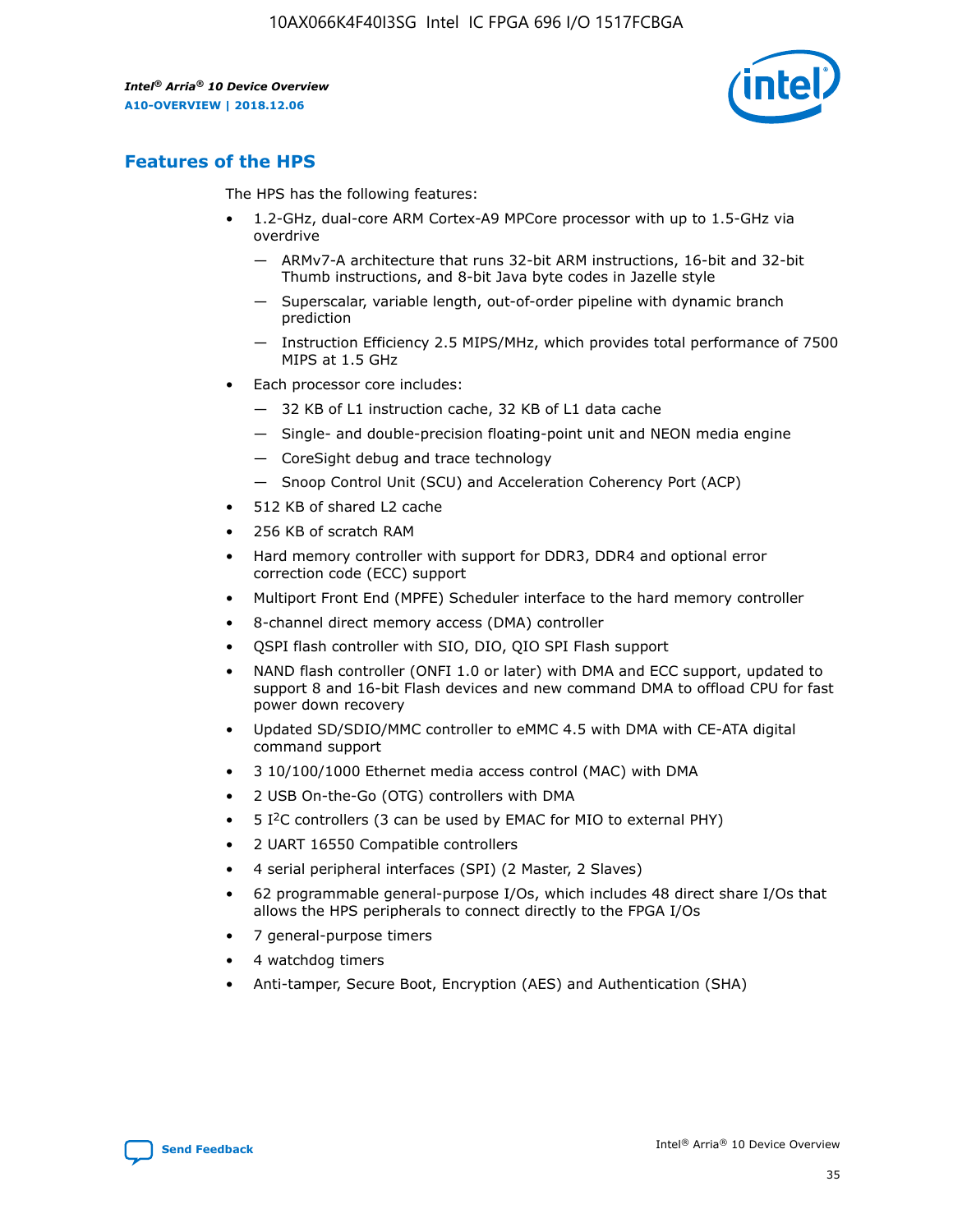

## **System Peripherals and Debug Access Port**

Each Ethernet MAC, USB OTG, NAND flash controller, and SD/MMC controller module has an integrated DMA controller. For modules without an integrated DMA controller, an additional DMA controller module provides up to eight channels of high-bandwidth data transfers. Peripherals that communicate off-chip are multiplexed with other peripherals at the HPS pin level. This allows you to choose which peripherals interface with other devices on your PCB.

The debug access port provides interfaces to industry standard JTAG debug probes and supports ARM CoreSight debug and core traces to facilitate software development.

## **HPS–FPGA AXI Bridges**

The HPS–FPGA bridges, which support the Advanced Microcontroller Bus Architecture (AMBA) Advanced eXtensible Interface (AXI™) specifications, consist of the following bridges:

- FPGA-to-HPS AMBA AXI bridge—a high-performance bus supporting 32, 64, and 128 bit data widths that allows the FPGA fabric to issue transactions to slaves in the HPS.
- HPS-to-FPGA Avalon/AMBA AXI bridge—a high-performance bus supporting 32, 64, and 128 bit data widths that allows the HPS to issue transactions to slaves in the FPGA fabric.
- Lightweight HPS-to-FPGA AXI bridge—a lower latency 32 bit width bus that allows the HPS to issue transactions to soft peripherals in the FPGA fabric. This bridge is primarily used for control and status register (CSR) accesses to peripherals in the FPGA fabric.

The HPS–FPGA AXI bridges allow masters in the FPGA fabric to communicate with slaves in the HPS logic, and vice versa. For example, the HPS-to-FPGA AXI bridge allows you to share memories instantiated in the FPGA fabric with one or both microprocessors in the HPS, while the FPGA-to-HPS AXI bridge allows logic in the FPGA fabric to access the memory and peripherals in the HPS.

Each HPS–FPGA bridge also provides asynchronous clock crossing for data transferred between the FPGA fabric and the HPS.

#### **HPS SDRAM Controller Subsystem**

The HPS SDRAM controller subsystem contains a multiport SDRAM controller and DDR PHY that are shared between the FPGA fabric (through the FPGA-to-HPS SDRAM interface), the level 2 (L2) cache, and the level 3 (L3) system interconnect. The FPGA-to-HPS SDRAM interface supports AMBA AXI and Avalon® Memory-Mapped (Avalon-MM) interface standards, and provides up to six individual ports for access by masters implemented in the FPGA fabric.

The HPS SDRAM controller supports up to 3 masters (command ports), 3x 64-bit read data ports and 3x 64-bit write data ports.

To maximize memory performance, the SDRAM controller subsystem supports command and data reordering, deficit round-robin arbitration with aging, and high-priority bypass features.

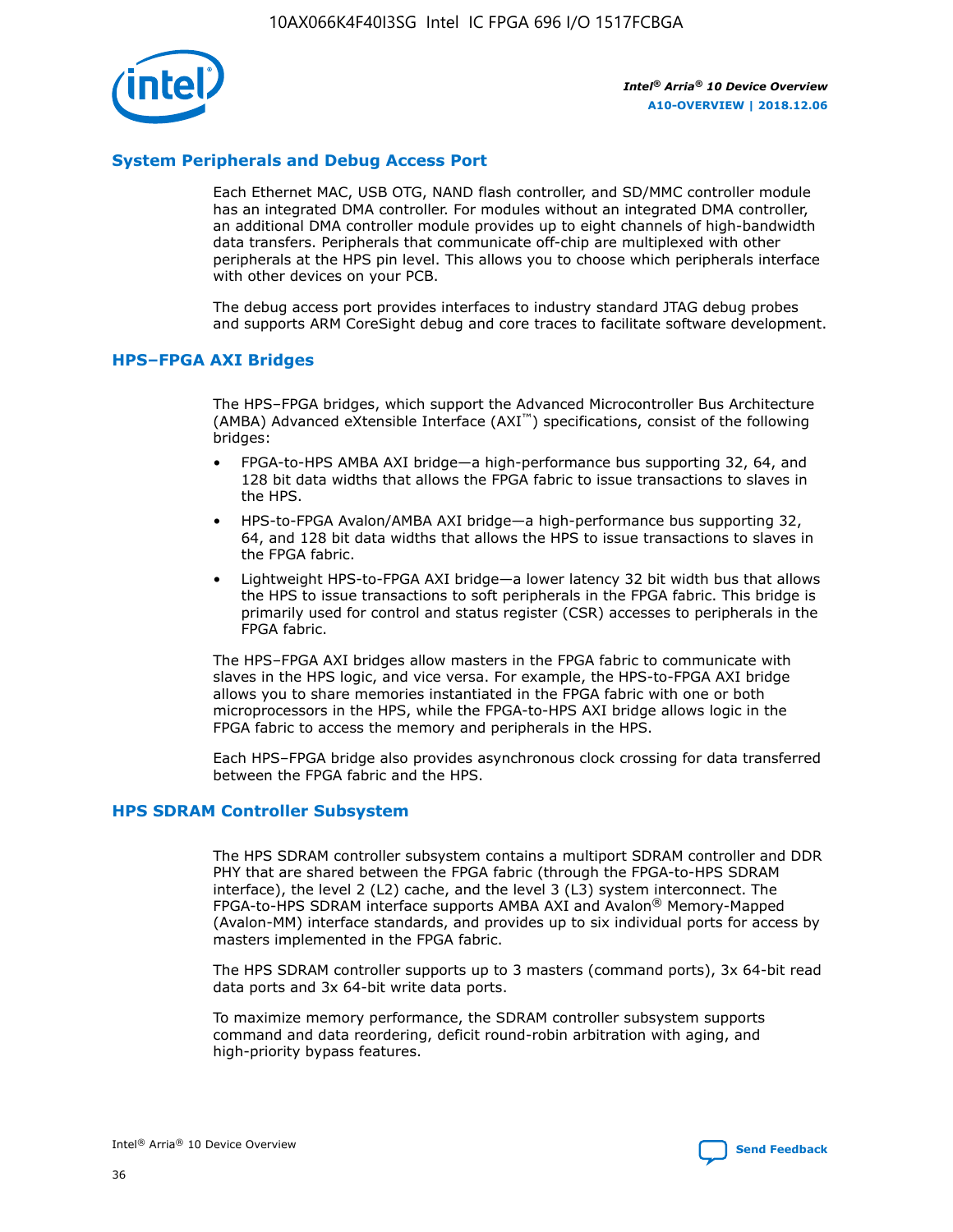

## **FPGA Configuration and HPS Booting**

The FPGA fabric and HPS in the SoC FPGA must be powered at the same time. You can reduce the clock frequencies or gate the clocks to reduce dynamic power.

Once powered, the FPGA fabric and HPS can be configured independently thus providing you with more design flexibility:

- You can boot the HPS independently. After the HPS is running, the HPS can fully or partially reconfigure the FPGA fabric at any time under software control. The HPS can also configure other FPGAs on the board through the FPGA configuration controller.
- Configure the FPGA fabric first, and then boot the HPS from memory accessible to the FPGA fabric.

## **Hardware and Software Development**

For hardware development, you can configure the HPS and connect your soft logic in the FPGA fabric to the HPS interfaces using the Platform Designer system integration tool in the Intel Quartus Prime software.

For software development, the ARM-based SoC FPGA devices inherit the rich software development ecosystem available for the ARM Cortex-A9 MPCore processor. The software development process for Intel SoC FPGAs follows the same steps as those for other SoC devices from other manufacturers. Support for Linux\*, VxWorks\*, and other operating systems are available for the SoC FPGAs. For more information on the operating systems support availability, contact the Intel FPGA sales team.

You can begin device-specific firmware and software development on the Intel SoC FPGA Virtual Target. The Virtual Target is a fast PC-based functional simulation of a target development system—a model of a complete development board. The Virtual Target enables the development of device-specific production software that can run unmodified on actual hardware.

## **Dynamic and Partial Reconfiguration**

The Intel Arria 10 devices support dynamic and partial reconfiguration. You can use dynamic and partial reconfiguration simultaneously to enable seamless reconfiguration of both the device core and transceivers.

## **Dynamic Reconfiguration**

You can reconfigure the PMA and PCS blocks while the device continues to operate. This feature allows you to change the data rates, protocol, and analog settings of a channel in a transceiver bank without affecting on-going data transfer in other transceiver banks. This feature is ideal for applications that require dynamic multiprotocol or multirate support.

## **Partial Reconfiguration**

Using partial reconfiguration, you can reconfigure some parts of the device while keeping the device in operation.

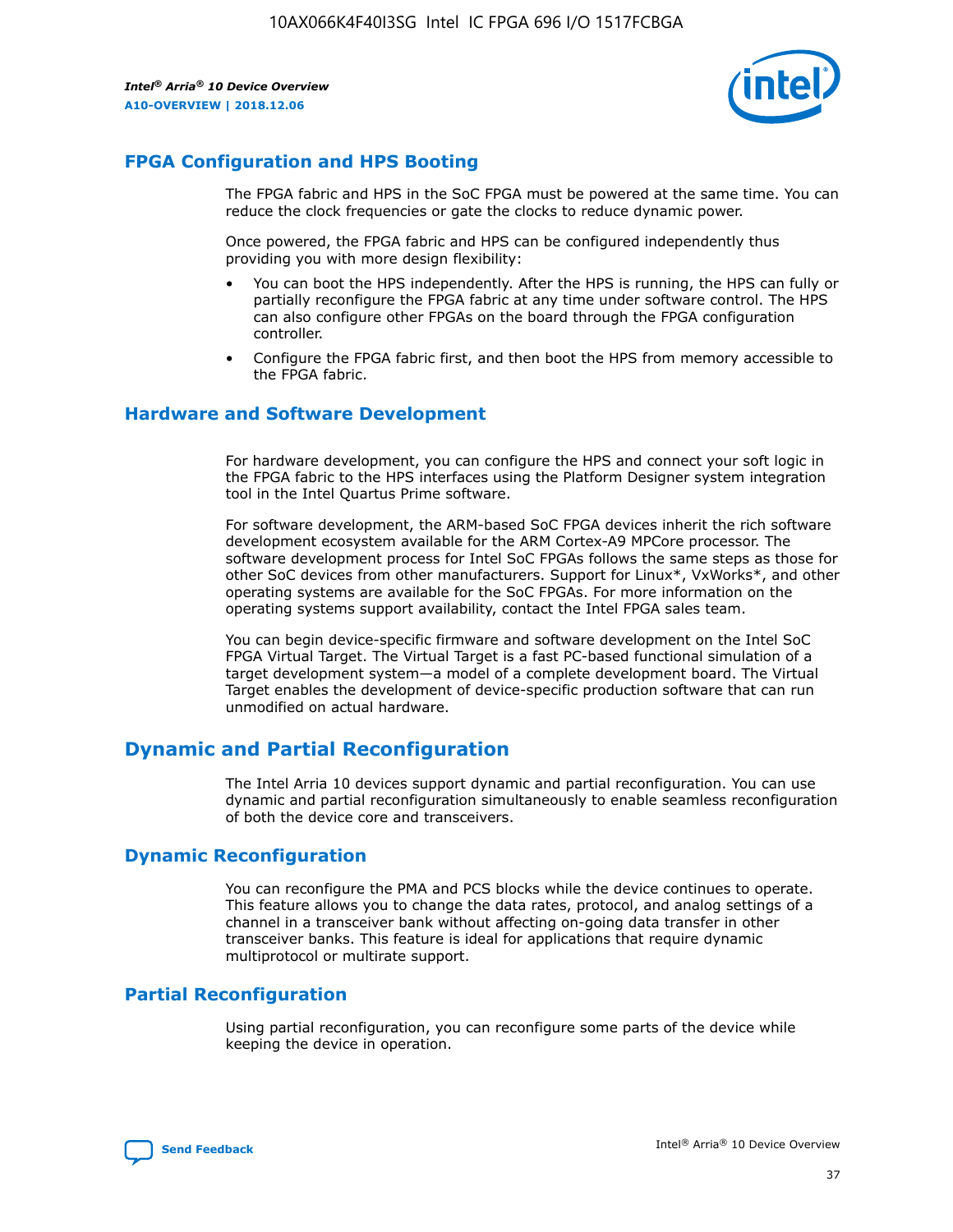

Instead of placing all device functions in the FPGA fabric, you can store some functions that do not run simultaneously in external memory and load them only when required. This capability increases the effective logic density of the device, and lowers cost and power consumption.

In the Intel solution, you do not have to worry about intricate device architecture to perform a partial reconfiguration. The partial reconfiguration capability is built into the Intel Quartus Prime design software, making such time-intensive task simple.

Intel Arria 10 devices support partial reconfiguration in the following configuration options:

- Using an internal host:
	- All supported configuration modes where the FPGA has access to external memory devices such as serial and parallel flash memory.
	- Configuration via Protocol [CvP (PCIe)]
- Using an external host—passive serial (PS), fast passive parallel (FPP) x8, FPP x16, and FPP x32 I/O interface.

# **Enhanced Configuration and Configuration via Protocol**

## **Table 25. Configuration Schemes and Features of Intel Arria 10 Devices**

Intel Arria 10 devices support 1.8 V programming voltage and several configuration schemes.

| <b>Scheme</b>                                                          | <b>Data</b><br><b>Width</b> | <b>Max Clock</b><br>Rate<br>(MHz) | <b>Max Data</b><br>Rate<br>(Mbps)<br>(13) | <b>Decompression</b> | <b>Design</b><br>Security <sup>(1</sup><br>4) | <b>Partial</b><br><b>Reconfiguration</b><br>(15) | <b>Remote</b><br><b>System</b><br><b>Update</b> |
|------------------------------------------------------------------------|-----------------------------|-----------------------------------|-------------------------------------------|----------------------|-----------------------------------------------|--------------------------------------------------|-------------------------------------------------|
| <b>JTAG</b>                                                            | 1 bit                       | 33                                | 33                                        |                      |                                               | Yes(16)                                          |                                                 |
| Active Serial (AS)<br>through the<br>EPCO-L<br>configuration<br>device | 1 bit,<br>4 bits            | 100                               | 400                                       | Yes                  | Yes                                           | $Y_{PS}(16)$                                     | Yes                                             |
| Passive serial (PS)<br>through CPLD or<br>external<br>microcontroller  | 1 bit                       | 100                               | 100                                       | Yes                  | Yes                                           | Yes(16)                                          | Parallel<br>Flash<br>Loader<br>(PFL) IP<br>core |
|                                                                        |                             |                                   |                                           |                      |                                               |                                                  | continued                                       |

<sup>(13)</sup> Enabling either compression or design security features affects the maximum data rate. Refer to the Intel Arria 10 Device Datasheet for more information.

<sup>(14)</sup> Encryption and compression cannot be used simultaneously.

 $(15)$  Partial reconfiguration is an advanced feature of the device family. If you are interested in using partial reconfiguration, contact Intel for support.

 $(16)$  Partial configuration can be performed only when it is configured as internal host.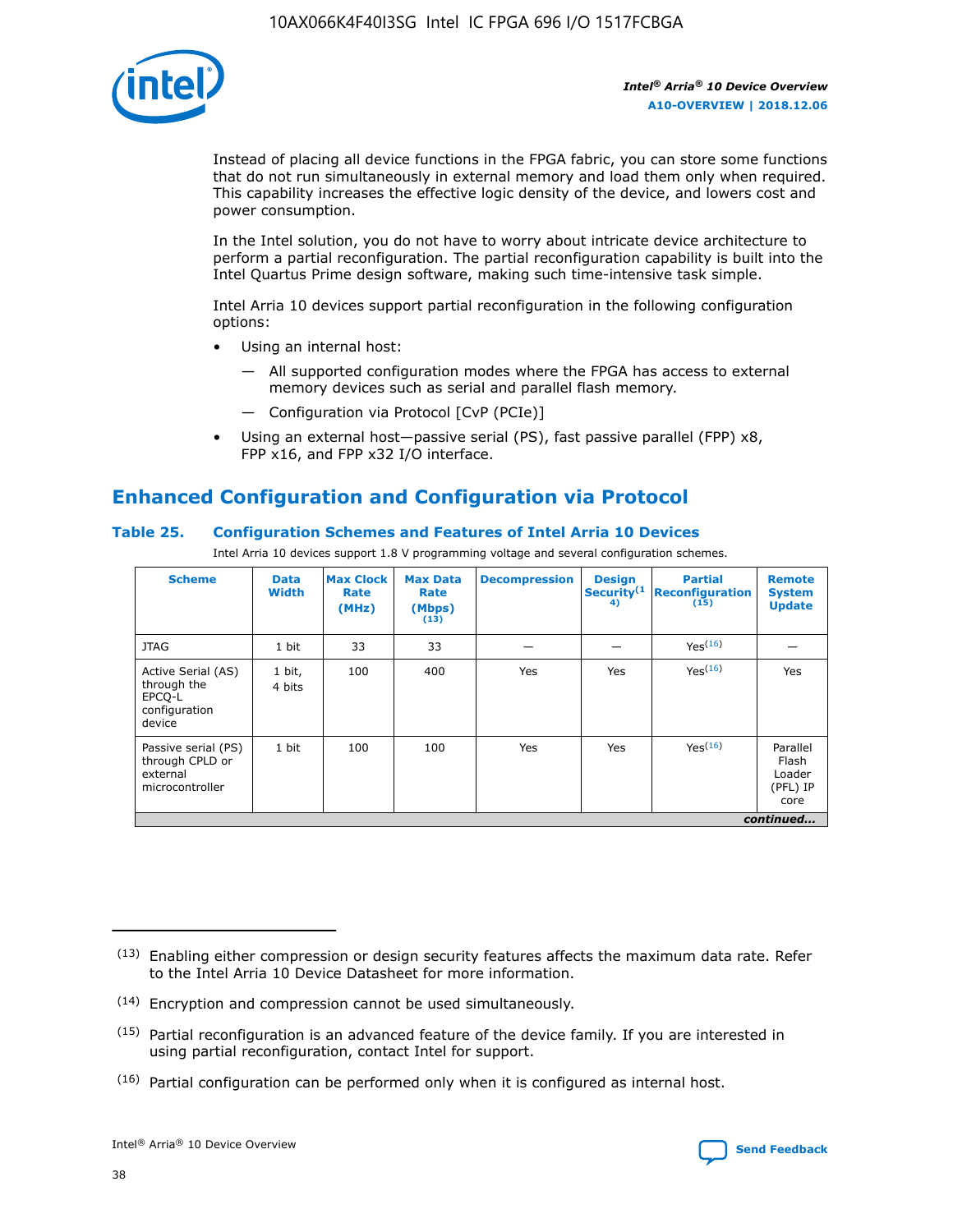

| <b>Scheme</b>                                   | <b>Data</b><br><b>Width</b> | <b>Max Clock</b><br>Rate<br>(MHz) | <b>Max Data</b><br>Rate<br>(Mbps)<br>(13) | <b>Decompression</b> | <b>Design</b><br>Security <sup>(1</sup><br>4) | <b>Partial</b><br><b>Reconfiguration</b><br>(15) | <b>Remote</b><br><b>System</b><br><b>Update</b> |
|-------------------------------------------------|-----------------------------|-----------------------------------|-------------------------------------------|----------------------|-----------------------------------------------|--------------------------------------------------|-------------------------------------------------|
| Fast passive                                    | 8 bits                      | 100                               | 3200                                      | Yes                  | Yes                                           | Yes(17)                                          | PFL IP                                          |
| parallel (FPP)<br>through CPLD or               | 16 bits                     |                                   |                                           | Yes                  | Yes                                           |                                                  | core                                            |
| external<br>microcontroller                     | 32 bits                     |                                   |                                           | Yes                  | Yes                                           |                                                  |                                                 |
| Configuration via                               | 16 bits                     | 100                               | 3200                                      | Yes                  | Yes                                           | Yes <sup>(17)</sup>                              |                                                 |
| <b>HPS</b>                                      | 32 bits                     |                                   |                                           | Yes                  | Yes                                           |                                                  |                                                 |
| Configuration via<br>Protocol [CvP<br>$(PCIe*)$ | x1, x2,<br>x4, x8<br>lanes  |                                   | 8000                                      | Yes                  | Yes                                           | Yes <sup>(16)</sup>                              |                                                 |

You can configure Intel Arria 10 devices through PCIe using Configuration via Protocol (CvP). The Intel Arria 10 CvP implementation conforms to the PCIe 100 ms power-up-to-active time requirement.

#### **Related Information**

[Configuration via Protocol \(CvP\) Implementation in Intel FPGAs User Guide](https://www.intel.com/content/www/us/en/programmable/documentation/dsu1441819344145.html#dsu1442269728522) Provides more information about the CvP configuration scheme.

# **SEU Error Detection and Correction**

Intel Arria 10 devices offer robust and easy-to-use single-event upset (SEU) error detection and correction circuitry.

The detection and correction circuitry includes protection for Configuration RAM (CRAM) programming bits and user memories. The CRAM is protected by a continuously running CRC error detection circuit with integrated ECC that automatically corrects one or two errors and detects higher order multi-bit errors. When more than two errors occur, correction is available through reloading of the core programming file, providing a complete design refresh while the FPGA continues to operate.

The physical layout of the Intel Arria 10 CRAM array is optimized to make the majority of multi-bit upsets appear as independent single-bit or double-bit errors which are automatically corrected by the integrated CRAM ECC circuitry. In addition to the CRAM protection, the M20K memory blocks also include integrated ECC circuitry and are layout-optimized for error detection and correction. The MLAB does not have ECC.

(14) Encryption and compression cannot be used simultaneously.

<sup>(17)</sup> Supported at a maximum clock rate of 100 MHz.



 $(13)$  Enabling either compression or design security features affects the maximum data rate. Refer to the Intel Arria 10 Device Datasheet for more information.

 $(15)$  Partial reconfiguration is an advanced feature of the device family. If you are interested in using partial reconfiguration, contact Intel for support.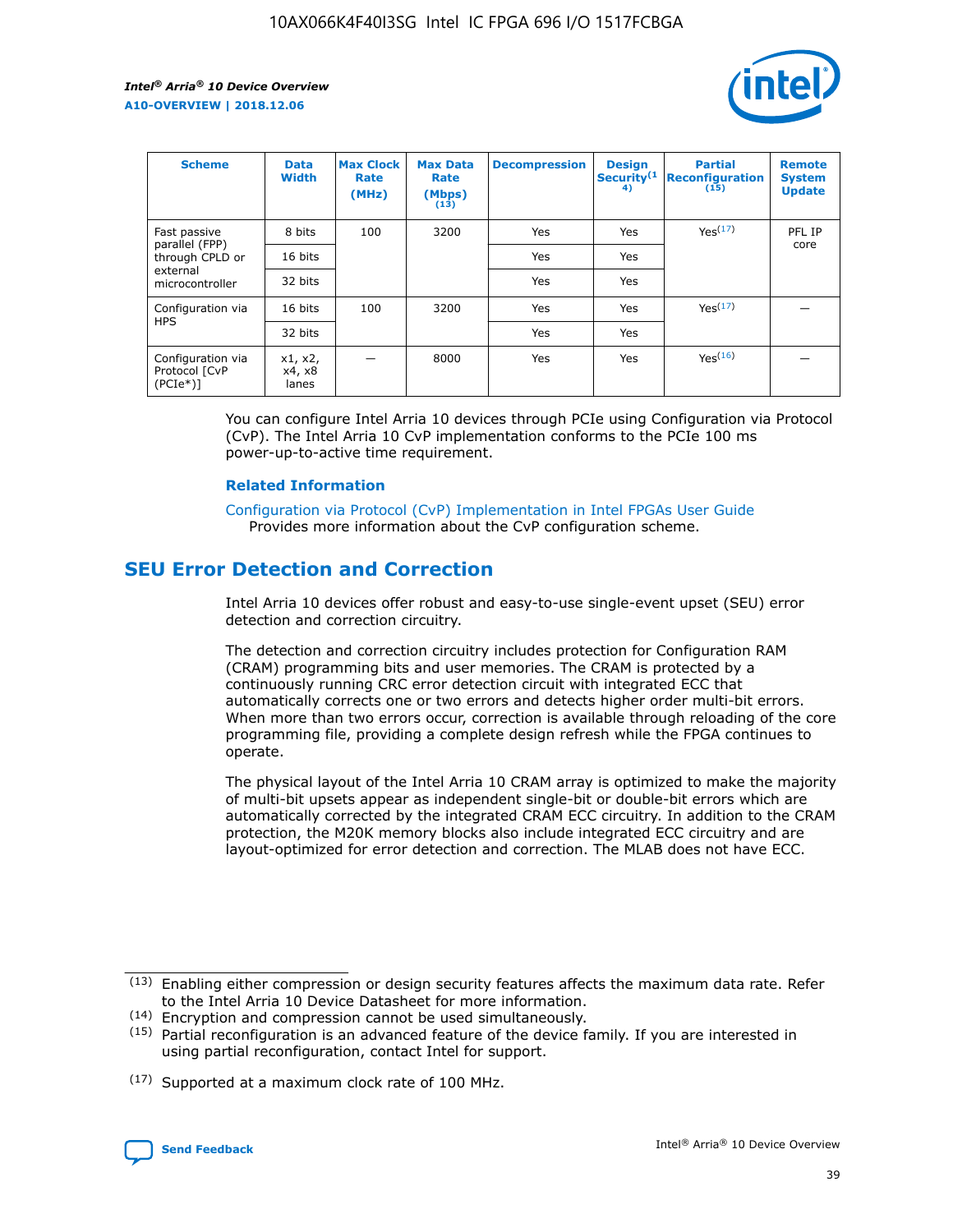

## **Power Management**

Intel Arria 10 devices leverage the advanced 20 nm process technology, a low 0.9 V core power supply, an enhanced core architecture, and several optional power reduction techniques to reduce total power consumption by as much as 40% compared to Arria V devices and as much as 60% compared to Stratix V devices.

The optional power reduction techniques in Intel Arria 10 devices include:

- **SmartVID**—a code is programmed into each device during manufacturing that allows a smart regulator to operate the device at lower core  $V_{CC}$  while maintaining performance
- **Programmable Power Technology**—non-critical timing paths are identified by the Intel Quartus Prime software and the logic in these paths is biased for low power instead of high performance
- **Low Static Power Options**—devices are available with either standard static power or low static power while maintaining performance

Furthermore, Intel Arria 10 devices feature Intel's industry-leading low power transceivers and include a number of hard IP blocks that not only reduce logic resources but also deliver substantial power savings compared to soft implementations. In general, hard IP blocks consume up to 90% less power than the equivalent soft logic implementations.

# **Incremental Compilation**

The Intel Quartus Prime software incremental compilation feature reduces compilation time and helps preserve performance to ease timing closure. The incremental compilation feature enables the partial reconfiguration flow for Intel Arria 10 devices.

Incremental compilation supports top-down, bottom-up, and team-based design flows. This feature facilitates modular, hierarchical, and team-based design flows where different designers compile their respective design sections in parallel. Furthermore, different designers or IP providers can develop and optimize different blocks of the design independently. These blocks can then be imported into the top level project.

# **Document Revision History for Intel Arria 10 Device Overview**

| <b>Document</b><br><b>Version</b> | <b>Changes</b>                                                                                                                                                                                                                                                              |
|-----------------------------------|-----------------------------------------------------------------------------------------------------------------------------------------------------------------------------------------------------------------------------------------------------------------------------|
| 2018.12.06                        | Added links to Intel Arria 10 device errata documents.<br>Removed automotive temperature option from the Intel Arria 10 GX devices.<br>Removed -3 fabric speed grade from the Intel Arria 10 GT devices.<br>Updated power options for the Intel Arria 10 GX and GT devices. |
| 2018.04.09                        | Updated the lowest $V_{CC}$ from 0.83 V to 0.82 V in the topic listing a summary of the device features.                                                                                                                                                                    |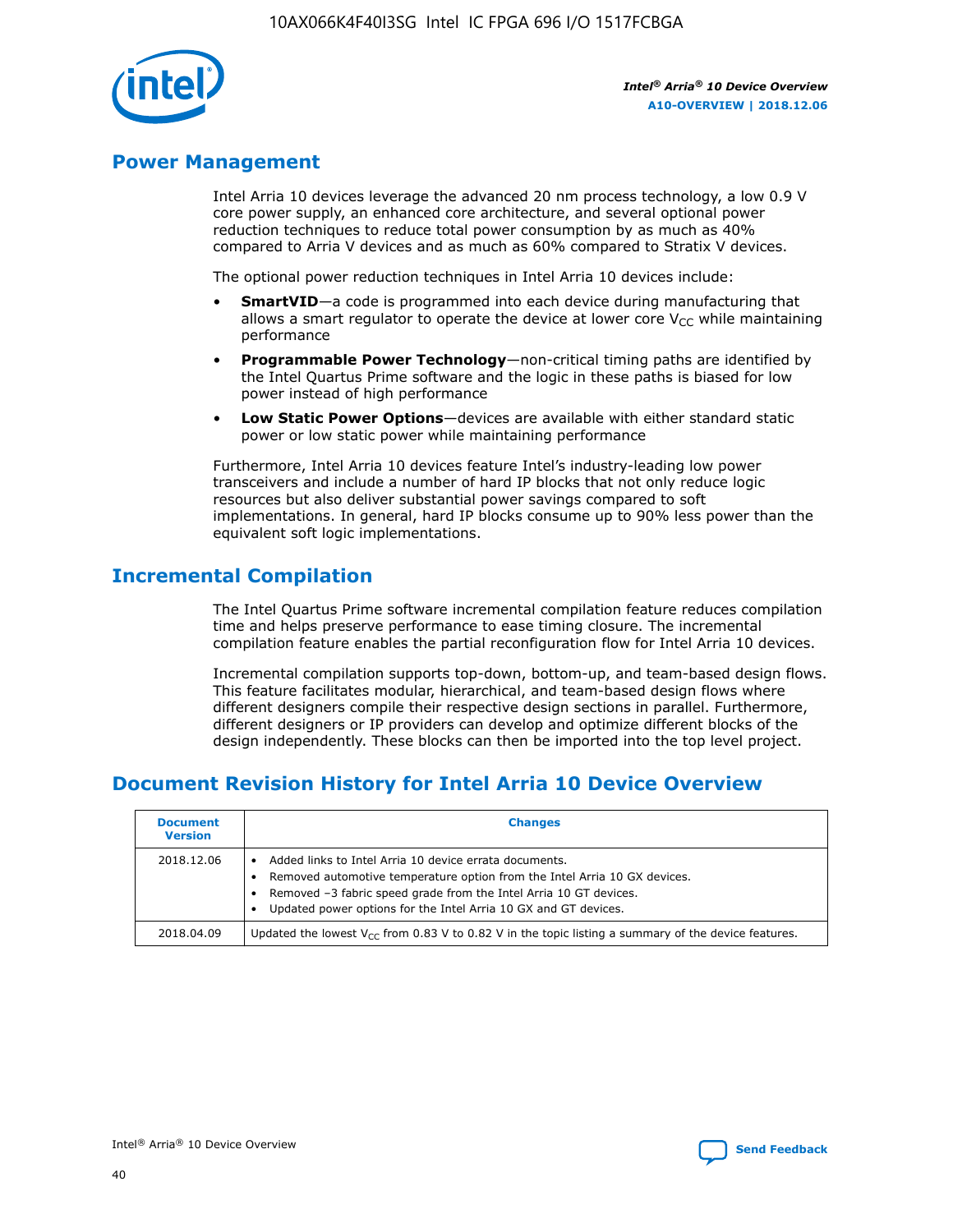*Intel® Arria® 10 Device Overview* **A10-OVERVIEW | 2018.12.06**



| <b>Date</b>    | <b>Version</b> | <b>Changes</b>                                                                                                                                                                                                                                                                                                                                                                                                                                                                                                                                                                                                                                                                                                                                                                                                                                                                                                                                                            |
|----------------|----------------|---------------------------------------------------------------------------------------------------------------------------------------------------------------------------------------------------------------------------------------------------------------------------------------------------------------------------------------------------------------------------------------------------------------------------------------------------------------------------------------------------------------------------------------------------------------------------------------------------------------------------------------------------------------------------------------------------------------------------------------------------------------------------------------------------------------------------------------------------------------------------------------------------------------------------------------------------------------------------|
| January 2018   | 2018.01.17     | Updated the maximum data rate for HPS (Intel Arria 10 SX devices<br>external memory interface DDR3 controller from 2,166 Mbps to 2,133<br>Mbps.<br>Updated maximum frequency supported for half rate QDRII and QDRII<br>+ SRAM to 633 MHz in Memory Standards Supported by the Soft<br>Memory Controller table.<br>Updated transceiver backplane capability to 12.5 Gbps.<br>$\bullet$<br>Removed transceiver speed grade 5 in Sample Ordering Core and<br>Available Options for Intel Arria 10 GX Devices figure.<br>Removed package code 40, low static power, SmartVID, industrial, and<br>military operating temperature support from Sample Ordering Core and<br>Available Options for Intel Arria 10 GT Devices figure.<br>Updated short reach transceiver rate for Intel Arria 10 GT devices to<br>25.8 Gbps.<br>Removed On-Die Instrumentation - EyeQ and Jitter Margin Tool<br>support from PMA Features of the Transceivers in Intel Arria 10 Devices<br>table. |
| September 2017 | 2017.09.20     | Updated the maximum speed of the DDR4 external memory interface from<br>1,333 MHz/2,666 Mbps to 1,200 MHz/2,400 Mbps.                                                                                                                                                                                                                                                                                                                                                                                                                                                                                                                                                                                                                                                                                                                                                                                                                                                     |
| July 2017      | 2017.07.13     | Corrected the automotive temperature range in the figure showing the<br>available options for the Intel Arria 10 GX devices from "-40°C to 100°C"<br>to "-40°C to 125°C".                                                                                                                                                                                                                                                                                                                                                                                                                                                                                                                                                                                                                                                                                                                                                                                                 |
| July 2017      | 2017.07.06     | Added automotive temperature option to Intel Arria 10 GX device family.                                                                                                                                                                                                                                                                                                                                                                                                                                                                                                                                                                                                                                                                                                                                                                                                                                                                                                   |
| May 2017       | 2017.05.08     | Corrected protocol names with "1588" to "IEEE 1588v2".<br>$\bullet$<br>Updated the vertical migration table to remove vertical migration<br>$\bullet$<br>between Intel Arria 10 GX and Intel Arria 10 SX device variants.<br>Removed all "Preliminary" marks.<br>$\bullet$                                                                                                                                                                                                                                                                                                                                                                                                                                                                                                                                                                                                                                                                                                |
| March 2017     | 2017.03.15     | Removed the topic about migration from Intel Arria 10 to Intel Stratix<br>10 devices.<br>Rebranded as Intel.<br>$\bullet$                                                                                                                                                                                                                                                                                                                                                                                                                                                                                                                                                                                                                                                                                                                                                                                                                                                 |
| October 2016   | 2016.10.31     | Removed package F36 from Intel Arria 10 GX devices.<br>Updated Intel Arria 10 GT sample ordering code and maximum GX<br>$\bullet$<br>transceiver count. Intel Arria 10 GT devices are available only in the<br>SF45 package option with a maximum of 72 transceivers.                                                                                                                                                                                                                                                                                                                                                                                                                                                                                                                                                                                                                                                                                                     |
| May 2016       | 2016.05.02     | Updated the FPGA Configuration and HPS Booting topic.<br>$\bullet$<br>Remove V <sub>CC</sub> PowerManager from the Summary of Features, Power<br>Management and Arria 10 Device Variants and packages topics. This<br>feature is no longer supported in Arria 10 devices.<br>Removed LPDDR3 from the Memory Standards Supported by the HPS<br>Hard Memory Controller table in the Memory Standards Supported by<br>Intel Arria 10 Devices topic. This standard is only supported by the<br>FPGA.<br>Removed transceiver speed grade 5 from the Device Variants and<br>Packages topic for Arria 10 GX and SX devices.                                                                                                                                                                                                                                                                                                                                                      |
| February 2016  | 2016.02.11     | Changed the maximum Arria 10 GT datarate to 25.8 Gbps and the<br>minimum datarate to 1 Gbps globally.<br>Revised the state for Core clock networks in the Summary of Features<br>$\bullet$<br>topic.<br>Changed the transceiver parameters in the "Summary of Features for<br>$\bullet$<br>Arria 10 Devices" table.<br>• Changed the transceiver parameters in the "Maximum Resource Counts<br>for Arria 10 GT Devices" table.<br>Changed the package availability for GT devices in the "Package Plan<br>for Arria 10 GT Devices" table.<br>Changed the package configurations for GT devices in the "Migration"<br>Capability Across Arria 10 Product Lines" figure.<br>continued                                                                                                                                                                                                                                                                                       |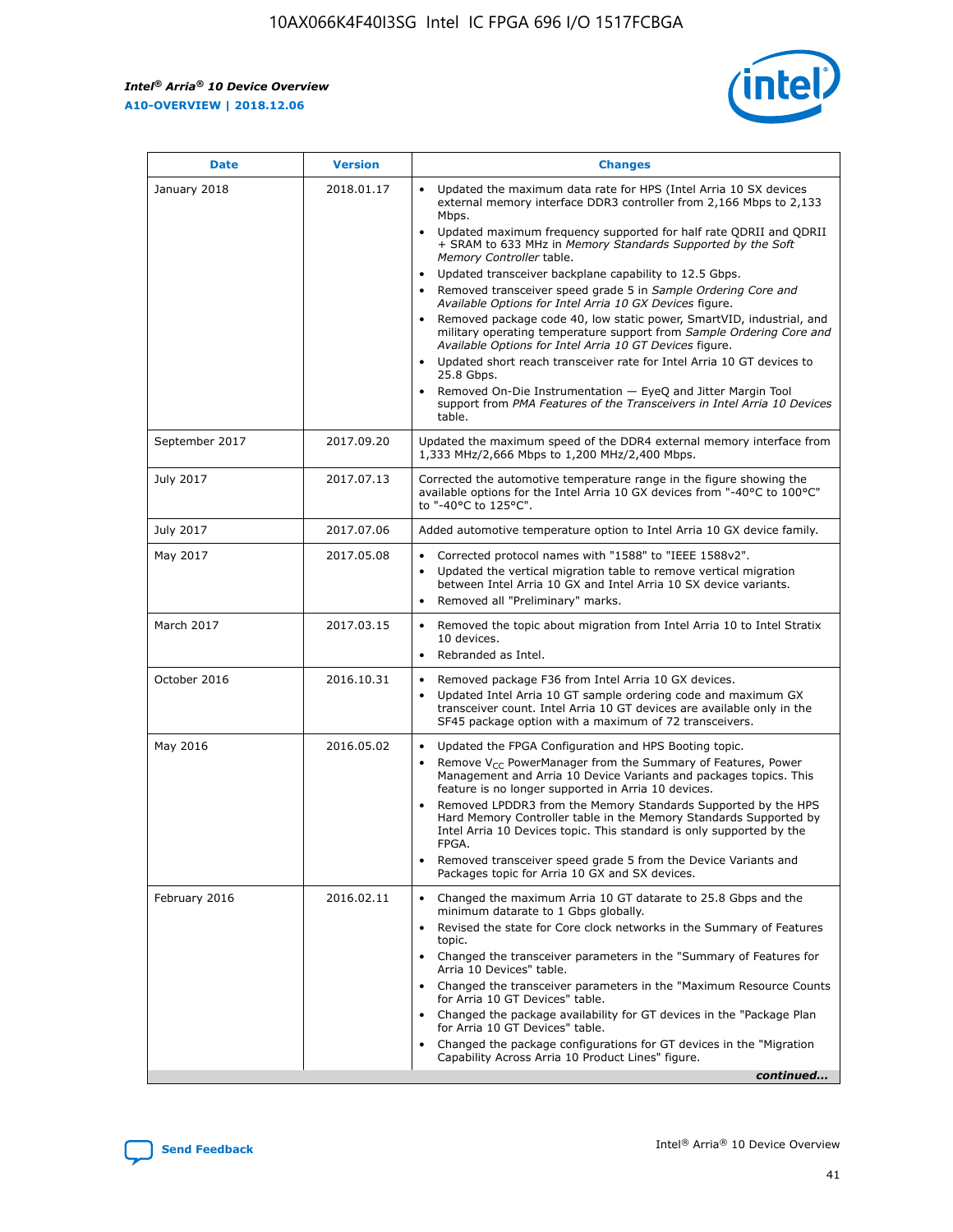

| <b>Date</b>   | <b>Version</b> | <b>Changes</b>                                                                                                                                                               |
|---------------|----------------|------------------------------------------------------------------------------------------------------------------------------------------------------------------------------|
|               |                | • Changed transceiver parameters in the "Low Power Serial Transceivers"<br>section.                                                                                          |
|               |                | • Changed the transceiver descriptions in the "Device Variants for the<br>Arria 10 Device Family" table.                                                                     |
|               |                | Changed the "Sample Ordering Code and Available Options for Arria 10<br>$\bullet$<br>GT Devices" figure.                                                                     |
|               |                | Changed the datarates for GT devices in the "PMA Features" section.                                                                                                          |
|               |                | Changed the datarates for GT devices in the "PCS Features" section.<br>$\bullet$                                                                                             |
| December 2015 | 2015.12.14     | Updated the number of M20K memory blocks for Arria 10 GX 660 from<br>2133 to 2131 and corrected the total RAM bit from 48,448 Kb to<br>48,408 Kb.                            |
|               |                | Corrected the number of DSP blocks for Arria 10 GX 660 from 1688 to<br>1687 in the table listing floating-point arithmetic resources.                                        |
| November 2015 | 2015.11.02     | Updated the maximum resources for Arria 10 GX 220, GX 320, GX 480,<br>$\bullet$<br>GX 660, SX 220, SX 320, SX 480, and SX 660.                                               |
|               |                | • Updated resource count for Arria 10 GX 320, GX 480, GX 660, SX 320,<br>SX 480, a SX 660 devices in Number of Multipliers in Intel Arria 10<br><b>Devices</b> table.        |
|               |                | Updated the available options for Arria 10 GX, GT, and SX.                                                                                                                   |
|               |                | Changed instances of Quartus II to Quartus Prime.<br>$\bullet$                                                                                                               |
| June 2015     | 2015.06.15     | Corrected label for Intel Arria 10 GT product lines in the vertical migration<br>figure.                                                                                     |
| May 2015      | 2015.05.15     | Corrected the DDR3 half rate and quarter rate maximum frequencies in the<br>table that lists the memory standards supported by the Intel Arria 10 hard<br>memory controller. |
| May 2015      | 2015.05.04     | • Added support for 13.5G JESD204b in the Summary of Features table.                                                                                                         |
|               |                | • Added a link to Arria 10 GT Channel Usage in the Arria 10 GT Package<br>Plan topic.                                                                                        |
|               |                | • Added a note to the table, Maximum Resource Counts for Arria 10 GT<br>devices.                                                                                             |
|               |                | • Updated the power requirements of the transceivers in the Low Power<br>Serial Transceivers topic.                                                                          |
| January 2015  | 2015.01.23     | • Added floating point arithmetic features in the Summary of Features<br>table.                                                                                              |
|               |                | • Updated the total embedded memory from 38.38 megabits (Mb) to<br>65.6 Mb.                                                                                                  |
|               |                | • Updated the table that lists the memory standards supported by Intel<br>Arria 10 devices.                                                                                  |
|               |                | Removed support for DDR3U, LPDDR3 SDRAM, RLDRAM 2, and DDR2.                                                                                                                 |
|               |                | Moved RLDRAM 3 support from hard memory controller to soft memory<br>controller. RLDRAM 3 support uses hard PHY with soft memory<br>controller.                              |
|               |                | Added soft memory controller support for QDR IV.<br>٠                                                                                                                        |
|               |                | Updated the maximum resource count table to include the number of<br>hard memory controllers available in each device variant.                                               |
|               |                | Updated the transceiver PCS data rate from 12.5 Gbps to 12 Gbps.<br>$\bullet$                                                                                                |
|               |                | Updated the max clock rate of PS, FPP x8, FPP x16, and Configuration<br>via HPS from 125 MHz to 100 MHz.                                                                     |
|               |                | Added a feature for fractional synthesis PLLs: PLL cascading.                                                                                                                |
|               |                | Updated the HPS programmable general-purpose I/Os from 54 to 62.<br>$\bullet$                                                                                                |
|               |                | continued                                                                                                                                                                    |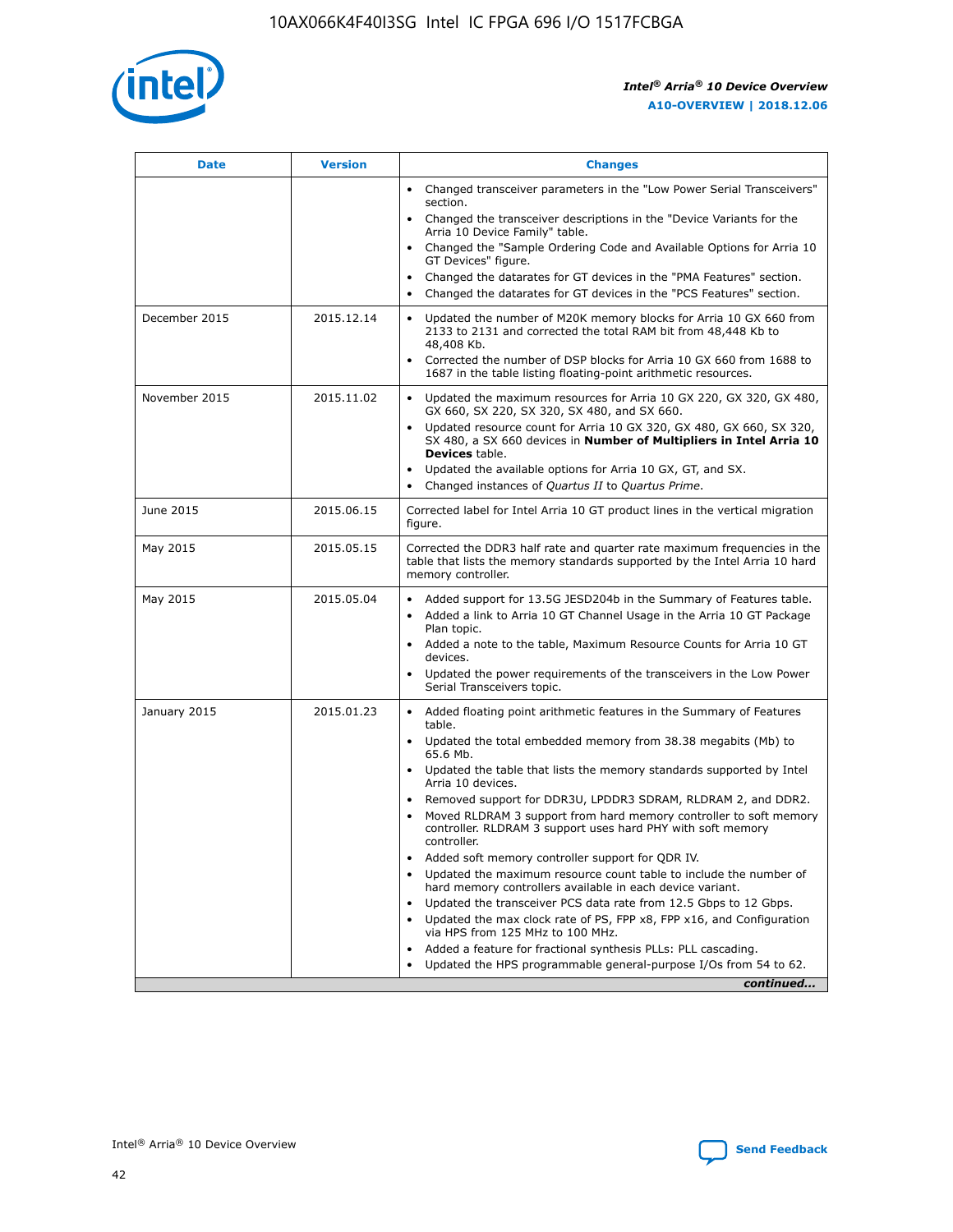r



| <b>Date</b>    | <b>Version</b> | <b>Changes</b>                                                                                                                                                                                                                                                                                                                                                                                                                                                                                                                                      |
|----------------|----------------|-----------------------------------------------------------------------------------------------------------------------------------------------------------------------------------------------------------------------------------------------------------------------------------------------------------------------------------------------------------------------------------------------------------------------------------------------------------------------------------------------------------------------------------------------------|
| September 2014 | 2014.09.30     | Corrected the 3 V I/O and LVDS I/O counts for F35 and F36 packages<br>$\bullet$<br>of Arria 10 GX.<br>Corrected the 3 V I/O, LVDS I/O, and transceiver counts for the NF40<br>$\bullet$<br>package of the Arria GX 570 and 660.<br>Removed 3 V I/O, LVDS I/O, and transceiver counts for the NF40<br>package of the Arria GX 900 and 1150. The NF40 package is not<br>available for Arria 10 GX 900 and 1150.                                                                                                                                       |
| August 2014    | 2014.08.18     | Updated Memory (Kb) M20K maximum resources for Arria 10 GX 660<br>devices from 42,660 to 42,620.<br>Added GPIO columns consisting of LVDS I/O Bank and 3V I/O Bank in<br>$\bullet$<br>the Package Plan table.<br>Added how to use memory interface clock frequency higher than 533<br>$\bullet$<br>MHz in the I/O vertical migration.<br>Added information to clarify that RLDRAM3 support uses hard PHY with<br>$\bullet$<br>soft memory controller.<br>Added variable precision DSP blocks support for floating-point<br>$\bullet$<br>arithmetic. |
| June 2014      | 2014.06.19     | Updated number of dedicated I/Os in the HPS block to 17.                                                                                                                                                                                                                                                                                                                                                                                                                                                                                            |
| February 2014  | 2014.02.21     | Updated transceiver speed grade options for GT devices in Figure 2.                                                                                                                                                                                                                                                                                                                                                                                                                                                                                 |
| February 2014  | 2014.02.06     | Updated data rate for Arria 10 GT devices from 28.1 Gbps to 28.3 Gbps.                                                                                                                                                                                                                                                                                                                                                                                                                                                                              |
| December 2013  | 2013.12.10     | Updated the HPS memory standards support from LPDDR2 to LPDDR3.<br>Updated HPS block diagram to include dedicated HPS I/O and FPGA<br>$\bullet$<br>Configuration blocks as well as repositioned SD/SDIO/MMC, DMA, SPI<br>and NAND Flash with ECC blocks.                                                                                                                                                                                                                                                                                            |
| December 2013  | 2013.12.02     | Initial release.                                                                                                                                                                                                                                                                                                                                                                                                                                                                                                                                    |